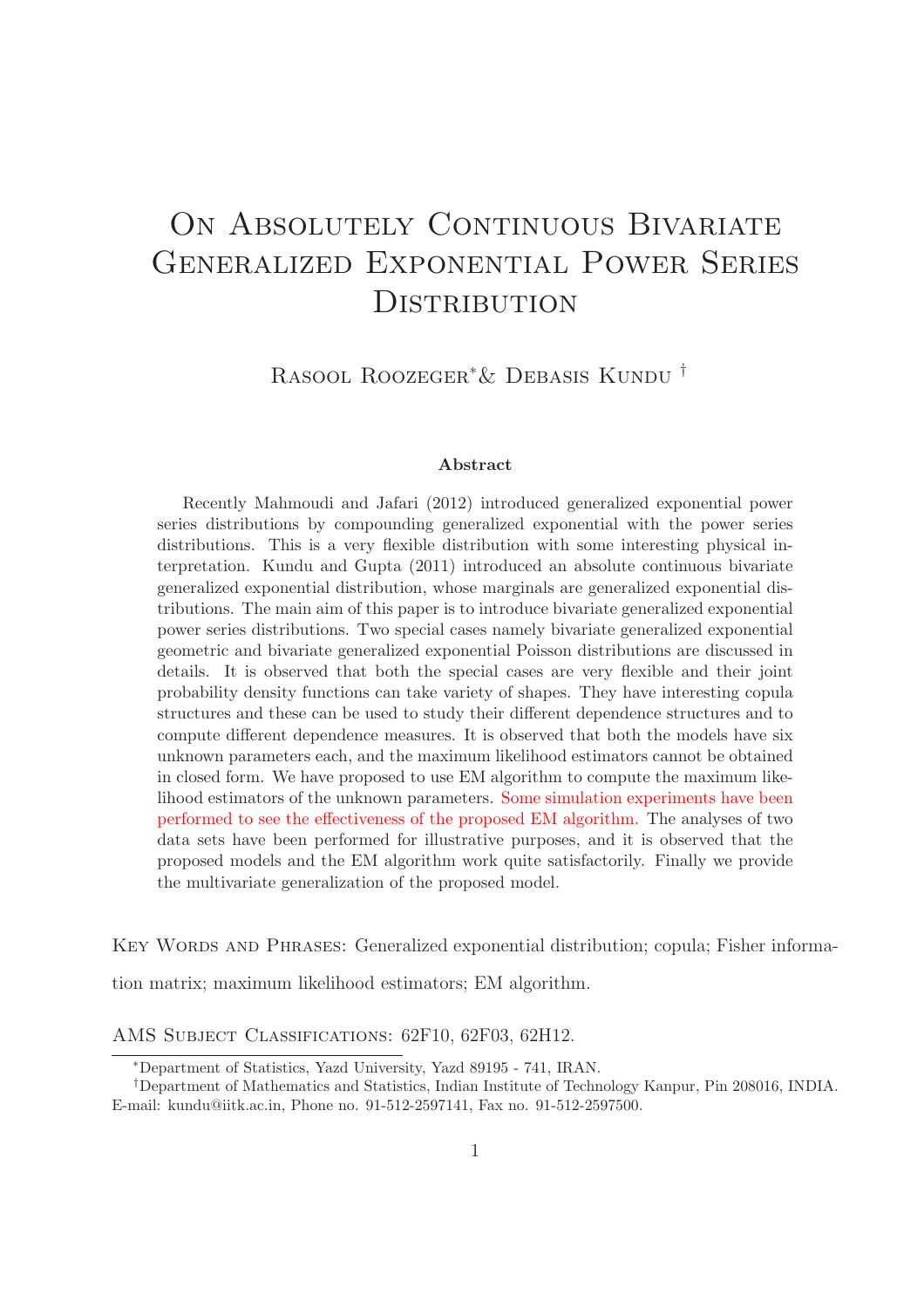### 1 INTRODUCTION

Marshall and Olkin (1997) provided a general method to introduce a parameter into a family of distributions by compounding it with the geometric distribution. They discussed in details two special cases namely exponential and Weibull distributions. The proposed method introduced an extra parameter to the family of distributions, hence brings more flexibility. Moreover, it has some interesting physical interpretation also. Since then, extensive work has been done on this method exploring different properties, and extending to some other distributions, see for example Ghitany et al. (2005, 2007), Pham and Lai (2007), Barreto-Souza et al. (2011, 2013), Louzada et al. (2014), Ristic and Kundu (2015, 2016) and the references cited therein.

In the same paper Marshall and Olkin (1997) briefly introduced a bivariate extension of the proposed model. They did not provide any properties and did not discuss any inferential issues also. Recently, Kundu and Gupta (2014) and Kundu (2015) considered bivariate Weibull geometric and bivariate generalized exponential geometric distributions, respectively, and discuss their properties and various inferential issues. In both the cases, the joint distribution has a singular component, and due to this reason, it is difficult to extend it to the multivariate case. Although, Marshall and Olkin (1997) had indicated about compounding the geometric distribution with an absolute continuous bivariate distribution, no details have been provided. This is an attempt towards that direction.

The main idea of Marshall and Olkin (1997) is to compound a family of continuous distributions with a geometric distribution. In recent times extensive work has been done to compound a family of continuous distribution with different discrete distributions. The main advantage of this procedure is that it produces a very flexible class of continuous distribution functions, and moreover often it can have some interesting physical interpretations also.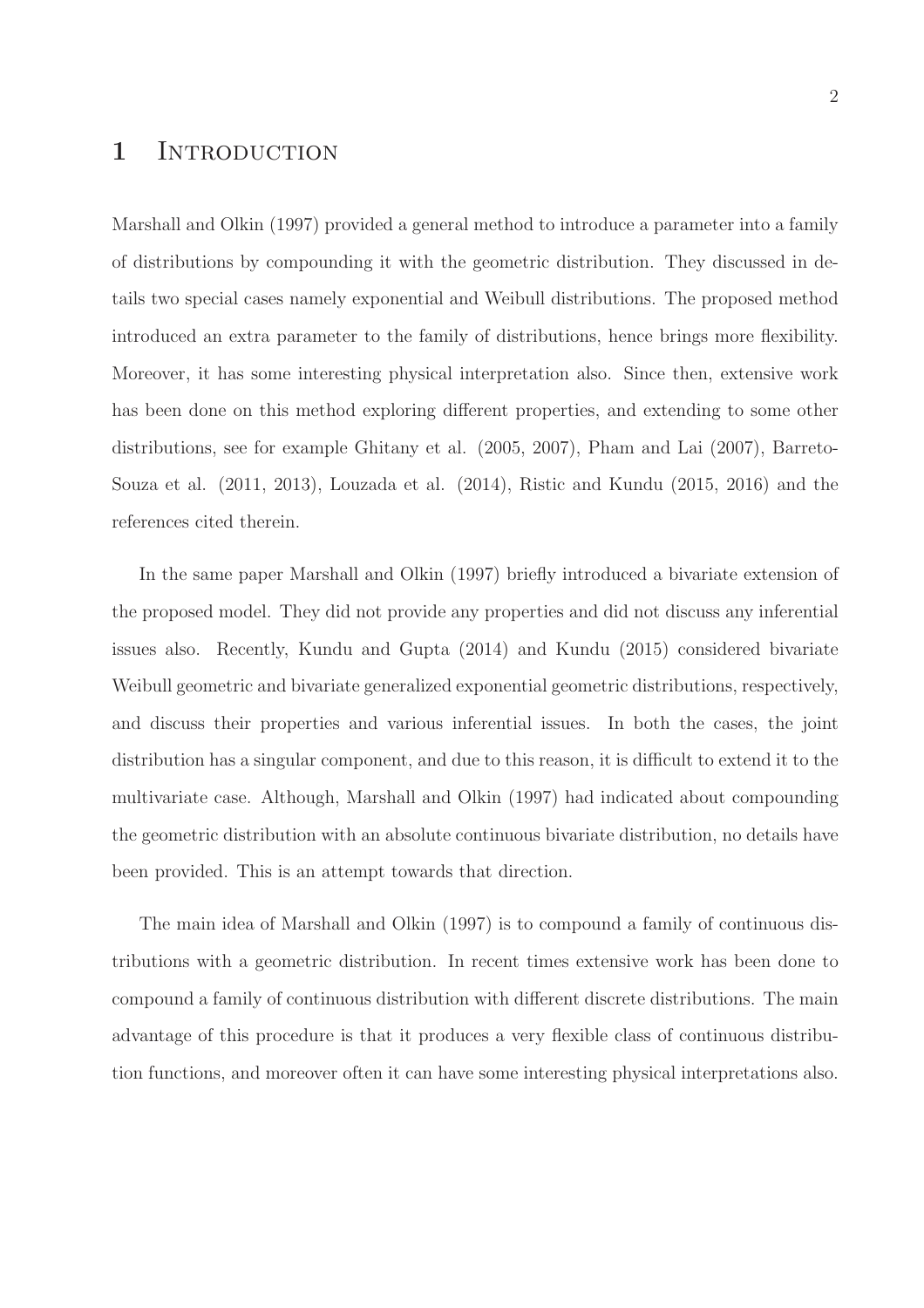Attempt has been made mainly to compound different discrete distributions like Poisson, logarithmic or power series distributions with other continuous distributions. Mahmoudi and Jafari (2012) introduced a class of generalized exponential power series (GEP) distributions by compounding generalized exponential distribution with a power series distributions. The three parameter GEP distribution is a very flexible distribution. The probability density function (PDF) of the GEP is an unimodal function and it can take variety of shapes depending on the two shape parameters. The generalized exponential (GE) of Gupta and Kundu (1999) can be obtained as a special case of the GEP distribution. It can be used quite effectively to analyze skewed as well as heavy tail data. The hazard function of the GEP distribution can take all four different shapes; increasing, decreasing, bath-tub and unimodal. It may be mentioned that not too many three-parameter distributions have this flexibility. For some other development along this direction, see for example Adamidis and Loukas (1998), Kus (2007), Tahmasbi and Razaei (2008), Chahkandi and Ganjali (2009), Barreto-Souza et al. (2011) and Harandi and Alamatsaz (2016).

Recently Kundu and Gupta (2011) introduced an absolute continuous bivariate generalized exponential (BGE) distribution, whose marginals are generalized exponential (GE) distributions. The proposed distribution is very flexible and the joint probability density function can take different shapes. Further, it is observed that the proposed absolutely continuous BGE distribution can be obtained using Clayton copula, hence many dependence properties and dependence measures can be easily established from the copula properties. It can be obtained by some other methods also, and it has some interesting physical interpretations. Therefore, it provides a practitioner another option of a class of distributions which can be used to analyze a bivariate data set.

The main aim of this paper is to combine the BGE with the power series distributions. We name it as the absolutely continuous bivariate generalized exponential power series (BGEP)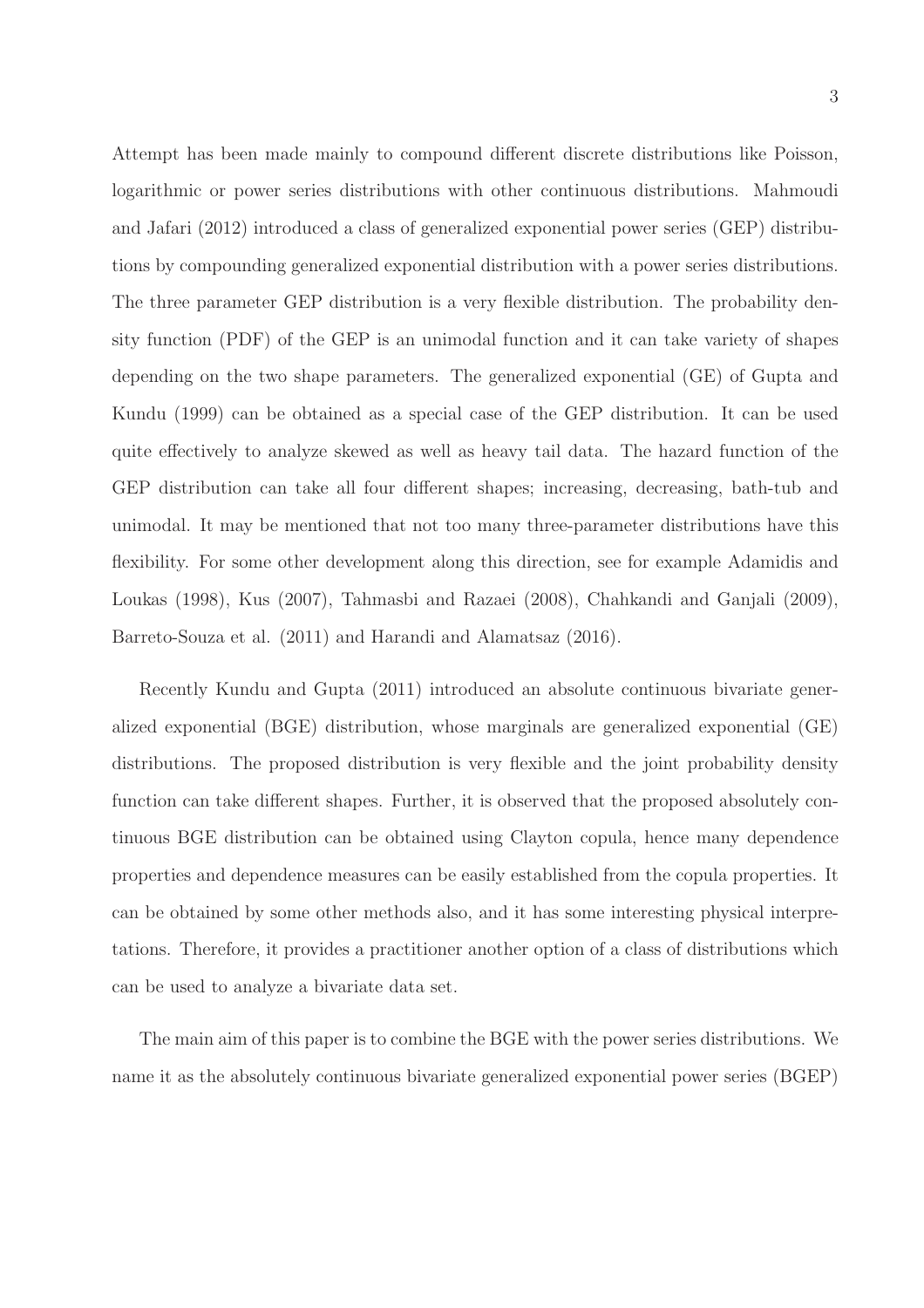distributions. The proposed BGEP distribution is a very flexible distribution. The joint probability density function of the proposed BGEP can have variety of shapes. Therefore, it can be used quite effectively to analyze bivariate skewed data and bivariate heavy tail data. The BGE distribution of Kundu and Gupta (2011) can be obtained as a special case of the BGEP distribution. The marginals of the BGEP distribution are GEP distributions. We derive several properties of the proposed distribution. Several well known univariate distributions can be obtained as its marginals. Generating samples from a BGEP distribution is quite straight forward, hence simulation experiments can be performed quite conveniently. We consider two special cases namely: (a) Bivariate generalized exponential geometric (BGEG) and (b) Bivariate generalized exponential Poisson ( $BGEP<sub>o</sub>$ ) distributions in details and explore their specific properties.

It is observed that BGEG and  $BGEP<sub>o</sub>$  both have six unknown parameters each. The maximum likelihood estimators (MLEs) of the unknown parameters cannot be obtained in explicit form. They can be obtained to solve six normal equations simultaneously. To avoid that we have proposed an EM algorithm to compute the MLEs in both these cases. It is observed that at each 'M'-step of the EM algorithm, the maximization can be performed by solving three one-dimensional non-linear equations. Hence, the implementation of the EM algorithm is quite simple in practice. We have performed some simulation experiments and it is observed that the proposed EM algorithm is working quite satisfactorily. We have suggested a method to choose some good initial estimates also. Two data sets have been analyzed for illustrative purposes, and it is observed that the proposed models and the EM algorithm perform quite well.

Very recently Kundu et al. (2015) introduced an absolute continuous multivariate generalized exponential (MGE) distribution. It is observed that our proposed BGEP model can be extended along the same line to the multivariate case also. We call this new multivariate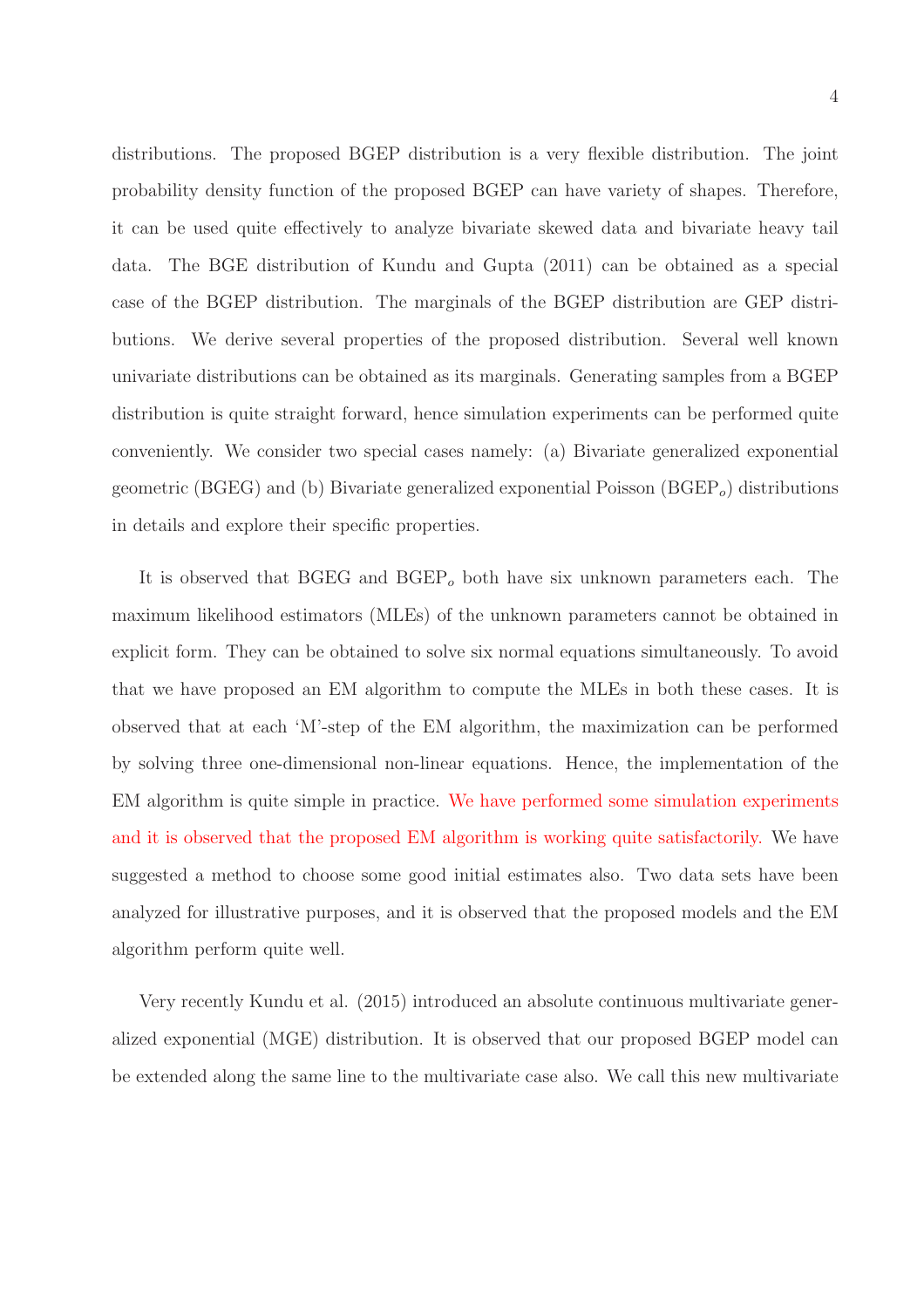distribution as multivariate generalized exponential power series (MGEP) distribution. It is observed many of our results can be extended for the MGEP distribution. Finally we propose some open problems and conclude the paper.

Rest of the paper is organized as follows. In Section 2 we provide the BGEP distribution and discuss its different properties. Two special cases are discussed in Section 3. The estimation of the unknown parameters are provided in Section 4. The results of the simulation experiments and the analyses of two data sets are presented in Section 5 and Section 6, respectively. The MGEP distribution is introduced in Section 7, and finally conclusions appear in Section 8.

## 2 MODEL DESCRIPTION AND PROPERTIES

Let us recall the following three definitions.

DEFINITION 1: A random variable  $X$  is said to have a GE distribution with the shape parameter  $\beta > 0$  and scale parameter  $\theta > 0$ , if the cumulative distribution function (CDF) of X for  $x > 0$  is

$$
F_X(x; \beta, \theta) = (1 - e^{-x\theta})^{\beta};\tag{1}
$$

and zero otherwise, see Gupta and Kundu (1999). A random variable  $X$  with the CDF (1) will be denoted by  $GE(\beta, \theta)$ .

DEFINITION 2: The bivariate random vector  $(X_1, X_2)$  is said to have a BGE distribution with parameters  $\alpha_1 > 0$ ,  $\lambda_1 > 0$ ,  $\alpha_2 > 0$ ,  $\lambda_2 > 0$ ,  $\alpha > 0$ , if the joint cumulative distribution function (CDF) of  $(X_1, X_2)$ , can be written as

$$
F_{X_1,X_2}(x_1,x_2) = P(X_1 \le x_1, X_2 \le x_2) = \left[ (1 - e^{-\lambda_1 x_1})^{-\alpha_1} + (1 - e^{-\lambda_2 x_2})^{-\alpha_2} - 1 \right]^{-\alpha}, \quad (2)
$$

for  $x_1 > 0, x_2 > 0$ , and zero otherwise, see Kundu and Gupta (2011). Form now on a bivariate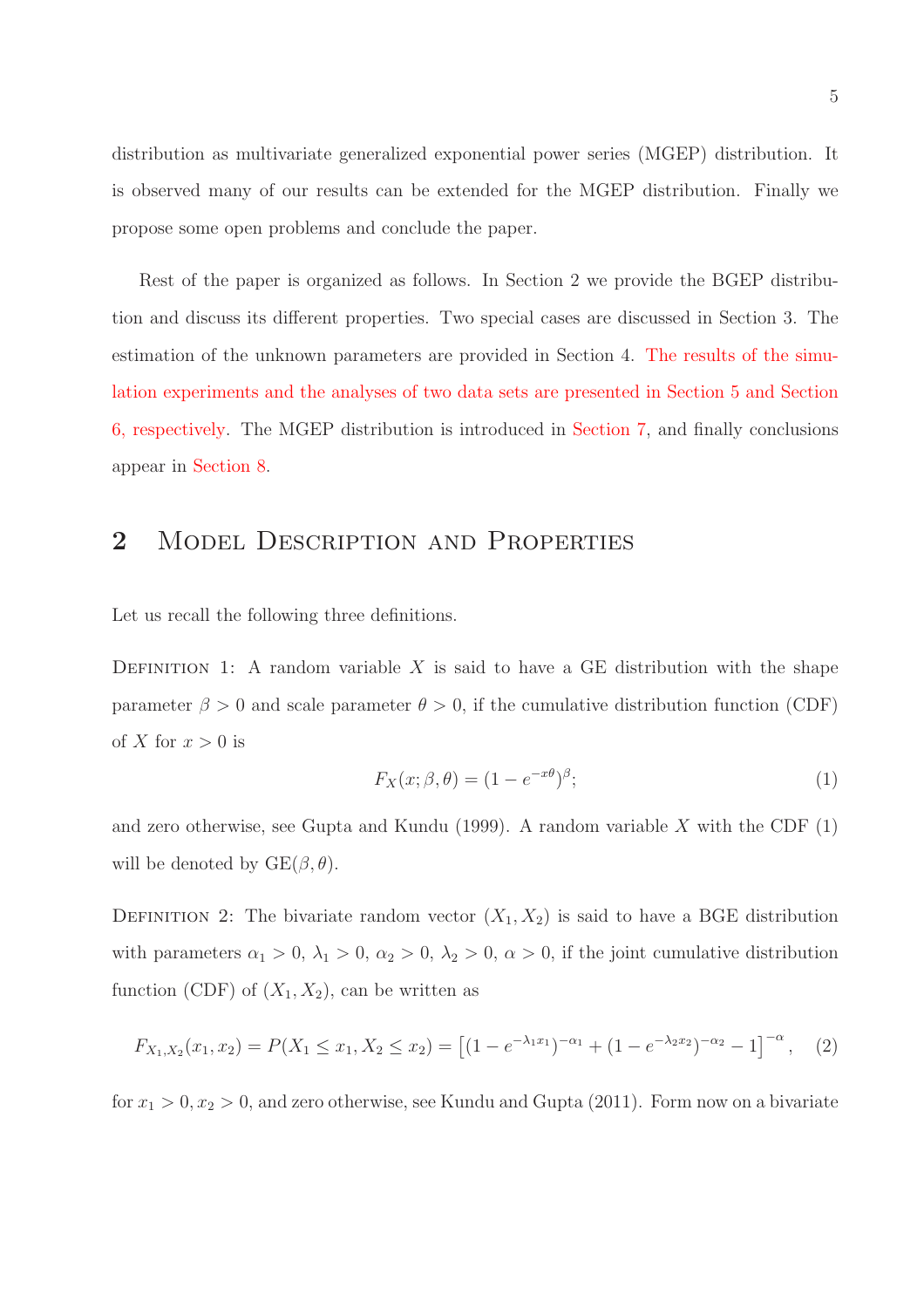| Distribution      | $a_n$              | $A(\theta)$                                                                     | $A'(\theta)$                                     | $A''(\theta)$                                                 | $A'''(\theta)$                                                             | $\mathcal{S}_{\mathcal{S}}$ |
|-------------------|--------------------|---------------------------------------------------------------------------------|--------------------------------------------------|---------------------------------------------------------------|----------------------------------------------------------------------------|-----------------------------|
| Geometric         |                    | $\theta(1-\theta)^{-1}$                                                         | $(1-\overline{\theta})^{-2}$                     | $2(1-\theta)^{-3}$                                            | $6(1-\theta)^{-4}$                                                         |                             |
| Poisson           | $(n!)^{-1}$        | $e^{\theta}-1$                                                                  | $e^{\theta}$                                     | $e^{\theta}$                                                  | $e^{\theta}$                                                               | $\infty$                    |
| Logarithmic       | $n^{-1}$           | $-\ln(1-\theta)$ $(1-\theta)^{-1}$ $(1-\theta)^{-2}$                            |                                                  |                                                               | $2(1-\theta)^{-3}$                                                         |                             |
| <b>Binomial</b>   | $\binom{k}{n}$     | $(1-\theta)^k-1$ $\frac{k}{(1+\theta)^{1-k}}$ $\frac{k(k-1)}{(1+\theta)^{2-k}}$ |                                                  |                                                               | $\frac{k(k-1)(k-2)}{(1+\theta)^{3-k}}$                                     | $\infty$                    |
| Negative Binomial | $\binom{n-1}{k-1}$ | $\theta^k$<br>$\frac{1}{(1-\theta)^k}$                                          | $k\theta^{k-1}$<br>$\overline{(1-\theta)^{k+1}}$ | $k(k+2\theta-1)$<br>$\overline{\theta^{2-k}(1-\theta)^{k+2}}$ | $k(k^2+6k\theta+6\theta^2-3k-6\theta+2)$<br>$\theta^{3-k}(1-\theta)^{k+3}$ |                             |

Table 1: Some useful quantities for different power series distributions

random variable  $(X_1, X_2)$  with the joint CDF (2) will be denoted by  $BGE(\alpha_1, \alpha_2, \lambda_1, \lambda_2, \alpha)$ .

DEFINITION 3: A discrete random variable  $N$  is said to have a power series distributions if the probability mass function  $(PMF)$  of N can be written as

$$
P(N = n) = \frac{a_n \theta^n}{A(\theta)}; \quad n = 1, 2, 3, ....
$$
 (3)

Here  $a_n \geq 0$ , depends only on  $n$ ,  $A(\theta) = \sum_{n=0}^{\infty}$  $n=1$  $a_n\theta^n$ , and  $\theta \in (0, s)$ , where s can be  $\infty$  also, is such that  $A(\theta) < \infty$ , see Noack (1950) or Johnson et al. (2005).

The following Table 1 summarizes some particular cases of the different truncated (at zero) power series (PS) distributions, namely for geometric, Poisson, logarithmic, binomial and negative binomial distributions. Here  $\frac{dA(\theta)}{d\theta}$  $\frac{A(\theta)}{d\theta} = A'(\theta), \frac{d^2A(\theta)}{d\theta^2}$  $\frac{d^{2}A(\theta)}{d\theta^{2}} = A''(\theta)$  and  $\frac{d^{3}A(\theta)}{d\theta^{3}}$  $\frac{d\theta^3}{d\theta^3} =$  $A'''(\theta)$ . Now we are in a position to define the BGEP distribution.

DEFINITION 4: Suppose  $\{(X_{1n}, X_{2n}); n = 1, 2, \ldots\}$  is a sequence of independent and identically distributed (i.i.d.)  $BGE(\alpha_1, \alpha_2, \lambda_1, \lambda_2, \alpha)$  random variables, N is a discrete random variable with the PMF (3) and it is independent of  $\{(X_{1n}, X_{2n}); n = 1, 2, \ldots\}$ . Let us define

$$
Y_1 = \max\{X_{11}, \ldots, X_{1N}\}, \quad \text{and} \quad Y_2 = \max\{X_{21}, \ldots, X_{2N}\}.
$$
 (4)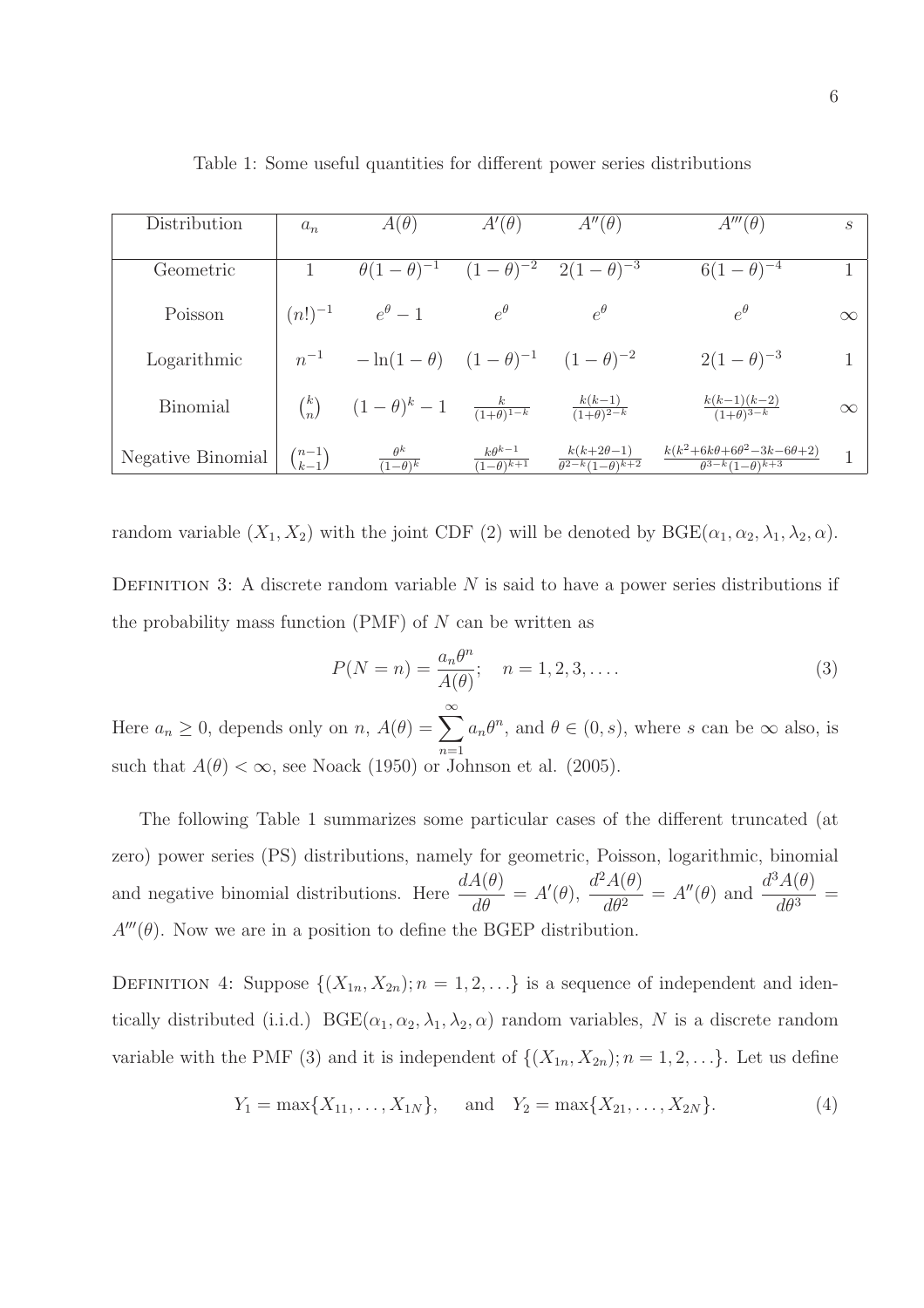The bivariate random vector  $(Y_1, Y_2)$  is said to have a BGEP distributions with the parameters,  $\alpha_1, \alpha_2, \lambda_1, \lambda_2, \alpha$  and  $\theta$ , and it will be denoted by  $BGEP(\alpha_1, \alpha_2, \lambda_1, \lambda_2, \alpha, \theta)$ .

Before going to derive the joint cumulative distribution function (CDF) and the joint probability density function (PDF) we will briefly mention how it can happen in practice.

Random Stress Model: Suppose a system has two components. The components are subjected to random number of indvidual stresses, say  $X_i$  and  $Y_i$ , respectively, for  $i =$  $1, 2, \ldots$  Here  $X_i$  and  $Y_i$  may be dependent, but  $(X_i, Y_i)$ , for  $i = 1, 2, \ldots$  are independent and identically distributed. If N denotes the number of stresses and it may be a random quantity, then the observed stresses at the two components are  $X = \max\{X_1, \ldots, X_N\}$  and  $Y = \max\{Y_1, \ldots, Y_N\}$ , respectively.

PARALLEL SYSTEM: Consider two systems, say 1 and 2, each having N number of independent and identical components attached in parallel. Here N is a random variable. If  $X_i$ and  $Y_i$  denote the lifetime of the *i*-th component of the system 1 and system 2, respectively, then the lifetime of the two systems become  $(X, Y)$ , where  $X = \max\{X_1, \ldots, X_N\}$  and  $Y = \max\{Y_1, \ldots, Y_N\}.$ 

THEOREM 2.1: If  $(Y_1, Y_2) \sim \text{BGEP}(\alpha_1, \alpha_2, \lambda_1, \lambda_2, \alpha, \theta)$ , then the joint CDF of  $(Y_1, Y_2)$  is

$$
F_{Y_1,Y_2}(y_1,y_2) = \frac{A\left(\theta\left[ (1 - e^{-\lambda_1 y_1})^{-\alpha_1} + (1 - e^{-\lambda_2 y_2})^{-\alpha_2} - 1 \right]^{-\alpha}\right)}{A(\theta)}.
$$
\n(5)

PROOF: It can be easily obtained, hence the details are avoided.

THEOREM 2.2: If  $(Y_1, Y_2) \sim \text{BGEP}(\alpha_1, \alpha_2, \lambda_1, \lambda_2, \alpha, \theta)$ , then the joint PDF of  $(Y_1, Y_2)$  is

$$
f_{Y_1,Y_2}(y_1,y_2) = f_1(y_1,y_2) \times f_2(y_1,y_2) \times f_3(y_1,y_2) + f_4(y_1,y_2) \times f_{X_1,X_2}(y_1,y_2). \tag{6}
$$

Here for  $F_{X_1,X_2}(y_1, y_2)$ , the joint CDF of  $(X_1, X_2)$  as defined in  $(2)$ ,

$$
f_1(y_1, y_2) = \frac{\theta^2 A''(\theta F_{X_1, X_2}(y_1, y_2))}{A(\theta)}
$$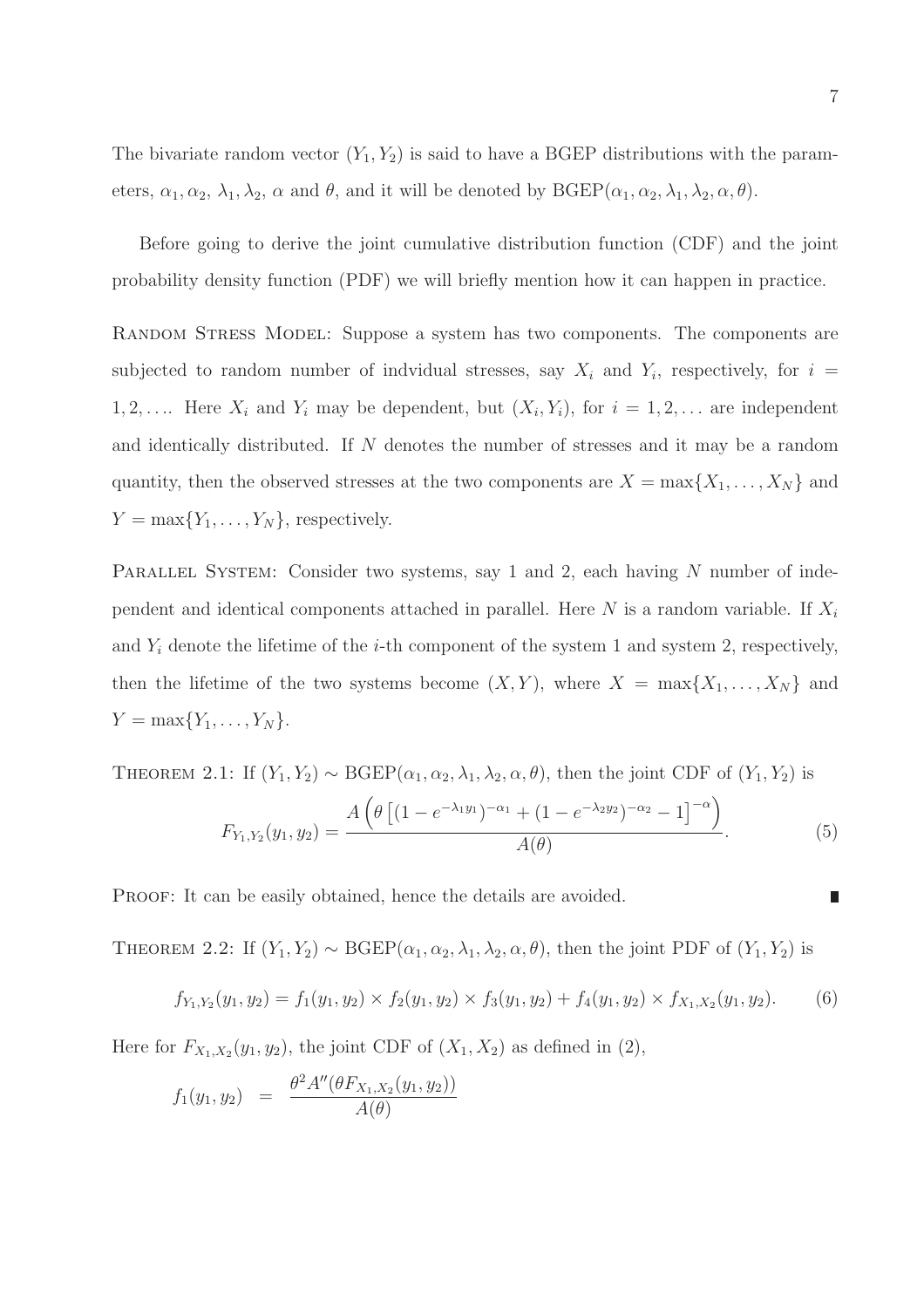$$
f_2(y_1, y_2) = \frac{\partial F_{X_1, X_2}(y_1, y_2)}{\partial y_1} = \frac{\alpha \alpha_1 \lambda_1 (1 - e^{-\lambda_1 y_1})^{-\alpha_1 - 1} e^{-\lambda_1 y_1}}{\left( (1 - e^{-\lambda_1 y_1})^{-\alpha_1} + (1 - e^{-\lambda_2 y_2})^{-\alpha_2} - 1 \right)^{\alpha + 1}}
$$
  
\n
$$
f_3(y_1, y_2) = \frac{\partial F_{X_1, X_2}(y_1, y_2)}{\partial y_2} = \frac{\alpha \alpha_2 \lambda_2 (1 - e^{-\lambda_2 y_2})^{-\alpha_2 - 1} e^{-\lambda_2 y_2}}{\left( (1 - e^{-\lambda_1 y_1})^{-\alpha_1} + (1 - e^{-\lambda_2 y_2})^{-\alpha_2} - 1 \right)^{\alpha + 1}},
$$
  
\n
$$
f_4(y_1, y_2) = \frac{\theta A'(\theta F_{X_1, X_2}(y_1, y_2))}{A(\theta)}
$$

and  $f_{X_1,X_2}(y_1, y_2)$  is the joint PDF of  $(X_1, X_2)$ , and it can be written as

$$
f_{X_1,X_2}(y_1,y_2) = \frac{ce^{-\lambda_1 y_1} e^{-\lambda_2 y_2} (1 - e^{-\lambda_1 y_1})^{-\alpha_1 - 1} (1 - e^{-\lambda_2 y_2})^{-\alpha_2 - 1}}{[(1 - e^{-\lambda_1 y_1})^{-\alpha_1} + (1 - e^{-\lambda_2 y_2})^{-\alpha_2} - 1]^{\alpha + 2}},
$$
\n(7)

when  $c = \alpha(\alpha + 1)\alpha_1\alpha_2\lambda_1\lambda_2$ .

PROOF: The proof can be easily obtained by calculating  $\frac{\partial^2 F_{Y_1,Y_2}(y_1, y_2)}{\partial y_1}$ , the details are  $\partial y_1 \partial y_2$ avoided. Ľ

THEOREM 2.3: Suppose  $(Y_1, Y_2) \sim \text{BGEP}(\alpha_1, \alpha_2, \lambda_1, \lambda_2, \alpha, \theta)$ .

(a) The marginal distributions of  $Y_1$  and  $Y_2$  can be obtained as

$$
F_{Y_1}(y_1) = P(Y_1 \le y_1) = \frac{A(\theta(1 - e^{-\lambda_1 y_1})^{\alpha \alpha_1})}{A(\theta)}, \text{ and}
$$
  

$$
F_{Y_2}(y_2) = P(Y_2 \le y_2) = \frac{A(\theta(1 - e^{-\lambda_2 y_2})^{\alpha \alpha_2})}{A(\theta)},
$$

respectively. The associated PDFs of  $\mathcal{Y}_1$  and  $\mathcal{Y}_2$  are

$$
f_{Y_1}(y_1) = \frac{\theta A' \left(\theta \left(1 - e^{-\lambda_1 y_1}\right)^{\alpha \alpha_1}\right)}{A(\theta)} \times \alpha \alpha_1 \lambda_1 e^{-\lambda_1 y_1} \left(1 - e^{-\lambda_1 y_1}\right)^{\alpha \alpha_1 - 1}, \text{ and}
$$
  

$$
f_{Y_2}(y_2) = \frac{\theta A' \left(\theta \left(1 - e^{-\lambda_2 y_2}\right)^{\alpha \alpha_2}\right)}{A(\theta)} \times \alpha \alpha_2 \lambda_2 e^{-\lambda_2 y_2} \left(1 - e^{-\lambda_2 y_2}\right)^{\alpha \alpha_2 - 1},
$$

respectively.

(b) The conditional distributions have the following forms.

$$
P(Y_1 \le y_1 | Y_2 \le y_2) = \frac{A\left(\theta\left[ (1 - e^{-\lambda_1 y_1})^{-\alpha_1} + (1 - e^{-\lambda_2 y - 2})^{-\alpha_2} - 1 \right]^{-\alpha}\right)}{A\left(\theta\left(1 - e^{-\lambda_2 y_2}\right)^{\alpha\alpha_2}\right)}
$$

$$
P(Y_2 \le y_2 | Y_1 \le y_1) = \frac{A\left(\theta\left[ (1 - e^{-\lambda_1 y_1})^{-\alpha_1} + (1 - e^{-\lambda_2 y - 2})^{-\alpha_2} - 1 \right]^{-\alpha}\right)}{A\left(\theta\left(1 - e^{-\lambda_1 y_1}\right)^{\alpha\alpha_1}\right)}.
$$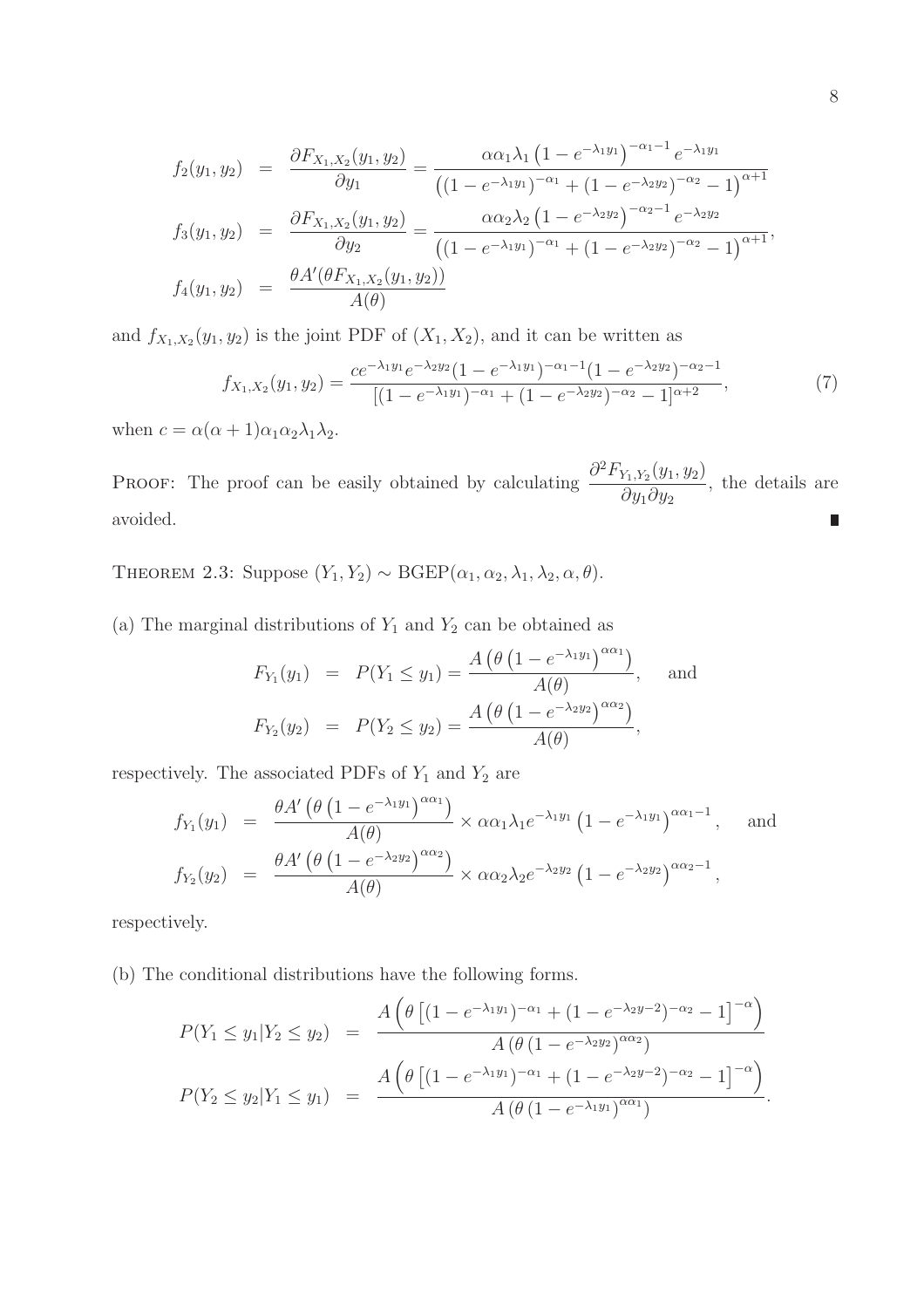Now we would like to obtain the joint PDF of  $Y_1, Y_2, N$ . It may be useful for developing the EM algorithm.

$$
P(Y_1 \le y_1, Y_2 \le y_2, N = n) = P(Y_1 \le y_1, Y_2 \le y_2 | N = n) P(N = n)
$$
  
= 
$$
\frac{a_n \theta^n}{A(\theta)} P(\max\{X_{11}, \dots, X_{1n}\} \le y_1, \max\{X_{21}, \dots, X_{2n}\} \le y_2)
$$
  
= 
$$
\frac{a_n \theta^n}{A(\theta)} \times \left[ (1 - e^{-\lambda_1 y_1})^{-\alpha_1} + (1 - e^{-\lambda_2 y_2})^{-\alpha_2} - 1 \right]^{-n\alpha}.
$$

Hence, the joint PDF of  $Y_1, Y_2$  and N becomes

$$
f_{Y_1,Y_2,N}(y_1,y_2,n) = \frac{a_n \theta^n}{A(\theta)} \times \frac{c_n e^{-\lambda_1 y_1} e^{-\lambda_2 y_2} (1 - e^{-\lambda_1 y_1})^{-\alpha_1 - 1} (1 - e^{-\lambda_2 y_2})^{-\alpha_2 - 1}}{[(1 - e^{-\lambda_1 y_1})^{-\alpha_1} + (1 - e^{-\lambda_2 y_2})^{-\alpha_2} - 1]^{n\alpha + 2}}.
$$
 (8)

Here  $c_n = n\alpha(n\alpha + 1)\alpha_1\alpha_2\lambda_1\lambda_2$ . Therefore,

$$
f_{N|Y_1=y_1,Y_2=y_2}(n) = \frac{f_{Y_1,Y_2,N}(y_1,y_2,n)}{f_{Y_1,Y_2}(y_1,y_2)} = \frac{a_n \theta^n n(n\alpha+1)D^n(y_1,y_2)}{[\alpha \theta^2 D^2(y_1,y_2)A''(\theta D(y_1,y_2)) + (\alpha+1)\theta D(y_1,y_2)A'(\theta D(y_1,y_2))]}.
$$

and for

$$
D(y_1, y_2) = \left[ (1 - e^{-\lambda_1 y_1})^{-\alpha_1} + (1 - e^{-\lambda_2 y_2})^{-\alpha_2} - 1 \right]^{-\alpha}.
$$

$$
E(N|Y_1 = y_1, Y_2 = y_2) =
$$
  
\n
$$
\sum_{n=1}^{\infty} \frac{a_n \theta^n n^2 (n\alpha + 1) D^n(y_1, y_2)}{[\alpha \theta^2 D^2(y_1, y_2) A''(\theta D(y_1, y_2)) + (\alpha + 1) \theta D(y_1, y_2) A'(\theta D(y_1, y_2))]} =
$$
  
\n
$$
\frac{\alpha \theta^2 D^2(y_1, y_2) A^{(3)}(\theta D(y_1, y_2)) + (3\alpha + 1) \theta D(y_1, y_2) A''(\theta D(y_1, y_2)) + (\alpha + 1) A'(\theta D(y_1, y_2))}{\alpha \theta D(y_1, y_2) A''(\theta D(y_1, y_2)) + (\alpha + 1) A'(\theta D(y_1, y_2))}.
$$

Here although  $D(y_1, y_2)$  depends on  $\alpha_1, \alpha_2, \lambda_1, \lambda_2$ , we do not make it explicit for brevity.

Now we provide the copula structure of a BGEP distribution. Observe that  $A(\theta)$  as defined in (3) is a strictly increasing function in  $\theta$ , hence  $A^{-1}$  exists. We have the following result.

 $\blacksquare$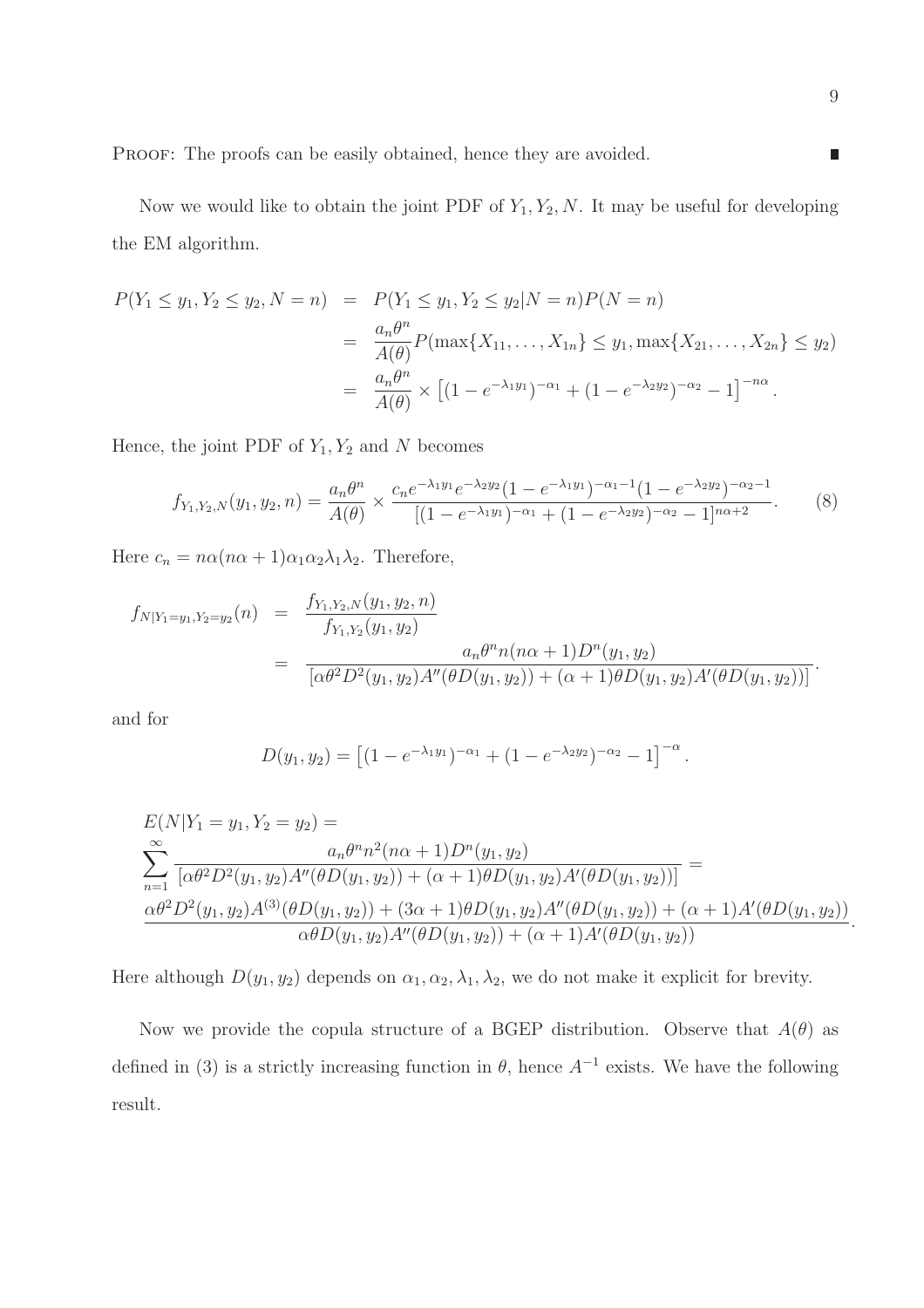THEOREM 2.3: The BGEP distribution has the following copula structure;

$$
C(u_1, u_2) = \frac{1}{A(\theta)} \times A\left[\theta \left\{ \left(\frac{1}{\theta} A^{-1}(u_1 A(\theta))\right)^{-1/\alpha} + \left(\frac{1}{\theta} A^{-1}(u_2 A(\theta))\right)^{-1/\alpha} - 1 \right\}^{-\alpha} \right], \quad (9)
$$

for  $(u_1, u_2) \in [0, 1] \times [0, 1]$ .

PROOF: Suppose  $(Y_1, Y_2) \sim \text{BGEP}(\alpha_1, \alpha_2, \lambda_1, \lambda_2, \alpha, \theta)$ , and  $F_{Y_1}$ ,  $F_{Y_2}$ ,  $F_{Y_1, Y_2}$  are same as defined before. Note that for all  $(u_1, u_2) \in [0, 1] \times [0, 1]$ ,

$$
C(u_1, u_2) = F_{Y_1, Y_2}(F_{Y_1}^{-1}(u_1), F_{Y_2}^{-1}(u_2)).
$$

The result follows by substituting

$$
F_{Y_1}^{-1}(u_1) = -\frac{1}{\lambda_1} \ln \left\{ 1 - \left[ \frac{1}{\theta} A^{-1}(u_1 A(\theta)) \right]^{1/(\alpha \alpha_1)} \right\}
$$
  

$$
F_{Y_2}^{-1}(u_2) = -\frac{1}{\lambda_2} \ln \left\{ 1 - \left[ \frac{1}{\theta} A^{-1}(u_2 A(\theta)) \right]^{1/(\alpha \alpha_2)} \right\}
$$

in (5) and after some simplifications.

The generation from a BGEP distribution is quite straightforward. The following algorithm can be used to generate random samples from a BGEP distribution.

Ľ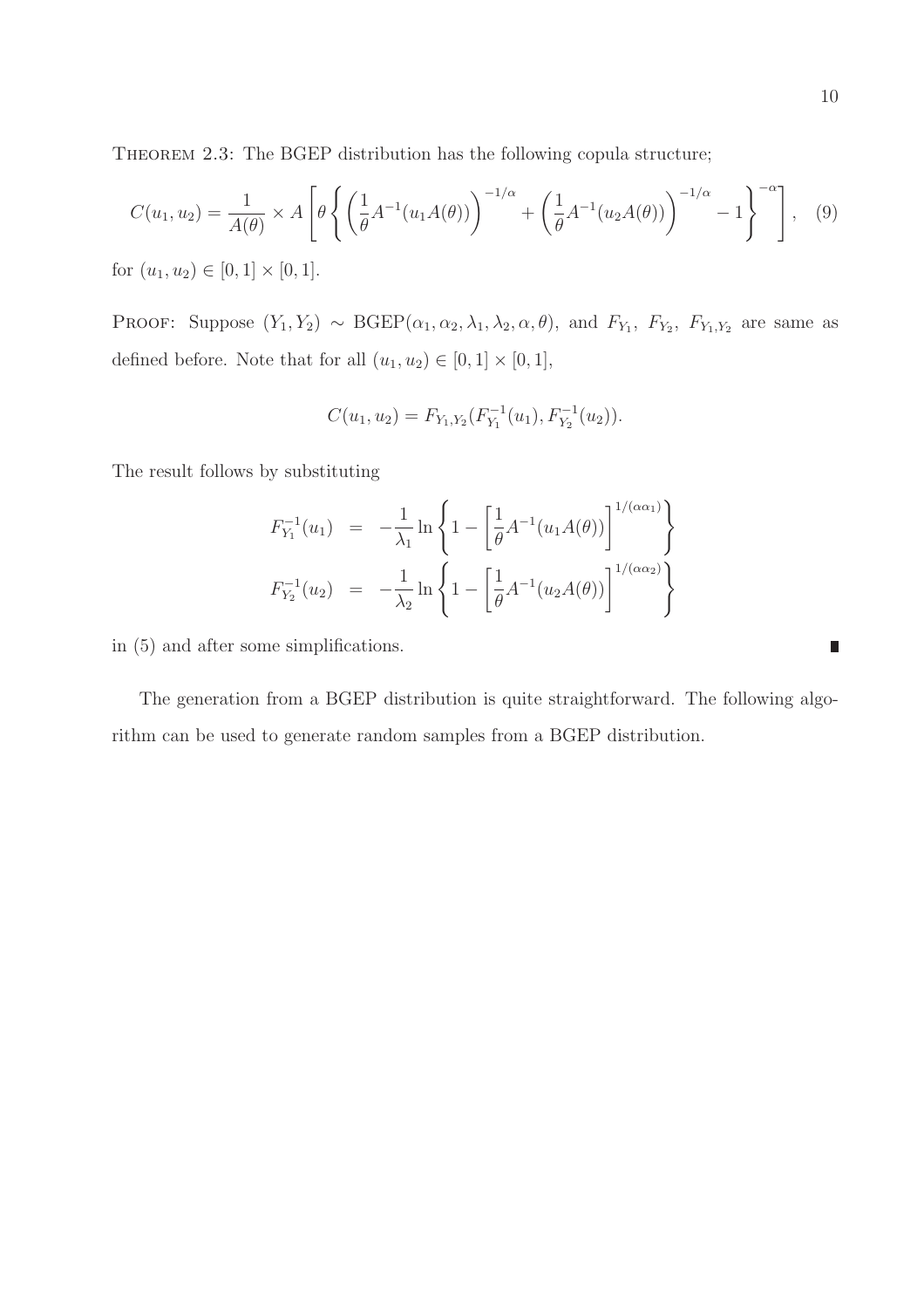#### **ALGORITHM**

Step 1: First generate  $N$  from a power series distributions.

Step 2: Generate  $(X_{11}, X_{21}), \ldots, (X_{1N}, X_{2N})$  from a BGE distribution using the method suggested by Kundu et al. (2015).

Step 3: Consider

 $Y_1 = \max\{X_{11}, \ldots, X_{1N}\}\$ and  $Y_2 = \max\{X_{21}, \ldots, X_{2N}\}.$ 

## 3 TWO SPECIFIC CASES

#### 3.1 BGE GEOMETRIC DISTRIBUTION

In this section it is assumed that the power series distributions is a geometric distribution, and we discuss some special properties of the BGE geometric (BGEG) distribution. In this case the  $BGEP(\alpha_1, \alpha_2, \lambda_1, \lambda_2, \alpha, \theta)$  will be denoted by  $BGEG(\alpha_1, \alpha_2, \lambda_1, \lambda_2, \alpha, \theta)$ . The following result provides the joint CDF and joint PDF of a BGEG distribution.

THEOREM 3.1: Suppose  $(Y_1, Y_2) \sim \text{BGEG}(\alpha_1, \alpha_2, \lambda_1, \lambda_2, \alpha, \theta)$ .

(a) The joint CDF of  $(Y_1, Y_2)$  for  $y_1 > 0, y_2 > 0$ , is

$$
F_{Y_1,Y_2}(y_1,y_2) = \frac{1-\theta}{\left[ (1 - e^{-\lambda_1 y_1})^{-\alpha_1} + (1 - e^{-\lambda_2 y_2})^{-\alpha_2} - 1 \right]^{\alpha} - \theta} \tag{10}
$$

and zero, otherwise.

(b) The joint PDF of  $(Y_1, Y_2)$  for  $y_1 > 0, y_2 > 0$ , is

$$
f_{Y_1,Y_2}(y_1, y_2) = k \times u_1(y_1; \alpha_1, \lambda_1) \times u_2(y_2; \alpha_2, \lambda_2) \times u_3^{\alpha-2}(y_1, y_2; \alpha_1, \lambda_1 \alpha_2, \lambda_2) \times \frac{[(1-\alpha)(u_3^{\alpha}(y_1, y_2; \alpha_1, \lambda_1 \alpha_2, \lambda_2) - \theta) + 2u_3^{\alpha}(y_1, y_2; \alpha_1, \lambda_1 \alpha_2, \lambda_2)]}{(u_3(y_1, y_2; \alpha_1, \lambda_1 \alpha_2, \lambda_2) - \theta)^3},
$$
(11)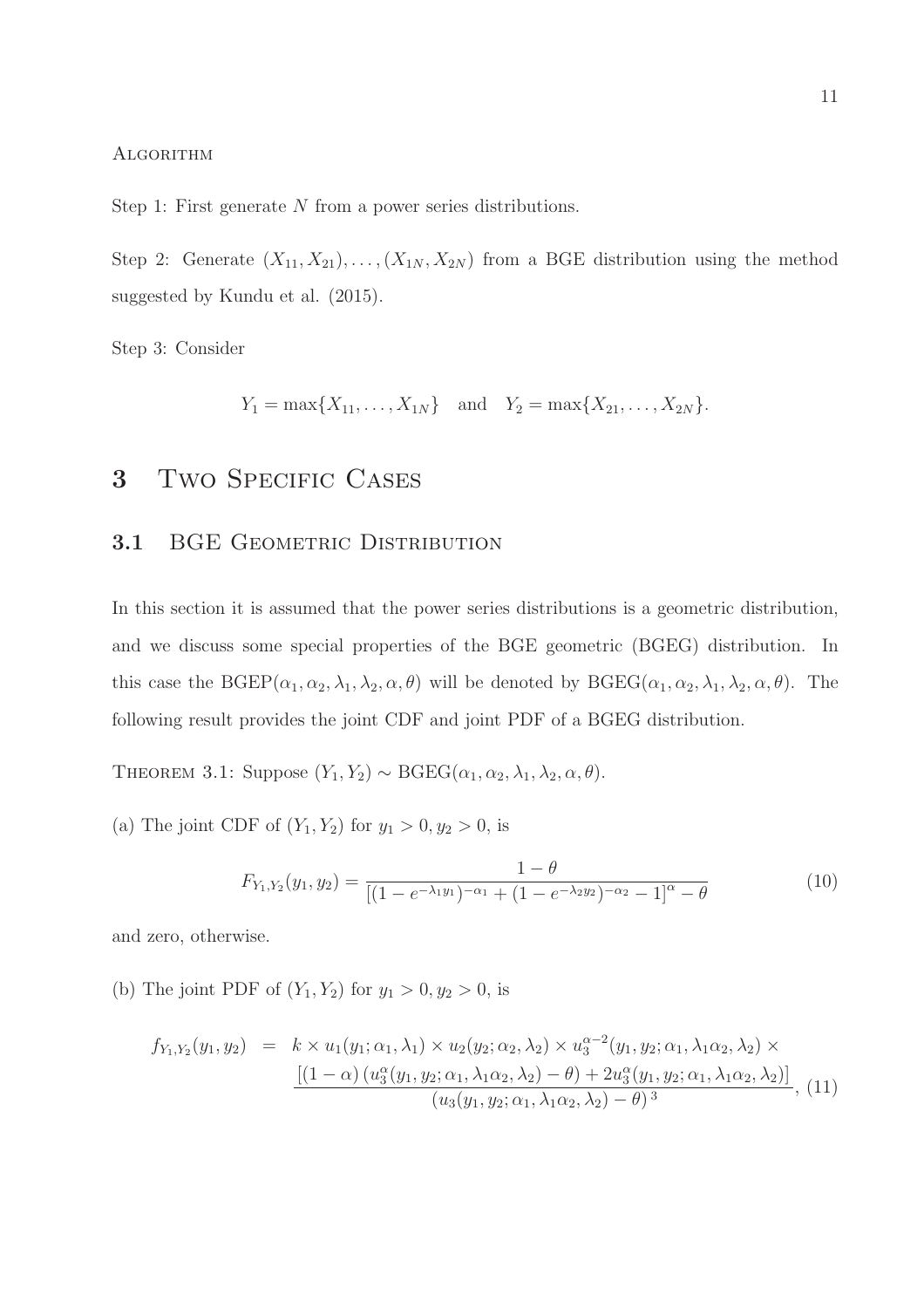and zero otherwise. Here

$$
k = \alpha (1 - \theta) \alpha_1 \alpha_2 \lambda_1 \lambda_2,
$$
  
\n
$$
u_1(y_1; \alpha_1, \lambda_1) = e^{-\lambda_1 y_1} (1 - e^{-\lambda_1 y_1})^{-\alpha_1 - 1},
$$
  
\n
$$
u_2(y_2; \alpha_2, \lambda_2) = e^{-\lambda_2 y_2} (1 - e^{-\lambda_2 y_2})^{-\alpha_2 - 1}
$$
 and  
\n
$$
u_3(y_1, y_2; \alpha_1, \lambda_1 \alpha_2, \lambda_2) = [(1 - e^{-\lambda_1 y_1})^{-\alpha_1} + (1 - e^{-\lambda_2 y_2})^{-\alpha_2} - 1].
$$

PROOF: The proofs can be easily obtained by substituting  $A(\theta) = \theta(1-\theta)^{-1}$  in Theorem 2.1 and Theorem 2.2.  $\overline{\phantom{a}}$ 

In Figure 1 we provide the plots of the joint PDF of  $(Y_1, Y_2)$ , for different parameter values. It is observed that the joint PDF is an unimodal function, and it can take variety of shapes. It is also observed that it can be very heavy tail also.

The following result provides the CDF, PDF and the hazard functions of the marginal distributions of a BGEG distribution.

THEOREM 3.2: Suppose  $(Y_1, Y_2) \sim \text{BGEG}(\alpha_1, \alpha_2, \lambda_1, \lambda_2, \alpha, \theta)$ .

(a) The CDFs of  $Y_1$  and  $Y_2$  are

$$
F_{Y_1}(y_1) = \frac{1-\theta}{(1-e^{-\lambda_1 y_1})^{-\alpha \alpha_1} - \theta}, \qquad F_{Y_2}(y_2) = \frac{1-\theta}{(1-e^{-\lambda_2 y_2})^{-\alpha \alpha_2} - \theta}.
$$

(b) The PDFs of  $Y_1$  and  $Y_2$  are

$$
f_{Y_1}(y_1) = \frac{(1-\theta)\alpha\alpha_1\lambda_1e^{-\lambda_1y_1}(1-e^{-\lambda_1y_1})^{-\alpha\alpha_1-1}}{((1-e^{-\lambda_1y_1})^{-\alpha\alpha_1}-\theta)^2}
$$

$$
f_{Y_2}(y_2) = \frac{(1-\theta)\alpha\alpha_2\lambda_2e^{-\lambda_2y_2}(1-e^{-\lambda_2y_2})^{-\alpha\alpha_2-1}}{((1-e^{-\lambda_2y_2})^{-\alpha\alpha_2}-\theta)^2},
$$

respectively.

(c) The hazard functions of  $Y_1$  and  $Y_2$  are

$$
h_{Y_1}(y_1) = \frac{(1-\theta)\alpha\alpha_1\lambda_1e^{-\lambda_1y_1}(1-e^{-\lambda_1y_1})^{-\alpha\alpha_1-1}}{((1-e^{-\lambda_1y_1})^{-\alpha\alpha_1}-1)((1-e^{-\lambda_1y_1})^{-\alpha\alpha_1}-\theta)},
$$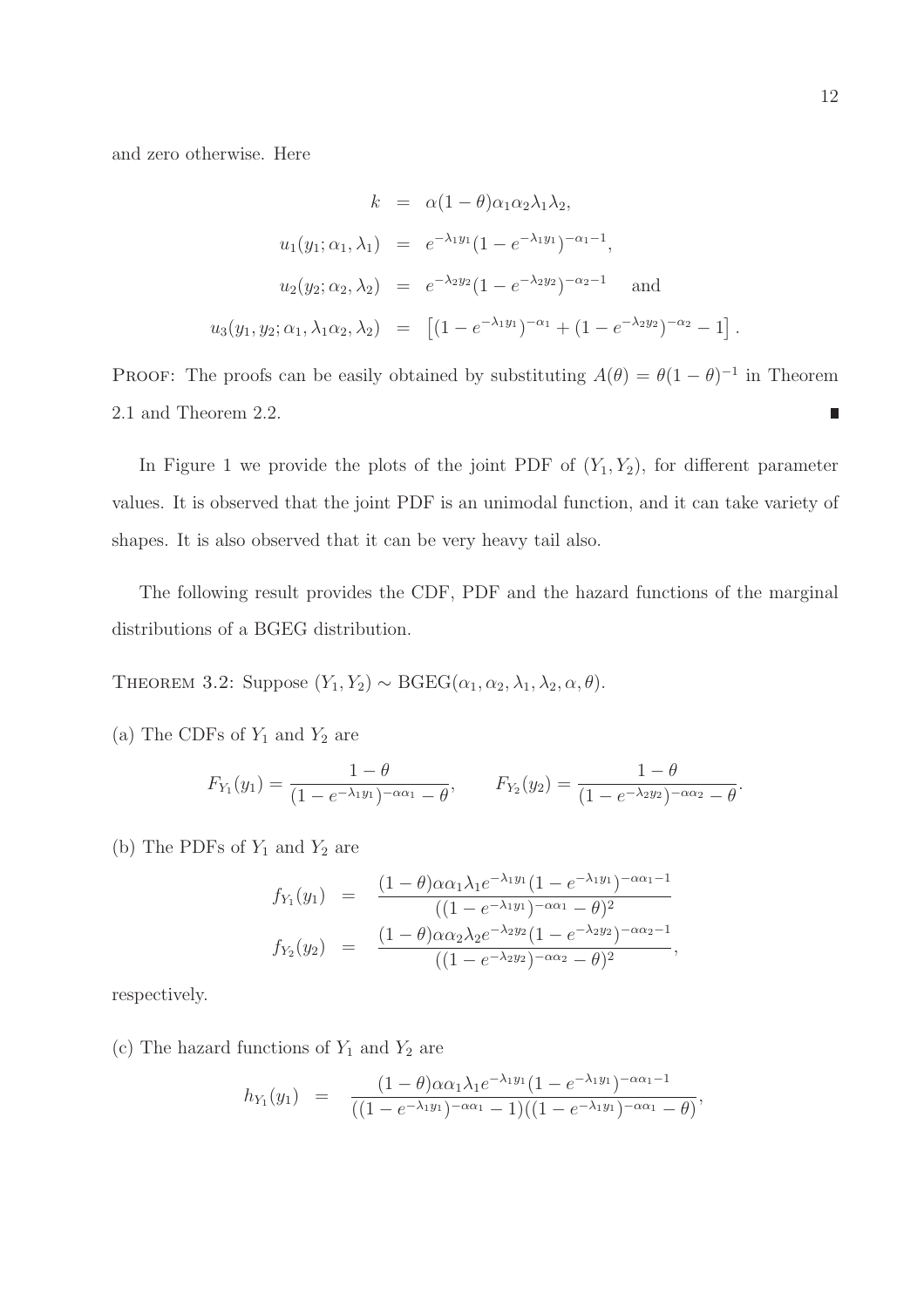

Figure 1: Joint PDF of BGEG distribution for different parameter values (a)  $\alpha_1 = \alpha_2$  = 1,  $\alpha = 2, \theta = 0.25$ , (b)  $\alpha_1 = \alpha_2 = 1, \alpha = 2, \theta = 0.75$ , (c)  $\alpha_1 = \alpha_2 = \alpha = 2, \theta = 0.25$ , (d)  $\alpha_1 = \alpha_2 = \alpha = 2, \theta = 0.75.$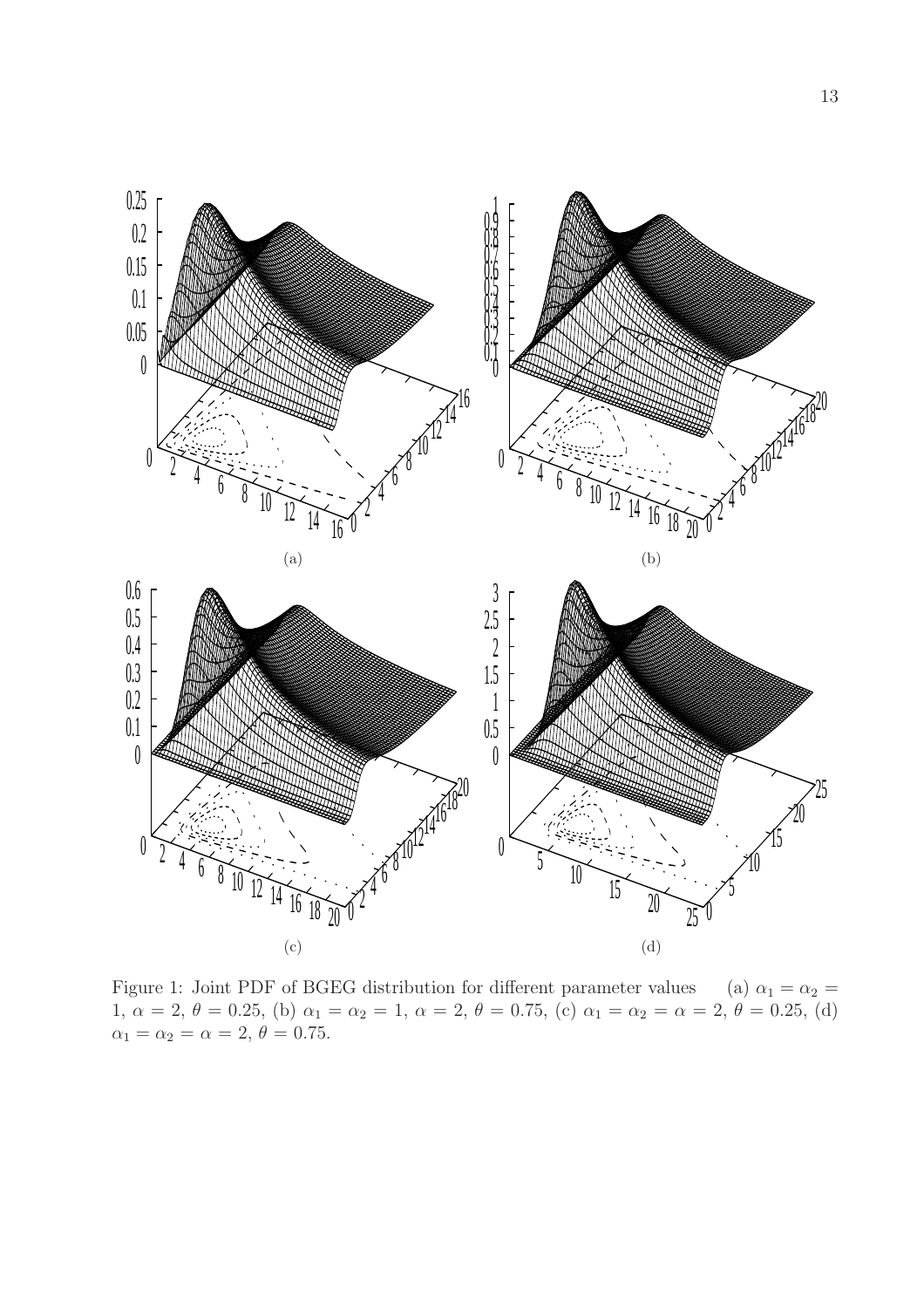$$
h_{Y_2}(y_2) = \frac{(1-\theta)\alpha\alpha_2\lambda_2 e^{-\lambda_2 y_2}(1-e^{-\lambda_2 y_2})^{-\alpha\alpha_2-1}}{((1-e^{-\lambda_2 y_2})^{-\alpha\alpha_2}-1)((1-e^{-\lambda_2 y_2})^{-\alpha\alpha_2}-\theta)},
$$

respectively.

PROOF: The proofs can be easily obtained from Theorem 3.1, the details are avoided. П

It can be seen that the hazard function of  $Y_1$  can be (a) increasing if  $\alpha \alpha_1 > 1$  for all values of  $\theta$ , (b) decreasing if  $\alpha \alpha_1 \leq 1$  and  $\theta = 0$  and (c) bathtub shaped if  $\alpha \alpha_1 \leq 1$  and  $\theta > 0$ . Similarly, the hazard function of  $Y_2$  can be obtained.

Now using the moment generating function of a GE random variable, Gupta and Kundu (1999), the moment generating functions of  $Y_1$  and  $Y_2$  can be obtained as follows:

$$
M_{Y_1}(t) = \frac{(1-\theta)\Gamma(1-t/\lambda_1)}{\theta} \sum_{n=1}^{\infty} \frac{\theta^n \Gamma(n\alpha \alpha_1 + 1)}{\Gamma(n\alpha \alpha_1 - t/\lambda_1 + 1)}
$$

and

$$
M_{Y_2}(t) = \frac{(1-\theta)\Gamma(1-t/\lambda_2)}{\theta} \sum_{n=1}^{\infty} \frac{\theta^n \Gamma(n\alpha\alpha_2 + 1)}{\Gamma(n\alpha\alpha_2 - t/\lambda_2 + 1)},
$$

for  $t < \lambda_1$  and  $t < \lambda_2$ , respectively. Hence all the moments of the marginals can be easily obtained. The following result provides the copula of a BGEG distribution.

THEOREM 3.3: The BGEG distribution has the following copula structure;

$$
C(u,v) = \frac{1-\theta}{\left[\left(\frac{1-(1-u)\theta}{u}\right)^{1/\alpha} + \left(\frac{1-(1-v)\theta}{v}\right)^{1/\alpha} - 1\right]^{\alpha} - \theta},\tag{12}
$$

for  $(u, v) \in [0, 1] \times [0, 1]$ .

PROOF: By using  $A(\theta) = \theta(1-\theta)^{-1}$  in Theorem 2.3, the result can be easily obtained.  $\overline{\phantom{a}}$ 

Now we will present the medial correlation and the bivariate tail dependence using the copula property. The population version of the medial correlation coefficient of a pair  $(Y_1, Y_2)$ of continuous random variables was defined by Blomqvist (1950). If  $M_{Y_1}$  and  $M_{Y_2}$  denote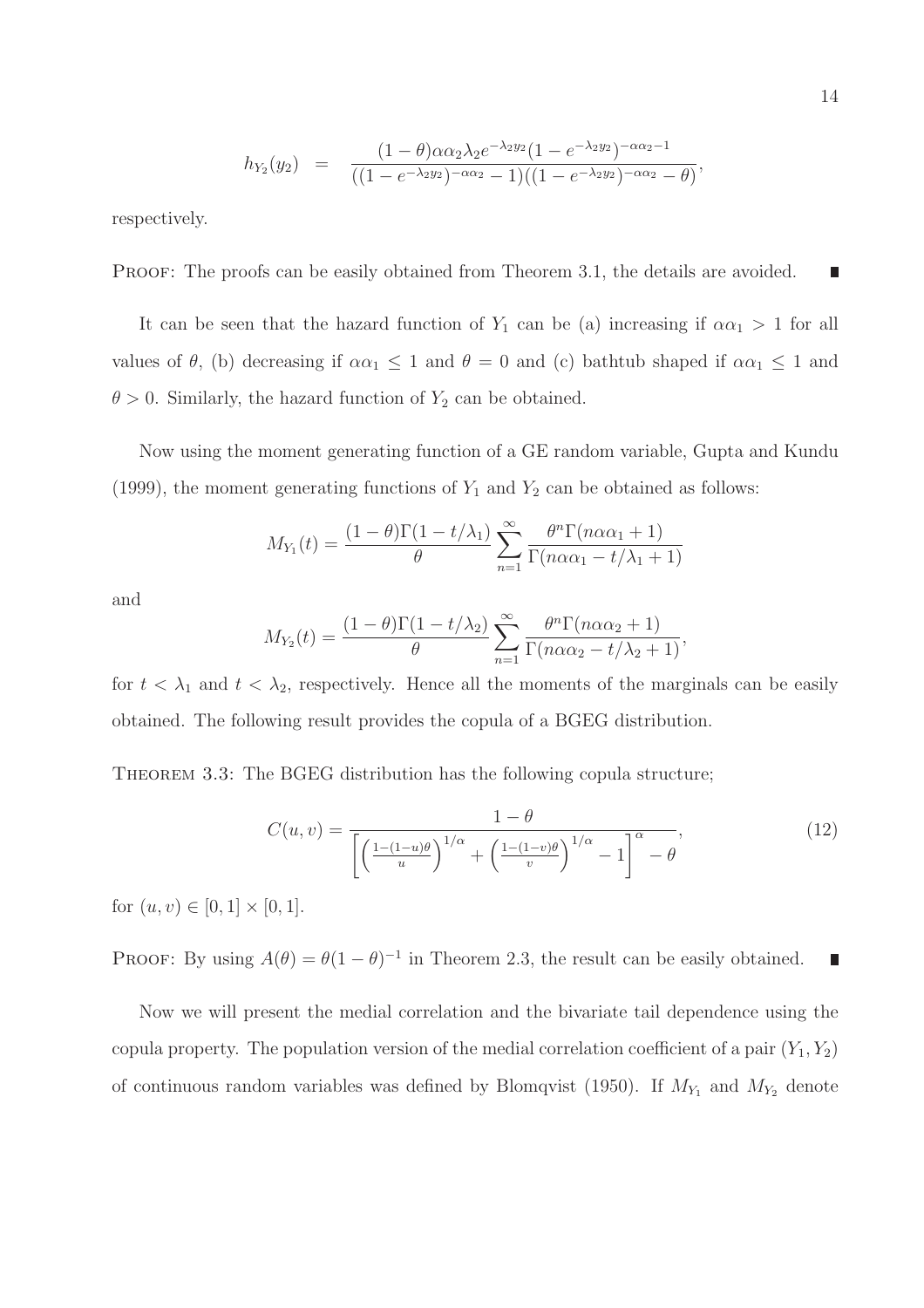the medians of  $Y_1$  and  $Y_2$ , respectively, then  $M_{Y_1,Y_2}$ , the medial correlation coefficient of  $Y_1$ and  $Y_2$  is

$$
M_{Y_1,Y_2} = P((Y_1 - M_{Y_1})(Y_2 - M_{Y_2}) > 0) - P((Y_1 - M_{Y_1})(Y_2 - M_{Y_2}) < 0).
$$

It has been shown by Nelsen (2006) that the median correlation coefficient is a copula property, and  $M_{Y_1,Y_2} = 4C$  $(1)$ 2 , 1 2  $\setminus$ . Therefore, if  $(Y_1, Y_2)$  follows BGEG distribution, the median correlation coefficient between  $Y_1$  and  $Y_2$  is  $4(1 - \theta)$  $\frac{1}{2(2-\theta)^{1/\alpha}-1}^{\alpha}$ .

The concept of bivariate tail dependence relates to the amount of dependence in the upper quadrant (or lower quadrant) tail of a bivariate distribution, see Joe (1997, page 33). In terms of the original random variables  $Y_1$  and  $Y_2$ , the upper tail dependence is defined as

$$
\chi = \lim_{z \to \infty} P(Y_2 \ge F_{Y_2}^{-1}(z)|Y_1 \ge F_{Y_1}^{-1}(z)).
$$

Intuitively, the upper tail dependence exists, when there is a positive probability that some positive outliers may occur jointly. If  $\chi \in (0,1]$ , then  $Y_1$  and  $Y_2$  are said to be asymptotically dependent, and if  $\chi = 0$ , they are asymptotically independent. Coles, Hefferman and Tawn (1999) showed using copula function that

$$
\chi = \lim_{u \to 1} \frac{1 - 2u + C(u, u)}{1 - u}.
$$

In case of BGEG it can be shown that  $\chi = 0$ , i.e.  $Y_1$  and  $Y_2$  are asymptotically independent.

It may be mentioned that the Kendall's tau and Spearman's rho provide important measures of dependence between two correlated random variables. They provide the measures of association between two random variables. It is known that they are copula functions. In case of BGEG they cannot be computed analytically. They need to be computed numerically. In Tables 2 and 3 we provide Spearman's rho and Kendall's tau values, respectively, for different  $\alpha$  and  $\theta$ . From Tables 2 and 3, it is observed that both Spearman's rho and Kendall's tau are always non-negative. When  $\alpha = 1$ , they are more or less constant for all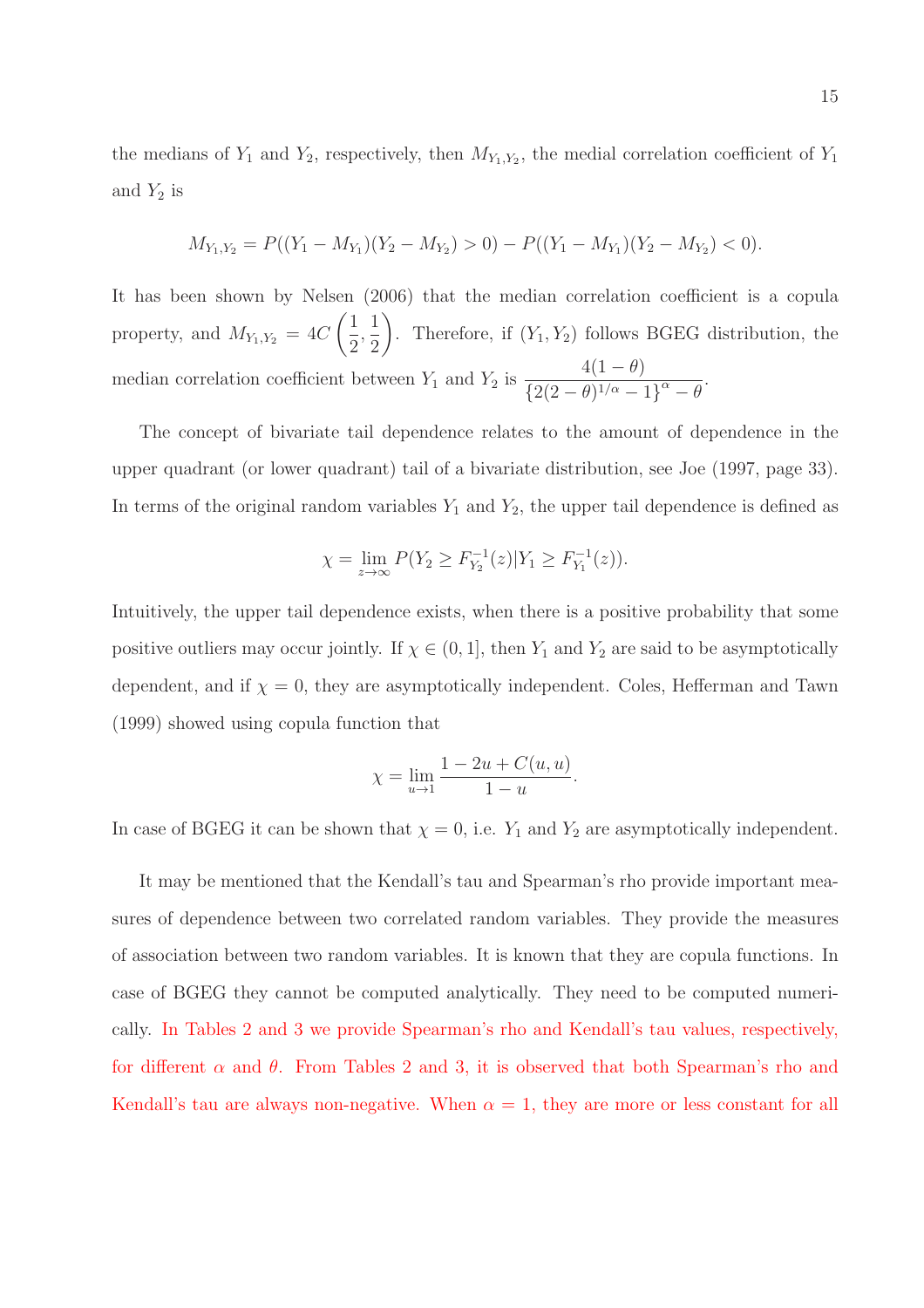| $\theta$<br>$\alpha \downarrow$ | 0.1  | 0.2  | 0.4  | 0.6  | 0.8  | 0.9  |
|---------------------------------|------|------|------|------|------|------|
|                                 |      |      |      |      |      |      |
| 0.5                             | 0.67 | 0.66 | 0.64 | 0.61 | 0.56 | 0.52 |
| 1.0                             | 0.48 | 0.48 | 0.48 | 0.48 | 0.48 | 0.47 |
| 1.5                             | 0.37 | 0.38 | 0.40 | 0.41 | 0.44 | 0.45 |
| 2.0                             | 0.30 | 0.32 | 0.35 | 0.38 | 0.42 | 0.44 |
| 2.5                             | 0.26 | 0.28 | 0.31 | 0.35 | 0.40 | 0.43 |
| 3.0                             | 0.23 | 0.25 | 0.29 | 0.34 | 0.39 | 0.43 |
| 5.0                             | 0.16 | 0.18 | 0.24 | 0.30 | 0.38 | 0.42 |
| 10.0                            | 0.10 | 0.13 | 0.20 | 0.27 | 0.37 | 0.41 |
| 20.0                            | 0.07 | 0.10 | 0.17 | 0.25 | 0.35 | 0.41 |
| 50.0                            | 0.05 | 0.08 | 0.16 | 0.24 | 0.35 | 0.40 |

Table 2: Spearman's rho for the BGEG copula function

θ in both the cases. For any fixed α < 1, as θ increases, Spearman's rho and Kendal's tau decrease, and for  $\alpha > 1$ , it is the other way.

### 3.2 BGE POISSON DISTRIBUTION

In this section it is assumed that the power series distributions is a Poisson distribution, and we discuss some properties of the BGE Poisson ( BGEPo) distribution. In this case the  $BGER(\alpha_1, \alpha_2, \lambda_1, \lambda_2, \alpha, \theta)$  will be denoted by  $BGEPo(\alpha_1, \alpha_2, \lambda_1, \lambda_2, \alpha, \theta)$ . The following result provides the joint CDF and joint PDF of a BGEPo distribution.

THEOREM 3.4: Suppose  $(Y_1, Y_2) \sim \text{BGEPo}(\alpha_1, \alpha_2, \lambda_1, \lambda_2, \alpha, \theta)$ .

(a) The joint CDF of  $(Y_1, Y_2)$  for  $y_1 > 0$ ,  $y_2 > 0$ , is

$$
F_{Y_1,Y_2}(y_1,y_2) = \frac{\exp \left\{ \theta \left[ (1 - e^{-\lambda_1 y_1})^{-\alpha_1} + (1 - e^{-\lambda_2 y_2})^{-\alpha_2} - 1 \right]^{-\alpha} \right\} - 1}{e^{\theta} - 1}
$$

and zero, otherwise.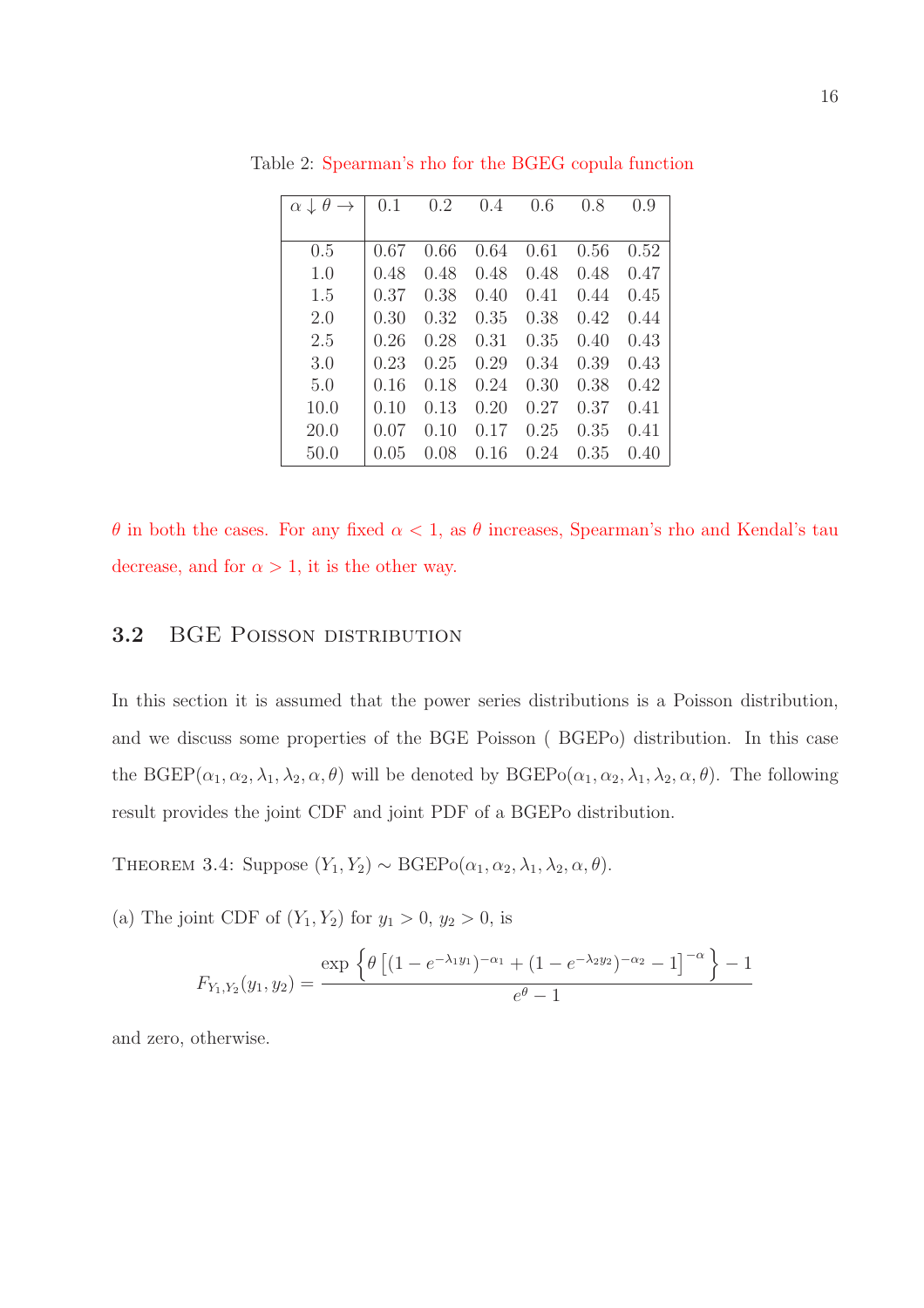| $\theta$<br>$\alpha \downarrow$ | 0.1  | 0.2  | 0.4  | 0.6  | 0.8  | 0.9  |
|---------------------------------|------|------|------|------|------|------|
|                                 |      |      |      |      |      |      |
| 0.5                             | 0.44 | 0.44 | 0.41 | 0.40 | 0.35 | 0.33 |
| 1.0                             | 0.34 | 0.33 | 0.33 | 0.32 | 0.32 | 0.32 |
| 1.5                             | 0.24 | 0.26 | 0.26 | 0.28 | 0.28 | 0.29 |
| 2.0                             | 0.21 | 0.22 | 0.24 | 0.25 | 0.28 | 0.29 |
| 2.5                             | 0.18 | 0.19 | 0.19 | 0.22 | 0.26 | 0.28 |
| 3.0                             | 0.16 | 0.17 | 0.19 | 0.21 | 0.26 | 0.28 |
| 5.0                             | 0.11 | 0.12 | 0.16 | 0.19 | 0.25 | 0.27 |
| 10.0                            | 0.07 | 0.08 | 0.13 | 0.18 | 0.24 | 0.26 |
| 20.0                            | 0.05 | 0.07 | 0.12 | 0.16 | 0.23 | 0.26 |
| 50.0                            | 0.04 | 0.05 | 0.11 | 0.16 | 0.22 | 0.25 |

Table 3: Kendall's tau for the BGEG copula function

(b) The joint PDF of  $(Y_1, Y_2)$  for  $y_1 > 0, y_2 > 0$ , is

$$
f_{Y_1,Y_2}(y_1, y_2) = k \times u_1(y_1; \alpha_1, \lambda_1) \times u_2(y_2; \alpha_2, \lambda_2) \times u_3^{-\alpha - 2}(y_1, y_2; \alpha_1, \lambda_1, \alpha_2, \lambda_2) \times
$$
  
\n
$$
\exp \{ \theta u_3^{-\alpha}(y_1, y_2; \alpha_1, \lambda_1, \alpha_2, \lambda_2) \} \left[ (1 + \alpha) + \alpha \theta u_3^{-\alpha}(y_1, y_2; \alpha_1, \lambda_1, \alpha_2, \lambda_2) \right],
$$

and zero otherwise. Here  $u_1(y_1; \alpha_1, \lambda_1)$ ,  $u_2(y_2; \alpha_2, \lambda_2)$  and  $u_3(y_1, y_2; \alpha_1, \lambda_1, \alpha_2, \lambda_2)$  are same as defined in Theorem 3.1 (b), and  $k = \frac{\alpha \theta \alpha_1 \alpha_2 \lambda_1 \lambda_2}{a}$  $\frac{e^{\theta}-1}{e^{\theta}-1}.$ 

PROOF: The proofs can be easily obtained by substituting  $A(\theta) = e^{\theta} - 1$  in Theorem 2.1 and Theorem 2.2. Π

In Figure 2 we provide the plots of the joint PDF of BGEPo for different parameter values. It is observed that joint PDF of a BGEPo is unimodal but it can take variety of shapes. It can be heavy tail in this case also.

The following result provides the CDF, PDF and the hazard functions of the marginal distributions of a BGEPo distribution.

THEOREM 3.5: Suppose  $(Y_1, Y_2) \sim \text{BGEPo}(\alpha_1, \alpha_2, \lambda_1, \lambda_2, \alpha, \theta)$ .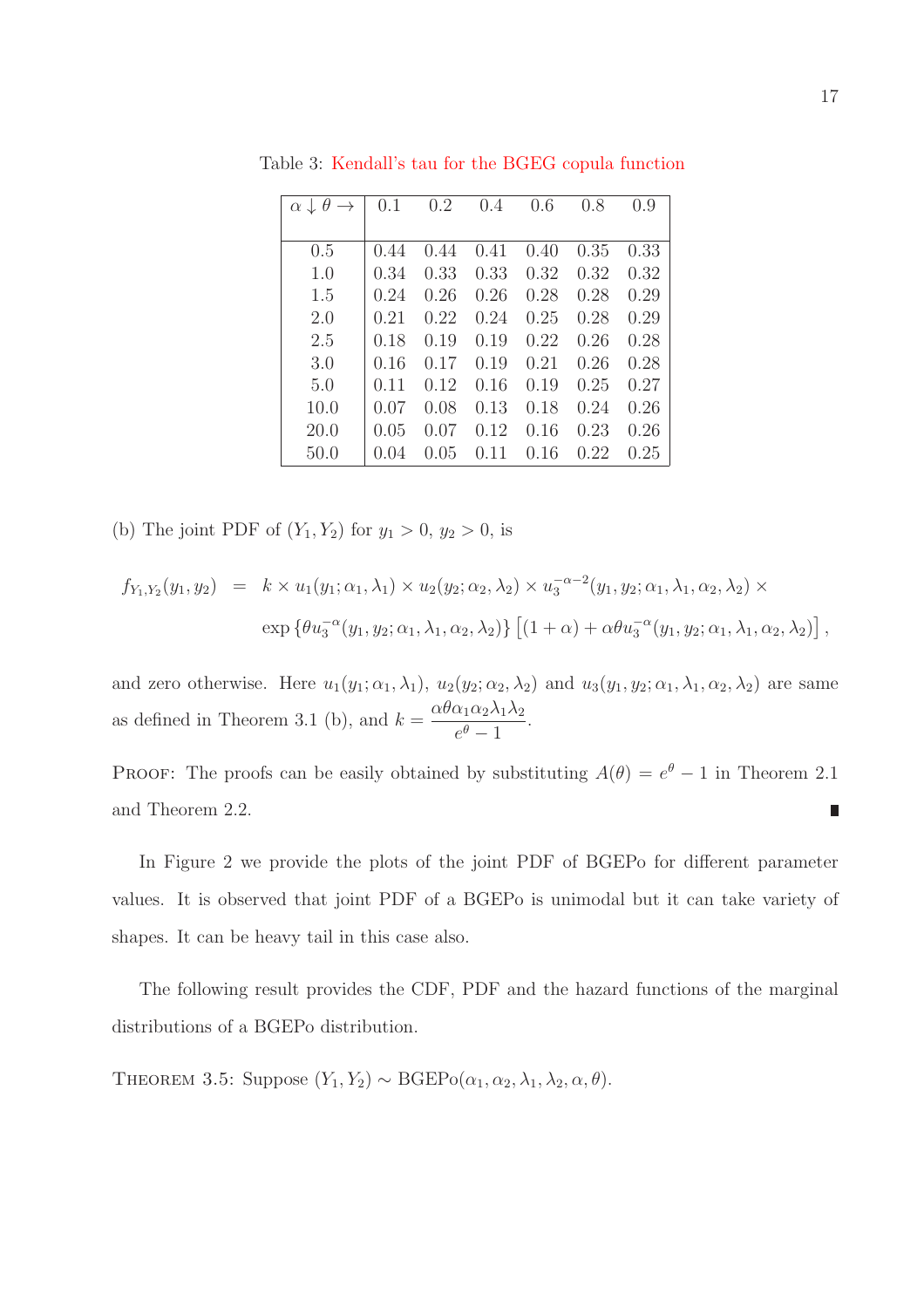

Figure 2: Joint PDF of BGEPo distribution for different parameter values r(a)  $\alpha_1 = \alpha_2$  $= \alpha = 2, \theta = 1.0,$  (b)  $\alpha_1 = \alpha_2 = \alpha = 2, \theta = 5.0,$  (c)  $\alpha_1 = \alpha_2 = \alpha = 5, \theta = 1.0,$  (d)  $\alpha_1 = \alpha_2$  $=\alpha = 5, \theta = 5.0.$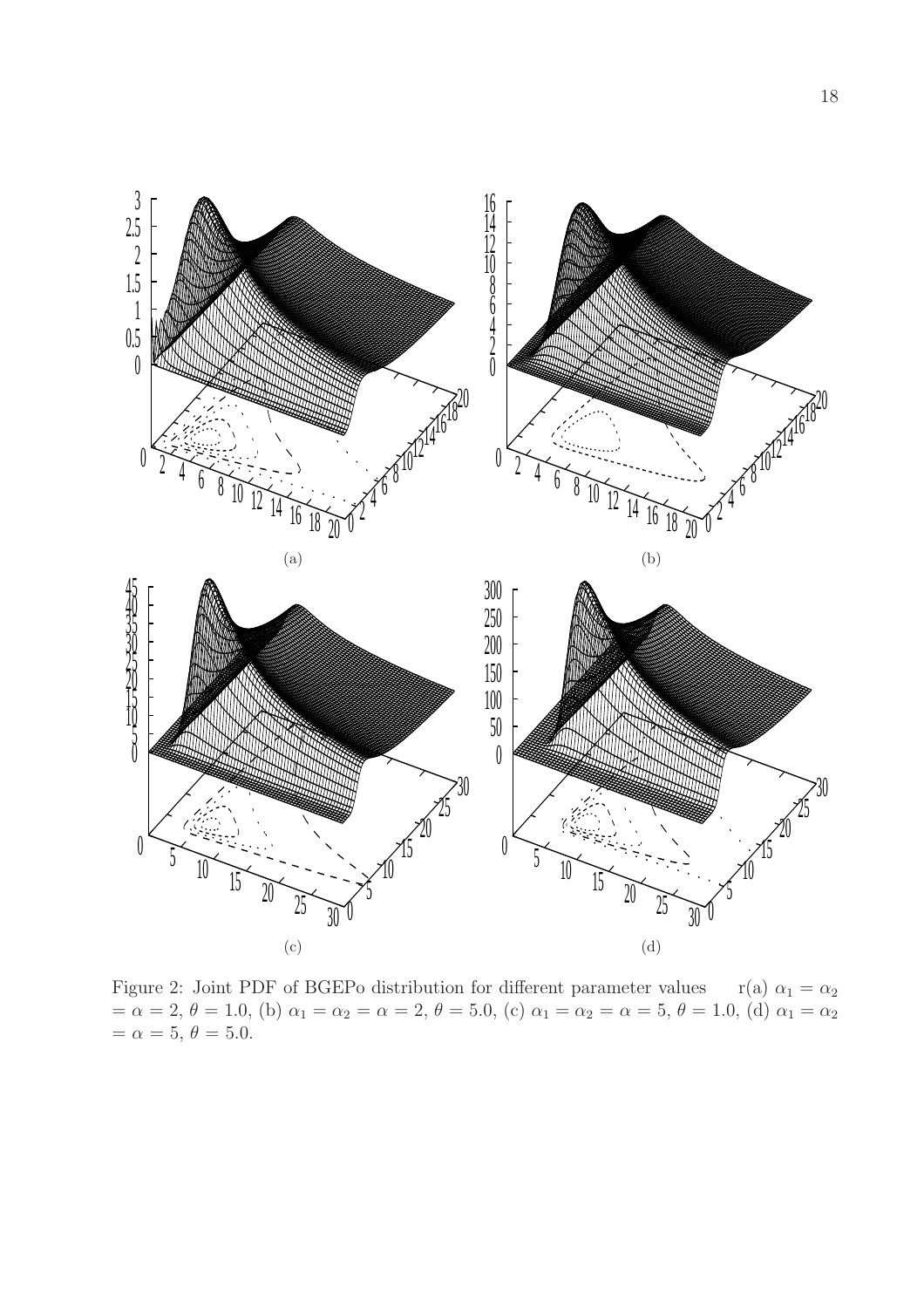(a) The CDFs of  $Y_1$  and  $Y_2$  are

$$
F_{Y_1}(y_1) = \frac{\exp \{ \theta (1 - e^{-\lambda_1 y_1})^{\alpha \alpha_1} \} - 1}{e^{\theta} - 1}
$$
  
\n
$$
F_{Y_2}(y_2) = \frac{\exp \{ \theta (1 - e^{-\lambda_2 y_2})^{\alpha \alpha_2} \} - 1}{e^{\theta} - 1}.
$$

(b) The PDFs of  $Y_1$  and  $Y_2$  are

$$
f_{Y_1}(y_1) = \frac{\alpha \alpha_1 \theta \lambda_1 e^{-\lambda_1 y_1} (1 - e^{-\lambda_1 y_1})^{\alpha \alpha_1 - 1}}{e^{\theta} - 1} \times \exp \left\{ \theta (1 - e^{-\lambda_1 y_1})^{\alpha \alpha_1} \right\}
$$
  

$$
f_{Y_2}(y_2) = \frac{\alpha \alpha_2 \theta \lambda_2 e^{-\lambda_2 y_2} (1 - e^{-\lambda_2 y_2})^{\alpha \alpha_2 - 1}}{e^{\theta} - 1} \times \exp \left\{ \theta (1 - e^{-\lambda_2 y_2})^{\alpha \alpha_2} \right\},
$$

respectively.

(c) The hazard functions of  $Y_1$  and  $Y_2$  are

$$
h_{Y_1}(y_1) = \alpha \alpha_1 \theta \lambda_1 e^{-\lambda_1 y_1} (1 - e^{-\lambda_1 y_1})^{\alpha \alpha_1 - 1} \times \frac{\exp \left\{ \theta (1 - e^{-\lambda_1 y_1})^{\alpha \alpha_1} \right\}}{e^{\theta} - \exp \left\{ \theta (1 - e^{-\lambda_1 y_1})^{\alpha \alpha_1} \right\}}
$$
  
\n
$$
h_{Y_2}(y_2) = \alpha \alpha_2 \theta \lambda_2 e^{-\lambda_2 y_2} (1 - e^{-\lambda_2 y_2})^{\alpha \alpha_2 - 1} \times \frac{\exp \left\{ \theta (1 - e^{-\lambda_2 y_2})^{\alpha \alpha_2} \right\}}{e^{\theta} - \exp \left\{ \theta (1 - e^{-\lambda_2 y_2})^{\alpha \alpha_2} \right\}},
$$

respectively.

PROOF: The proofs can be easily obtained using Theorem 3.4, the details are avoided.  $\mathcal{L}_{\mathcal{A}}$ 

It can be seen that the hazard function of  $Y_1$  can be (a) increasing if  $\alpha \alpha_1 > 1$  for all values of  $\theta$ , (b) decreasing if  $\alpha \alpha_1 \leq 1$  and  $\theta = 0$  and (c) bathtub shaped if  $\alpha \alpha_1 \leq 1$  and  $\theta > 0$ . Similarly, the hazard function of  $Y_2$  can be obtained.

The moment generating functions of  $Y_1$  and  $Y_2$  can be obtained as follows:

$$
M_{Y_1}(t) = \frac{\Gamma(1 - t/\lambda_1)}{e^{\theta} - 1} \sum_{n=1}^{\infty} \frac{1}{n!} \frac{\theta^n \Gamma(n\alpha \alpha_1 + 1)}{\Gamma(n\alpha \alpha_1 - t/\lambda_1 + 1)}
$$

for  $t < \lambda_1$  and

$$
M_{Y_2}(t) = \frac{\Gamma(1 - t/\lambda_2)}{e^{\theta} - 1} \sum_{n=1}^{\infty} \frac{1}{n!} \frac{\theta^n \Gamma(n \alpha \alpha_2 + 1)}{\Gamma(n \alpha \alpha_2 - t/\lambda_2 + 1)},
$$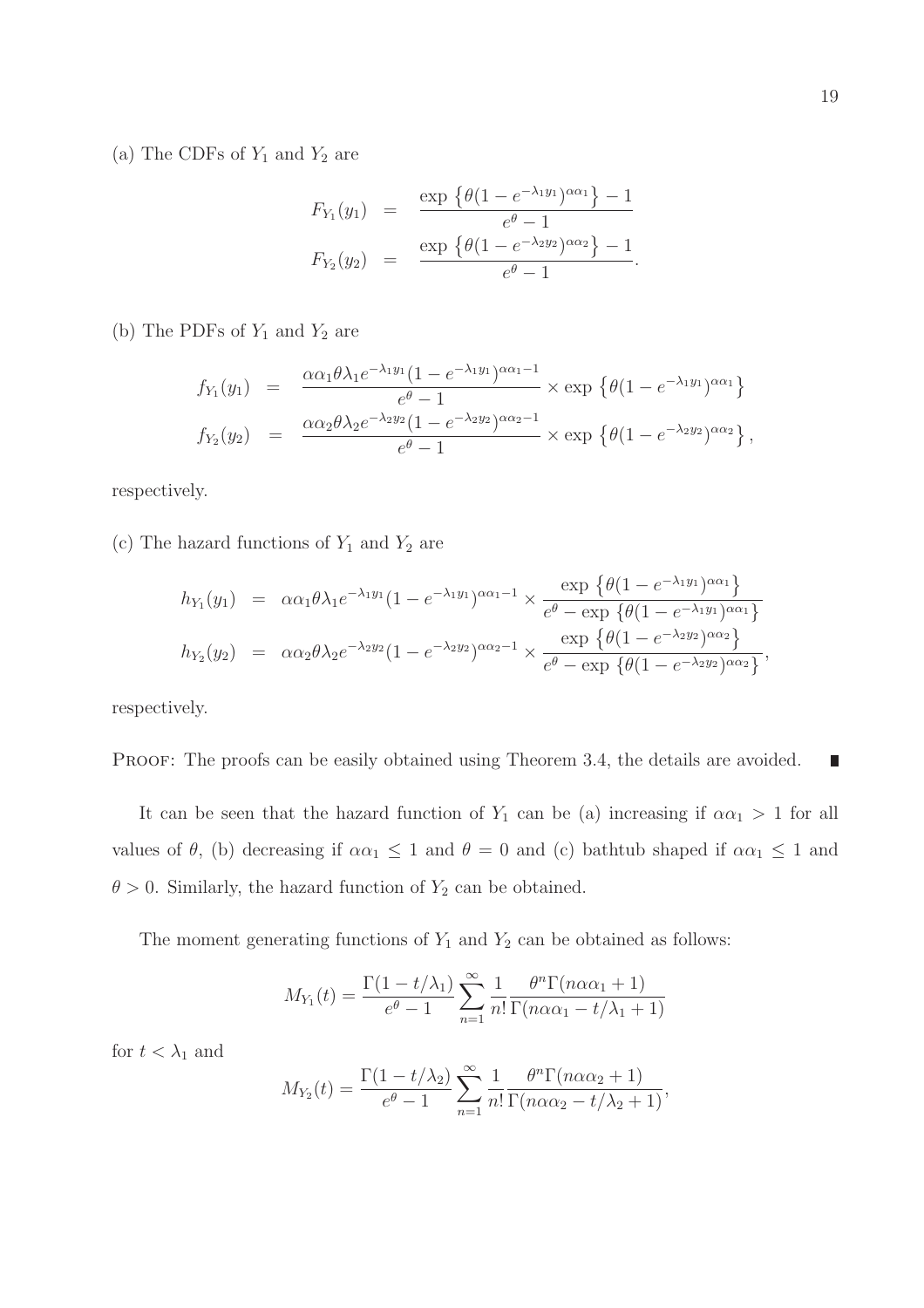for  $t < \lambda_2$ . Also, the above moment generating functions can be expressed as

$$
M_{Y_1}(t) = \sum_{n=1}^{\infty} \sum_{j=0}^{\infty} (-1)^j {n \alpha \alpha_1 - 1 \choose j} \frac{\theta^n}{n!(e^{\theta} - 1)} \frac{n \alpha \alpha_1}{j + 1 - t/\lambda_1}
$$

for  $t < \lambda_1$  and

$$
M_{Y_2}(t) = \sum_{n=1}^{\infty} \sum_{j=0}^{\infty} (-1)^j {n \alpha \alpha_2 - 1 \choose j} \frac{\theta^n}{n!(e^{\theta} - 1)} \frac{n \alpha \alpha_2}{j + 1 - t/\lambda_2}
$$

for  $t < \lambda_2$ . Here all the moments of the marginals can be easily obtained. The following result provides the copula of a BGEG distribution.

THEOREM 3.6: The BGEPo distribution has the following copula structure;

$$
C(u,v) = \frac{\exp\left[\theta \left\{ \left(\frac{1}{\theta}\ln(u(e^{\theta}-1)+1)\right)^{-1/\alpha} + \left(\frac{1}{\theta}\ln(v(e^{\theta}-1)+1)\right)^{-1/\alpha} - 1\right\}^{-\alpha}\right] - 1}{e^{\theta} - 1},\tag{13}
$$

for  $(u, v) \in [0, 1] \times [0, 1]$ .

PROOF: By using  $A(\theta) = e^{\theta} - 1$  in Theorem 2.3, the result can be easily obtained. П

Based on the BGEPo copula, the median correlation coefficient between  $Y_1$  and  $Y_2$  can be written as

$$
M_{Y_1,Y_2} = \frac{4 \exp \left[\theta \left\{2 \left(\frac{1}{\theta} \ln \left(\frac{1}{2} (e^{\theta} + 1)\right)\right)^{-1/\alpha} - 1\right\}^{-\alpha}\right] - 1}{e^{\theta} - 1}.
$$

In this case also after some calculation it can be seen that the upper tail dependence  $\chi = 0$ . Therefore, if  $(Y_1, Y_2)$  follows BGEPo, then  $Y_1$  and  $Y_2$  are asymptotically independent.

In case of BGEPo also Kendall's tau and Spearman's rho cannot be computed analytically, and they need to be obtained numerically. In Tables 4 and 5 we provide Spearman's rho and Kendall's tau values, respectively, for different  $\alpha$  and  $\theta$ . From Tables 4 and 5, it is observed that Spearman's rho and Kendall's tau are always non-negative in case of BGEPo. In both the cases for any fixed  $\alpha$ , as  $\theta$  increases, Spearman's rho decreases.

,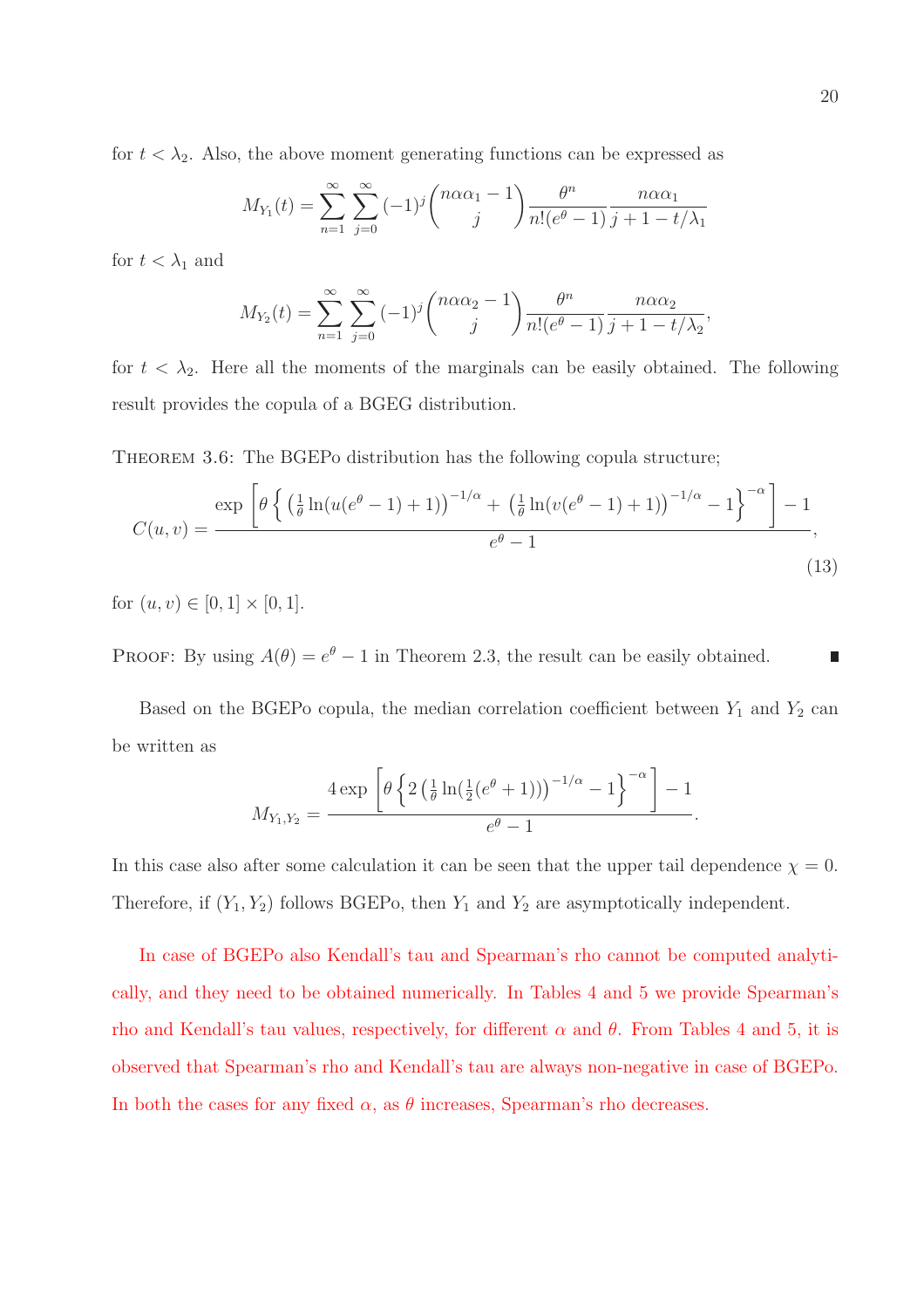| $\theta$<br>$\alpha \downarrow$ | 1.0  | 2.0  | 3.0  | 4.0  | 10.0 | 20.0 |
|---------------------------------|------|------|------|------|------|------|
|                                 |      |      |      |      |      |      |
| 0.5                             | 0.63 | 0.57 | 0.50 | 0.44 | 0.21 | 0.11 |
| 1.0                             | 0.46 | 0.43 | 0.38 | 0.32 | 0.15 | 0.08 |
| 1.5                             | 0.38 | 0.36 | 0.32 | 0.28 | 0.13 | 0.06 |
| 2.0                             | 0.32 | 0.32 | 0.29 | 0.25 | 0.11 | 0.06 |
| 2.5                             | 0.29 | 0.29 | 0.27 | 0.24 | 0.11 | 0.05 |
| 3.0                             | 0.27 | 0.26 | 0.26 | 0.23 | 0.10 | 0.05 |
| 5.0                             | 0.25 | 0.24 | 0.23 | 0.21 | 0.09 | 0.05 |
| 10.0                            | 0.22 | 0.21 | 0.21 | 0.19 | 0.09 | 0.04 |
| 20.0                            | 0.20 | 0.19 | 0.19 | 0.18 | 0.08 | 0.04 |
| 50.0                            | 0.19 | 0.19 | 0.19 | 0.17 | 0.08 | 0.04 |

Table 4: Spearman's rho for the BGEPo copula function

| $\theta$<br>$\alpha \downarrow$ | 1.0  | 2.0  | 3.0  | 4.0  | 10.0 | 20.0 |
|---------------------------------|------|------|------|------|------|------|
|                                 |      |      |      |      |      |      |
| 0.5                             | 0.44 | 0.38 | 0.33 | 0.29 | 0.15 | 0.08 |
| 1.0                             | 0.31 | 0.30 | 0.26 | 0.22 | 0.11 | 0.05 |
| 1.5                             | 0.26 | 0.25 | 0.22 | 0.19 | 0.08 | 0.04 |
| 2.0                             | 0.22 | 0.21 | 0.18 | 0.17 | 0.07 | 0.04 |
| 2.5                             | 0.20 | 0.19 | 0.18 | 0.15 | 0.07 | 0.04 |
| 3.0                             | 0.18 | 0.18 | 0.17 | 0.15 | 0.06 | 0.04 |
| 5.0                             | 0.16 | 0.16 | 0.15 | 0.14 | 0.06 | 0.04 |
| 10.0                            | 0.14 | 0.14 | 0.13 | 0.13 | 0.05 | 0.03 |
| 20.0                            | 0.14 | 0.14 | 0.12 | 0.12 | 0.05 | 0.03 |
| 50.0                            | 0.12 | 0.12 | 0.11 | 0.11 | 0.04 | 0.03 |

Table 5: Kendall's tau for the BGEPo copula function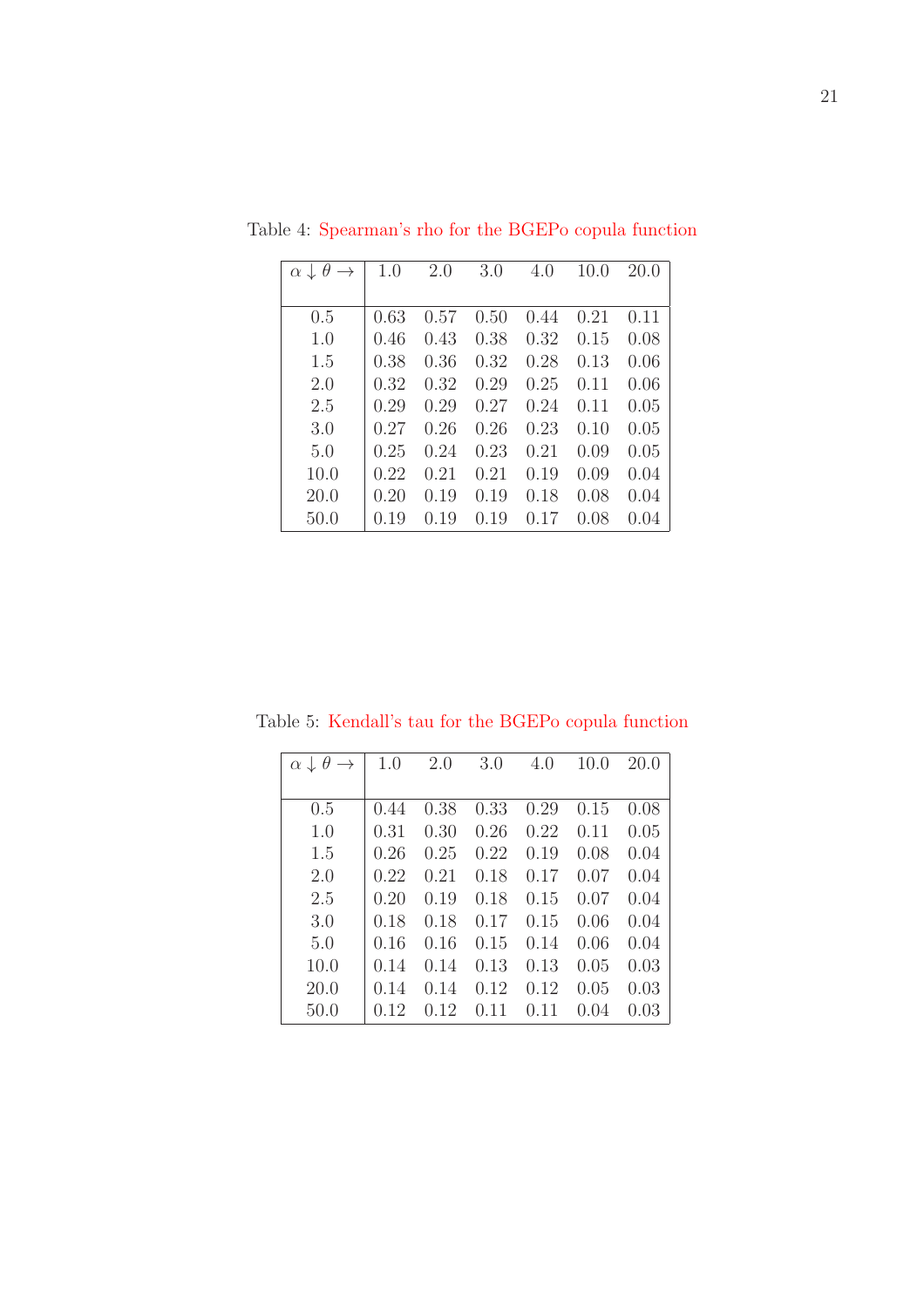### 4 Estimation

In this section we provide the estimation procedures of the unknown parameters for both BGEG and  $BGEP<sub>o</sub>$  distributions based on a complete sample. It is assumed that we have a random sample of size m, say  $\{(y_{11}, y_{12}), \ldots, (y_{m1}, y_{m2})\}$  either from a BGEG or from a  $BGEP_{o}$  distribution, and we would like to estimate the unknown parameters based on the above sample. Note that to compute the maximum likelihood estimators of the unknown parameters, it involves solving a six dimensional optimization problem. Let us denote the unknown parameter vector as  $\mathbf{\Gamma} = (\alpha, \theta, \lambda_1, \alpha_1, \lambda_2, \alpha_2).$ 

The standard Newton-Raphson type algorithm can be used to solve the normal equations simultaneously. It is well known that the standard Newton-Raphson algorithm requires a very good set of initial values. Moreover, it has a problem of converging to a local maximum rather than a global maximum, particularly in a multidimensional problem like this. In case of BGEG, the log-likelihood function of the unknown parameters can be written as

$$
l_G(\Gamma) = m \ln \alpha + m \ln(1 - \theta) + m \ln \alpha_1 + m \ln \lambda_1 + m \ln \alpha_2 + m \ln \lambda_2
$$
  

$$
\sum_{i=1}^m \ln u_1(y_{i1}; \alpha_1, \lambda_1) + \sum_{i=1}^m \ln u_2(y_{i2}; \alpha_2, \lambda_2) + (\alpha - 2) \sum_{i=1}^m \ln u_3(y_{i1}, y_{i2}; \alpha_1, \lambda_1, \alpha_2, \lambda_2)
$$
  

$$
+ \sum_{i=1}^m \ln \left( [u_3^{\alpha}(y_{i1}, y_{i2}; \alpha_1, \lambda_1, \alpha_2, \lambda_2) - \theta] + 2u_3^{\alpha}(y_{i1}, y_{i2}; \alpha_1, \lambda_1, \alpha_2, \lambda_2) \right)
$$
  

$$
-3 \ln [u_3^{\alpha}(y_{i1}, y_{i2}; \alpha_1, \lambda_1, \alpha_2, \lambda_2) - \theta].
$$

Similarly, in case of  $\text{BGEP}_o$  it becomes

$$
l_P(\Gamma) = m \ln \alpha + m \ln \theta + m \ln \alpha_1 + m \ln \lambda_1 + m \ln \alpha_2 + m \ln \lambda_2 - m \ln(e^{\theta} - 1)
$$
  

$$
\sum_{i=1}^m \ln u_1(y_{i1}; \alpha_1, \lambda_1) + \sum_{i=1}^m \ln u_2(y_{i2}; \alpha_2, \lambda_2) - (\alpha + 2) \sum_{i=1}^m \ln u_3(y_{i1}, y_{i2}; \alpha_1, \lambda_1, \alpha_2, \lambda_2)
$$
  

$$
+ \theta \sum_{i=1}^m u_3^{-\alpha}(y_{i1}, y_{i2}; \alpha_1, \lambda_1, \alpha_2, \lambda_2) + \sum_{i=1}^m \ln ((1 + \alpha) + \alpha \theta u_3^{-\alpha}(y_{i1}, y_{i2}; \alpha_1, \lambda_1, \alpha_2, \lambda_2)).
$$

We propose to treat this problem as a missing value problem and will use EM algorithm to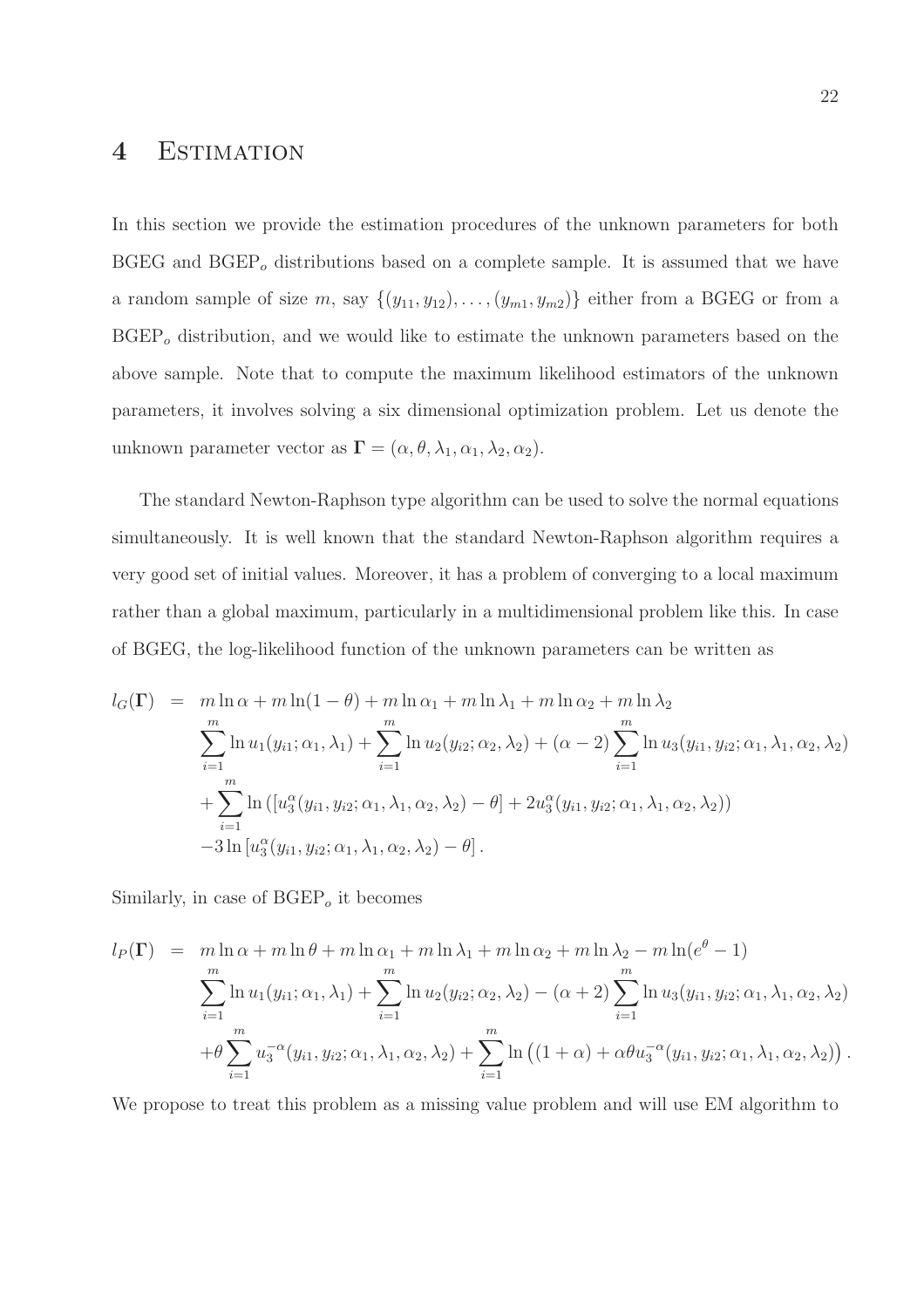compute the MLEs of the unknown parameters. Using the idea of Song et al. (2005), it is observed that at each 'M'-step of the EM algorithm, the 'pseudo' log-likelihood function can be maximized by solving three one dimensional non-linear equations. It helps to reduce the computational burden significantly and it also avoids to converge to a local maximum rather than a global maximum. The EM algorithm is based on the following observations.

First we will show that if N is also observed along with  $Y_1$  and  $Y_2$ , then the MLEs of the unknown parameters can be obtained by solving three one dimensional non-linear equations, see Theorem 1. This is the main motivation behind the proposed EM algorithm. Suppose the complete observations are as follows:  $\{(y_{i1}, y_{i2}, n_i); i = 1, \ldots, m\}$ . Therefore, using (8) the log-likelihood function based on the complete observations can be written as

$$
l_G^c(\Gamma) = \widetilde{n} \ln \theta - m \ln \theta + m \ln(1 - \theta) + \sum_{i=1}^m \ln f_{BGE}(y_{i1}, y_{i2}; \alpha_1, \lambda_1, \alpha_2, \lambda_2, n_i \alpha), \tag{14}
$$

in case of BGEG distribution and

$$
l_P^c(\Gamma) = \widetilde{n} \ln \theta - m \ln(e^{\theta} - 1) + \sum_{i=1}^m \ln f_{BGE}(y_{i1}, y_{i2}; \alpha_1, \lambda_1, \alpha_2, \lambda_2, n_i \alpha) \tag{15}
$$

in case of  $\text{BGEP}_{o}$  distribution. Here  $\widetilde{n} =$  $\sum_{i=1}^{m}$  $i=1$  $n_i$ . Therefore, the MLEs of the unknown parameters can be obtained in case of BGEG and  $BGEP_{o}$  by maximizing (14) and (15), respectively. Therefore, in case of BGEG, the MLE of  $\theta$  can be obtained as

$$
\widehat{\theta} = \frac{\widetilde{n} - m}{\widetilde{n}}
$$

and in case of  $B\text{GEP}_o$ , it can be obtained by solving the following non-linear equation

$$
\widetilde{n}(1 - e^{-\theta}) = m\theta.
$$

In both the cases by maximizing  $\sum_{m=1}^{m}$  $\frac{i=1}{i}$  $\ln f_{BGE}(y_{i1}, y_{i2}; \alpha_1, \lambda_1, \alpha_2, \lambda_2, n_i \alpha)$  with respect to the unknown parameters the MLEs of  $\alpha, \alpha_1, \lambda_1, \alpha_2, \lambda_2$  can be obtained. We use the following Theorem for further development.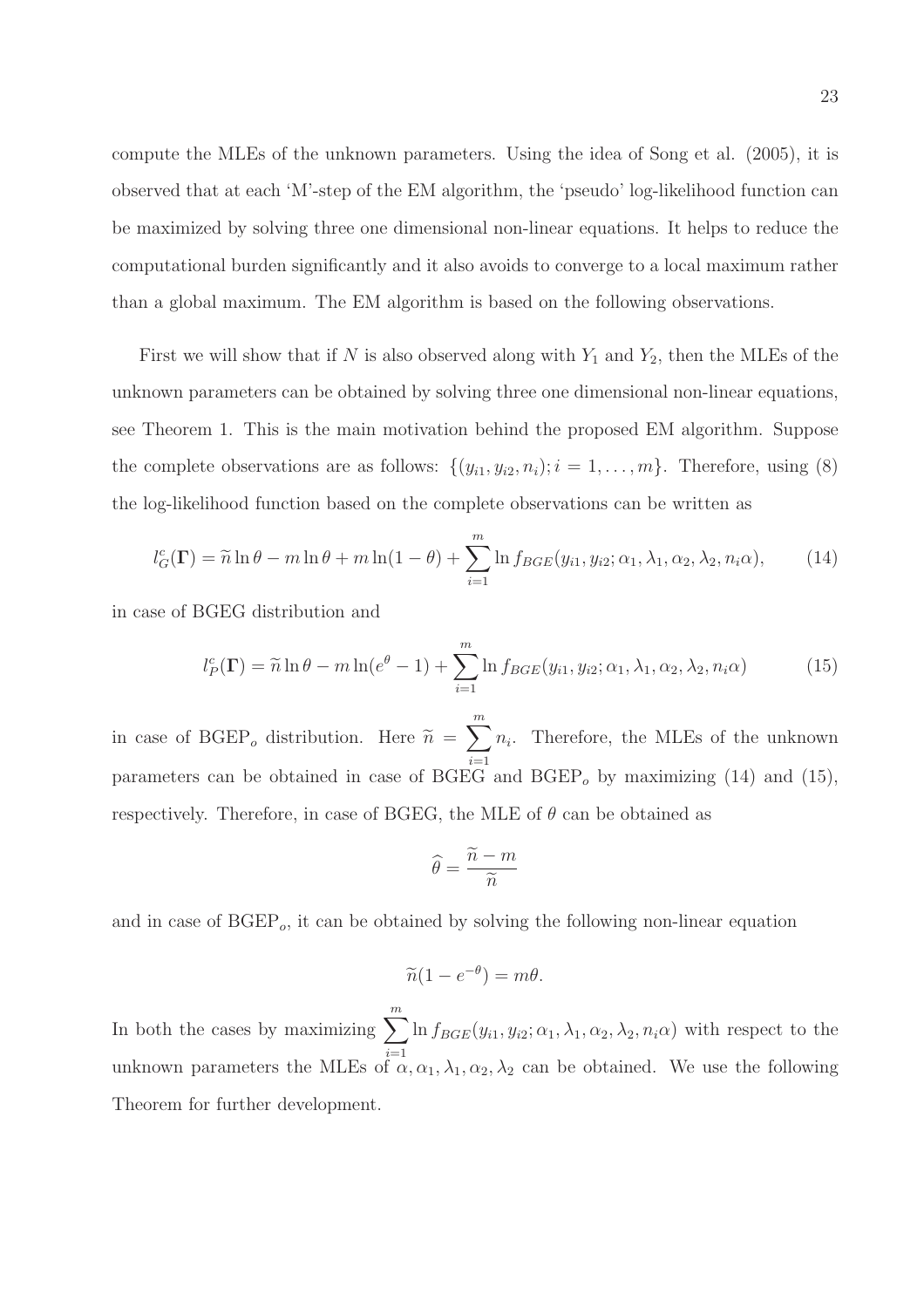THEOREM 5.1: The maximization of  $\sum_{n=1}^{m}$  $i=1$  $\ln f_{BGE}(y_{i1}, y_{i2}; \alpha_1, \lambda_1, \alpha_2, \lambda_2, n_i\alpha)$  with respect to the unknown parameters can be obtained by solving three one dimensional non-linear equations.

PROOF: See in the Appendix A.

Now based on the above observations we propose the following EM algorithm. Suppose at the *j*-th step the estimate of  $\Gamma$  is  $\Gamma^{(j)}$ .

Step 1: Compute  $n_i^{(j)} = E(N|y_{i1}, y_{i2}, \Gamma^{(j)})$ .

Step 2: Obtain the 'pseudo' log-likelihood function from  $(14)$  and  $(15)$  by replacing  $n_i$  with  $n_i^{(j)}$  $\binom{j}{i}$ .

Step 3: Obtain  $\Gamma^{(j+1)}$  by maximizing the 'pseudo' log-likelihood function.

Step 4: Check the convergence, otherwise go back to Step 1.

## **5** SIMULATION EXPERIMENTS

In this section we have performed some small simulation experiments mainly to see how the proposed EM algorithm works in practice. We have considered both the models namely (a) Model 1: BGEG and (b) Model 2: BGEP<sub>o</sub>. For Model 1, we have considered the following set of parameters:  $\alpha_1 = \alpha_2 = \lambda_1 = \lambda_2 = 1.0, \ \alpha = 2.0, \ \theta = 0.5$  and for Model 2:  $\alpha_1 = \alpha_2 = \lambda_1 = \lambda_2 = 1.0, \ \alpha = 2.0, \ \theta = 1.5$ . We have taken different sample sizes, and each case we have computed the MLEs based on the proposed EM algorithm. We report the average MLEs and the associated square root of the mean squared errors (MSEs) over 1000 replications. The results are reported in Tables 6 and 7.

Some of the points are quite clear from the simulation results. It is observed that in both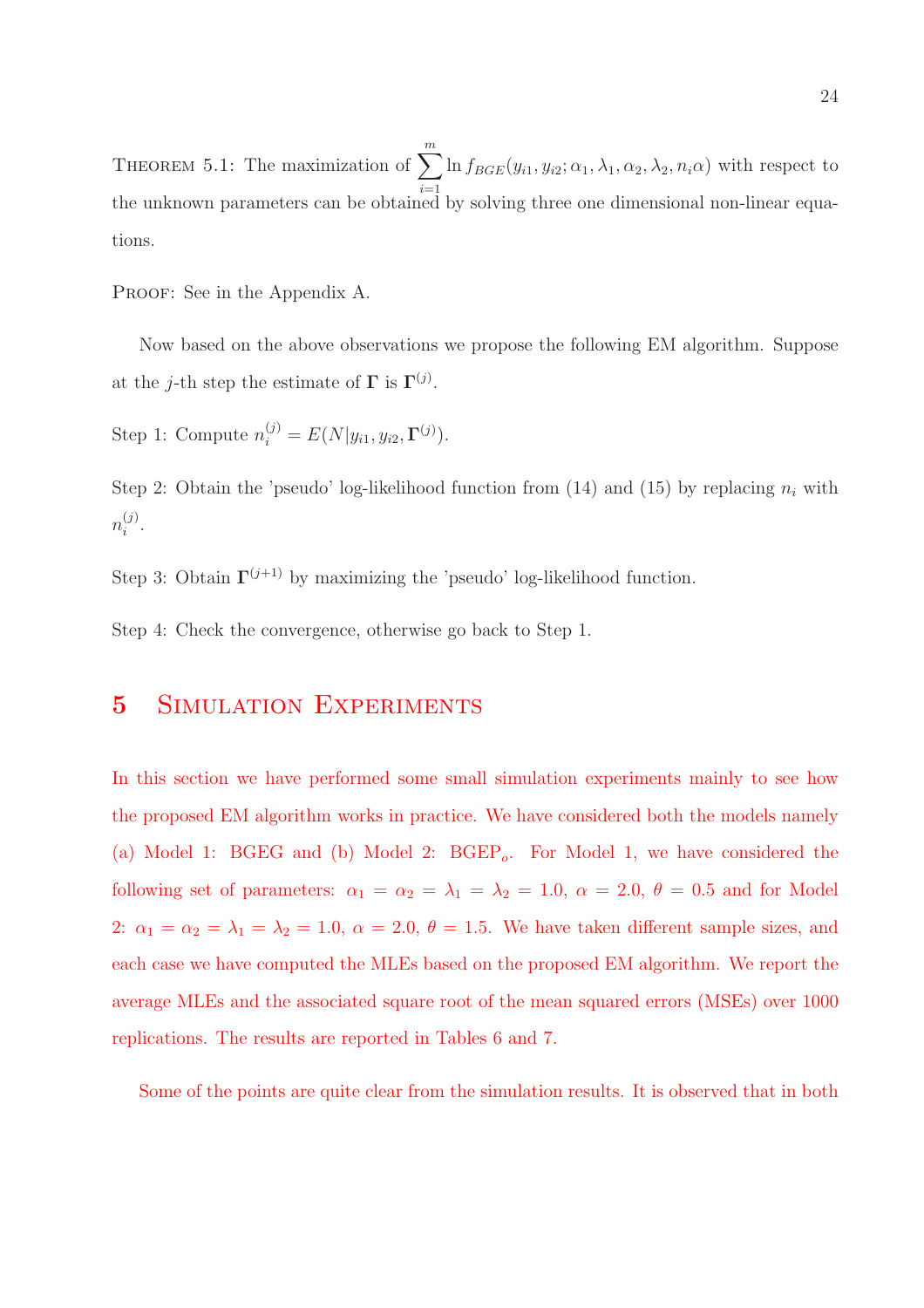| $\boldsymbol{n}$ | $\alpha_1$ | $\lambda_1$ | $\alpha_2$ | $\lambda_2$ | $\alpha$ |          |
|------------------|------------|-------------|------------|-------------|----------|----------|
| 20               | 1.1756     | 1.1143      | 1.1698     | 1.1097      | 2.2315   | 0.5216   |
|                  | (0.0621)   | (0.0415)    | (0.0656)   | (0.0427)    | (0.0956) | (0.0398) |
| 40               | 1.1331     | 1.0853      | 1.1398     | 1.0887      | 2.1767   | 0.5117   |
|                  | (0.0319)   | (0.0242)    | (0.0365)   | (0.0217)    | (0.0511) | (0.0213) |
| 60               | 1.0767     | 1.0515      | 1.0761     | 1.0551      | 2.0711   | 0.5081   |
|                  | (0.0218)   | (0.0141)    | (0.0241)   | (0.0131)    | (0.0319) | (0.0128) |
| 80               | 1.0668     | 1.0439      | 1.0616     | 1.0431      | 2.0412   | 0.5023   |
|                  | (0.0181)   | (0.0156)    | (0.0171)   | (0.0179)    | (0.0281) | (0.0103) |

Table 6: The average MLEs and the associated square root of the MSEs (within brackets) are reported for Model 1.

| $\eta$ | $\alpha_1$ | $\lambda_1$ | $\alpha_2$ | $\lambda_2$ | $\alpha$ |          |
|--------|------------|-------------|------------|-------------|----------|----------|
| 20     | 1.1854     | 1.1179      | 1.1821     | 1.1188      | 2.1654   | 1.5319   |
|        | (0.0710)   | (0.0521)    | (0.0728)   | (0.0552)    | (0.0887) | (0.0987) |
| 40     | 1.1445     | 1.0976      | 1.1467     | 1.0988      | 2.1328   | 1.5175   |
|        | (0.0365)   | (0.0261)    | (0.0378)   | (0.0258)    | (0.0413) | (0.0472) |
| 60     | 1.0887     | 1.0691      | 1.0856     | 1.0624      | 2.0612   | 1.5043   |
|        | (0.0245)   | (0.0178)    | (0.0251)   | (0.0169)    | (0.0305) | (0.0298) |
| 80     | 1.0710     | 1.0512      | 1.0694     | 1.0489      | 2.0117   | 1.5017   |
|        | (0.0161)   | (0.0143)    | (0.0159)   | (0.0137)    | (0.0217) | (0.0225) |

Table 7: The average MLEs and the associated square root of the MSEs (within brackets) are reported for Model 2.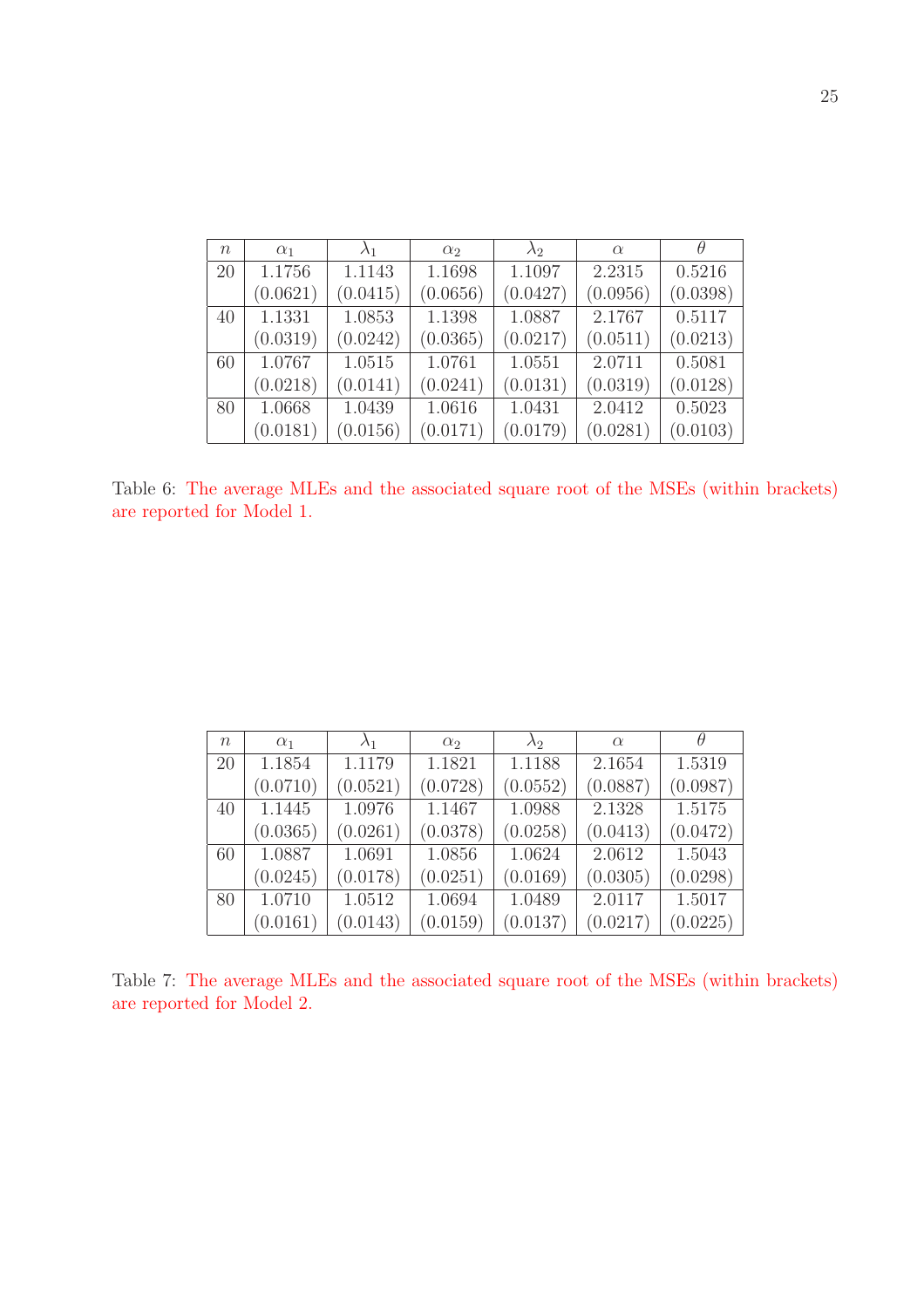| Subject |     |     | 3   | 4   | $\mathcal{L}$ | 6   |     |     | 9   | 10  |     |
|---------|-----|-----|-----|-----|---------------|-----|-----|-----|-----|-----|-----|
| Stage   | 143 | 42  | 109 | 123 | 276           | 235 | 208 | 267 | 183 | 245 | 324 |
| Stage 2 | 368 | 155 | 167 | 135 | 216           | 386 | 175 | 358 | 193 | 268 | 507 |
| Subject | 12  | 13  | 14  | Ţр  | 16            |     | 18  | 19  | 20  | 21  | 22  |
| Stage   | 148 | 130 | 119 | 102 | 279           | 244 | 196 | 279 | 167 | 345 | 524 |
| Stage 2 | 378 | 142 |     | 94  | 204           | 365 | 168 | 358 | 183 | 238 | 507 |

Table 8: Left brow EMG amplitudes from 22 subjects.

the cases as the sample size increases the average biases and square root of the MSEs decrease. It indicates the consistency property of the MLEs. Moreover, in all our replications it is observed that the EM algorithm converges, hence it shows that the proposed EM algorithm is working well for this model.

## 6 Data Analysis

In this section we present the analysis of two data sets mainly for illustrative purposes. The main idea is to see how the present models and the proposed EM algorithm work in practice.

### 6.1 EMG DATA:

This data set arises from a study of affective facial expressions conducted on 22 subjects. In this study several pieces of music were played to each individual to elicit selected affective states. Here two stages are reported, Stage 1: relaxing music condition, and Stage 2: it was designed to create positive effects. In this case each trial lasted for 90 seconds, and the response variable at each stage was the mean electromyographic (EMG) amplitudes  $(\mu V)$ from the left eye brow region. The original data set is available in Davis (2002) and we are reporting the data set in Table 8 for easy reference.

Preliminary data analysis suggests that the marginals are not symmetric and the empir-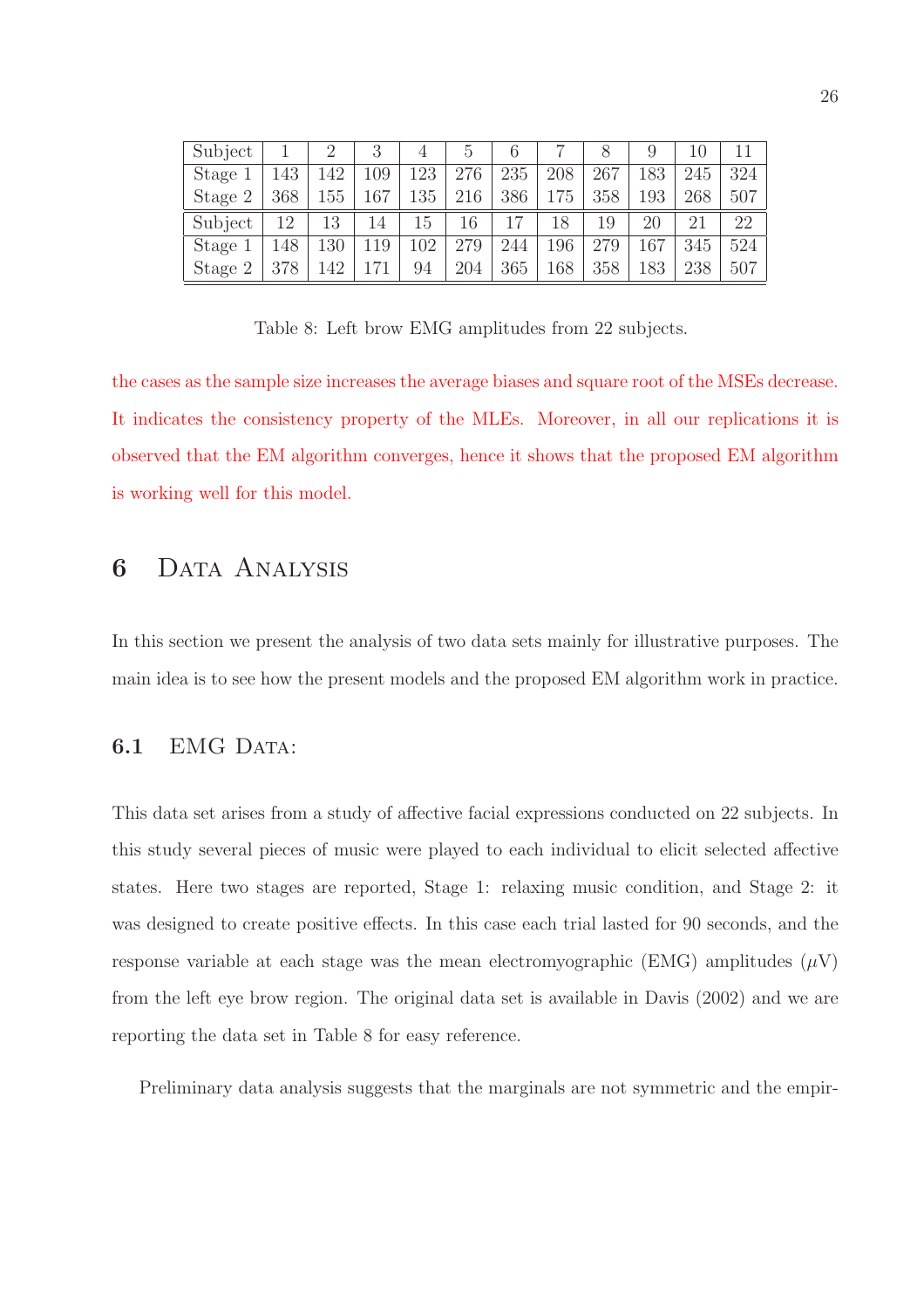ical hazard functions are not constant. We have used  $BGEG$  and  $BGEP<sub>o</sub>$  for the analysis of this data set. Before progressing further we have divided all the data points by 100, it is not going to affect in the inference issues.

#### **BGEG MODEL:**

From the marginals of  $Y_1$  we obtain the initial estimates of  $\lambda_1$ ,  $\beta_1 = \alpha \alpha_1$  and  $\theta$  as 1.23, 6.50 and 0.22, respectively. Similarly, from the marginal of  $Y_2$ , we obtain the initial estimates of  $\lambda_2$ ,  $\beta_2 = \alpha \alpha_2$  and  $\theta$  as 0.7765, 3.90 and 0.10, respectively. We have used the above initial estimates of  $\lambda_1$ ,  $\lambda_2$ ,  $\beta_1$  and  $\beta_2$ , and for  $\theta$  we have used  $(0.22+0.10)/2 = 0.16$ . We have used these initial estimates to obtain an initial estimate of  $\alpha$  from the max $\{Y_1, Y_2\}$ , and it is obtained as 0.11. We have used these initial estimates for our EM algorithm and obtain the MLEs of the unknown parameters and the associated 95% confidence intervals as

$$
\lambda_1 = 1.2083(\mp 0.1878), \quad \hat{\alpha}_1 = 31.5221(\mp 2.6783)
$$
  

$$
\hat{\lambda}_2 = 0.7998(\mp 0.0898), \quad \hat{\alpha}_2 = 19.2061(\mp 1.1156)
$$
  

$$
\hat{\alpha} = 0.2031(\mp 0.0012), \quad \hat{\theta} = 0.1582(\mp 0.0005).
$$

The associated log-likelihood value is -138.324. Now the natural question is whether BGEG provides a good fit to the bivariate data set or not. We have computed the Kolmogorov-Smirnov distances and the associated  $p$  values between the fitted cumulative distribution function (CDF) based on the model and the empirical distribution functions of the two marginals and the results are reported in Table 9. We have also used the multivariate Kolmogorov-Smirnov test of goodness of fit as proposed by Justel et al. (1997). We obtain the value of the test statistic as 0.2981. Based on 10000 replications, we obtain 10% critical values as 0.3227. Hence  $p > 0.1$ . Therefore, based on the p value, we cannot reject the null hypothesis that the data are coming from BGEG distribution. Based on all these, it is clear that the proposed BGEG provides a good fit to the data set.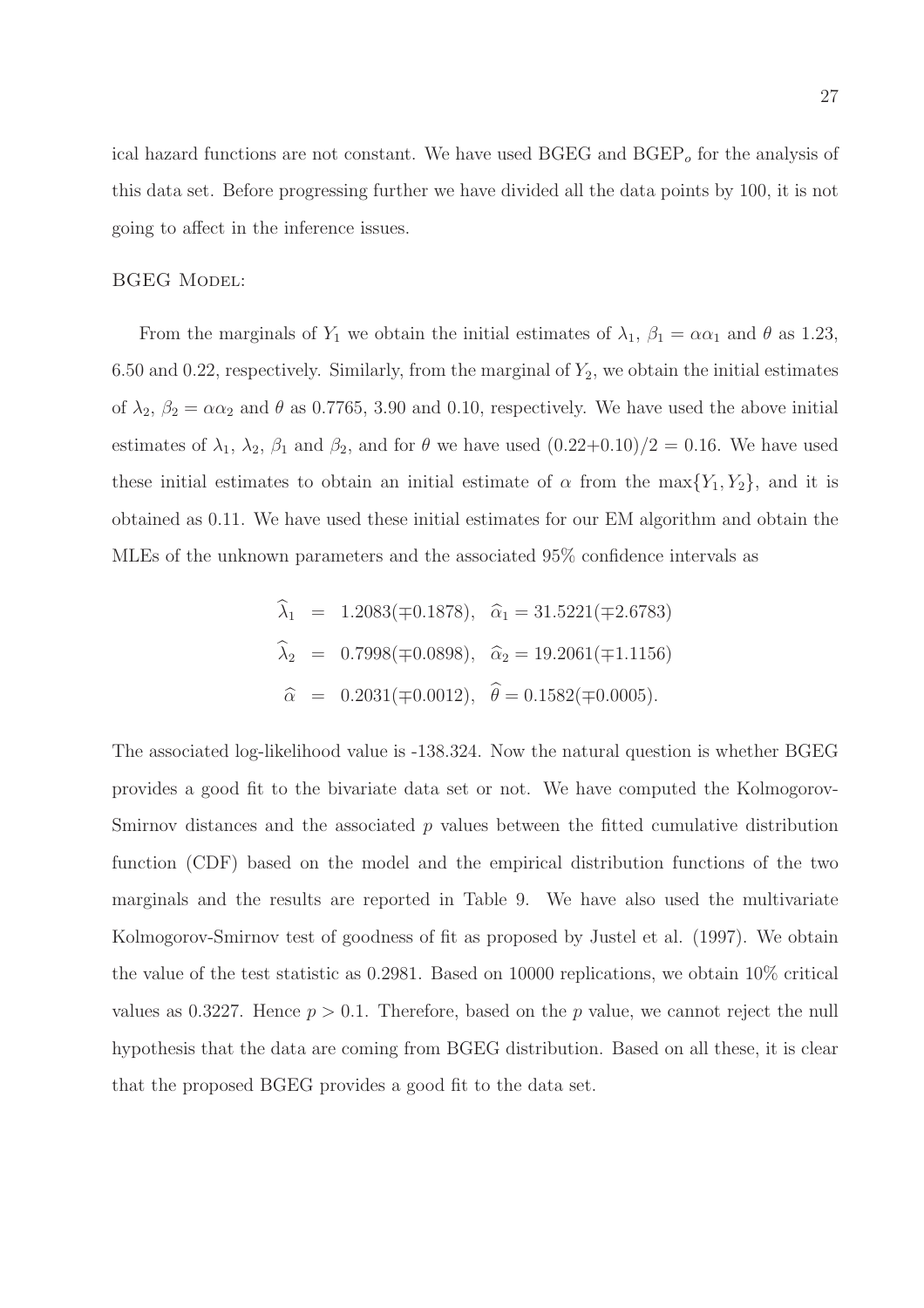| Variable   K-S Distance | $ p$ -value $ $ |
|-------------------------|-----------------|
| 0.0960                  | 0.9873          |
| 0.1293                  | 0.8556          |

Table 9: Kolmogorov-Smirnov Distances and the associated p values for EMG Data Set for BGEG model.

| Variable | K-S Distance | <i>p</i> -value |
|----------|--------------|-----------------|
|          | 0.0945       | 0.9893          |
|          | 0.1258       | 0.8770          |

Table 10: Kolmogorov-Smirnov Distances and the associated p values for EMG Data Set for BGEP model.

 $BGEP<sub>o</sub>$  Model

Using the same method as in the previous example we have obtained the initial estimates of  $\lambda_1, \alpha_1, \lambda_2, \alpha_2, \beta$  and  $\theta$  as 1.17, 31.12, 0.67, 23.56, 0.12 and 0.21, respectively. We have used these initial estimates for our EM algorithm and obtain the MLEs of the unknown parameters and the associated 95% confidence intervals as

$$
\begin{aligned}\n\widehat{\lambda}_1 &= 1.2047(\mp 0.1922), \quad \widehat{\alpha}_1 = 35.3521(\mp 3.1153) \\
\widehat{\lambda}_2 &= 0.7765(\mp 0.0915), \quad \widehat{\alpha}_2 = 20.5528(\mp 1.6861) \\
\widehat{\alpha} &= 0.1864(\mp 0.0009), \quad \widehat{\theta} = 0.2682(\mp 0.0006).\n\end{aligned}
$$

The associated log-likelihood value is -143.452. We have computed the Kolmogorov-Smirnov distances and the associated  $p$  values between the fitted CDF and the empirical distribution functions of the marginals and the results are reported in Table 10. In Figure 3 we have provided the plots for the empirical survival functions for the two marginals and the associated fitted survival functions for GE-Geometric (GEG) and GE-Poisson (GEPo) distributions. In this case the multivariate Kolmogorov-Smirnov test statistic becomes 0.2342, and based on 10000 replications we obtain 10% critical value as 0.2756. Hence, in this case also  $p > 0.1$ .

It is clear that both the models provide good fit to the EMG data set. Based on the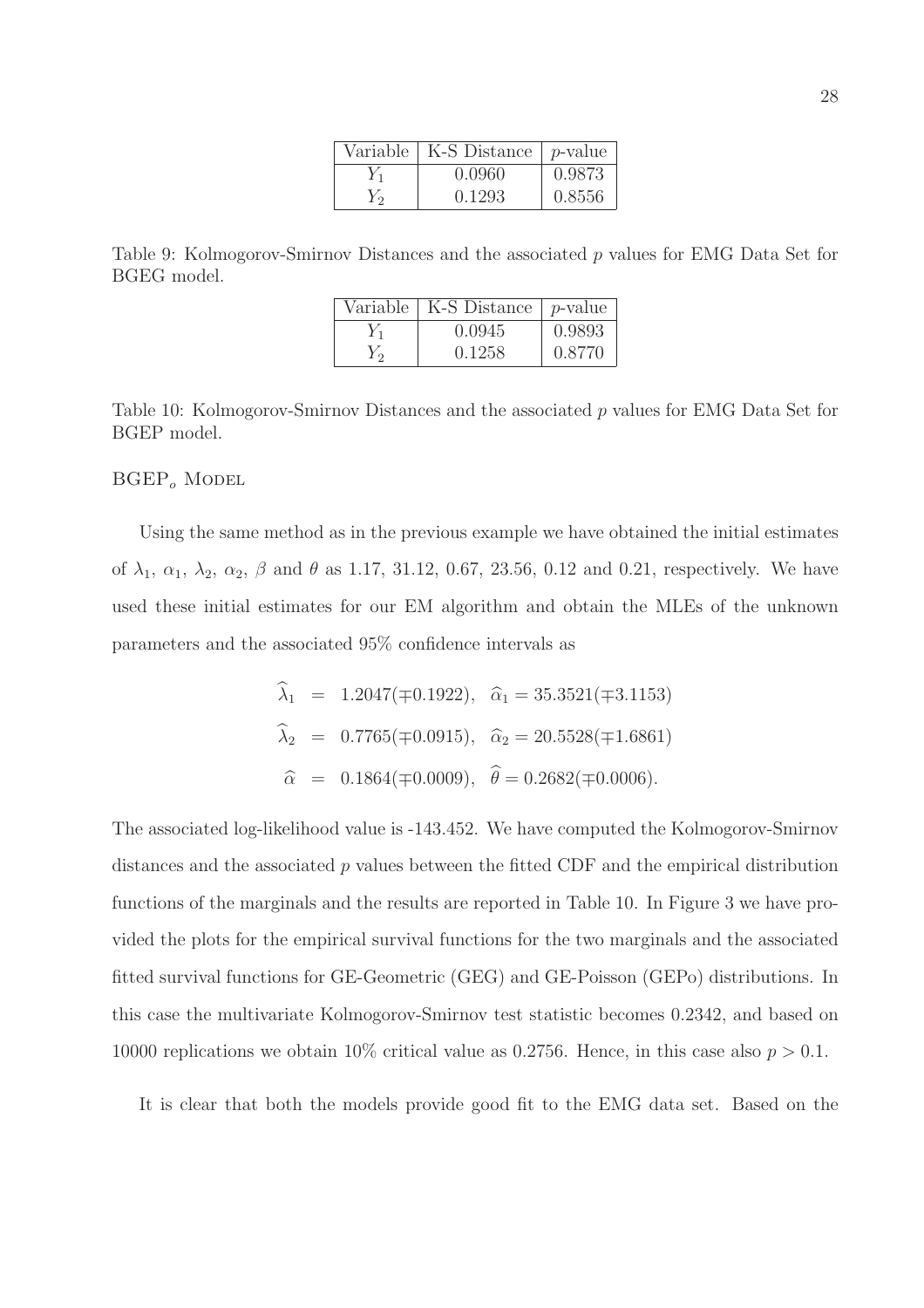

Figure 3: Empirical survival and fitted survival functions for the two marginals for EMG data set (a) Fitted GEG model for Stage 1, (b) Fitted GEG model for Stage 2, (c) Fitted GEPo model for Stage 1, (d) Fitted GEPo model for Stage 2.

| Subject |       | $\overline{2}$ | 3     | $\overline{4}$ | 5     |       |       | 8     | 9     | 10    |
|---------|-------|----------------|-------|----------------|-------|-------|-------|-------|-------|-------|
| $Y_1$   | 2.139 | 1.873          | 1.887 | 1.739          | 1.734 | 1.509 | 1.695 | 1.740 | 1.811 | 1.954 |
| $Y_2$   | 2.138 | 1.741          | 1.809 | 1.547          | 1.715 | 1.474 | 1.656 | 1.777 | 1.759 | 2.009 |
| Subject | 11    | 12             | 13    | 14             | 15    | 16    | 17    | 18    | 19    | 20    |
| $Y_1$   | 1.624 | 2.204          | 1.508 | 1.786          | 1.902 | 1.743 | 1.863 | 2.028 | 1.390 | 2.187 |
| $Y_2$   | 1.657 | 1.846          | 1.458 | 1.811          | 1.606 | 1.794 | 1.869 | 2.032 | 1.342 | 2.087 |
| Subject | 21    | 22             | 23    | 24             | 25    |       |       |       |       |       |
| $Y_1$   | 1.650 | 2.334          | 1.037 | 1.509          | 1.971 |       |       |       |       |       |
| $Y_2$   | 1.378 | 2.225          | 1.268 | 1.422          | 1.869 |       |       |       |       |       |

Table 11: Bone mineral density of Dominant humerus and humerus of 25 subjects.

log-likelihood value we can say that the BGEG provides a better fit than the BGEPo for the EMG data set.

### 6.2 BONE MINERAL DATA:

This bivariate data set has been obtained from Johnson and Wichern (1999, page 34), representing the bone mineral density (BMD) measured in  $g/cm^2$  for 25 individuals. Here  $Y_1$ and  $Y_2$  denote the BMD of the dominant humerus and humerus, respectively. The data set is presented in Table 11

In this case also the preliminary data analysis indicates that the marginals are not sym-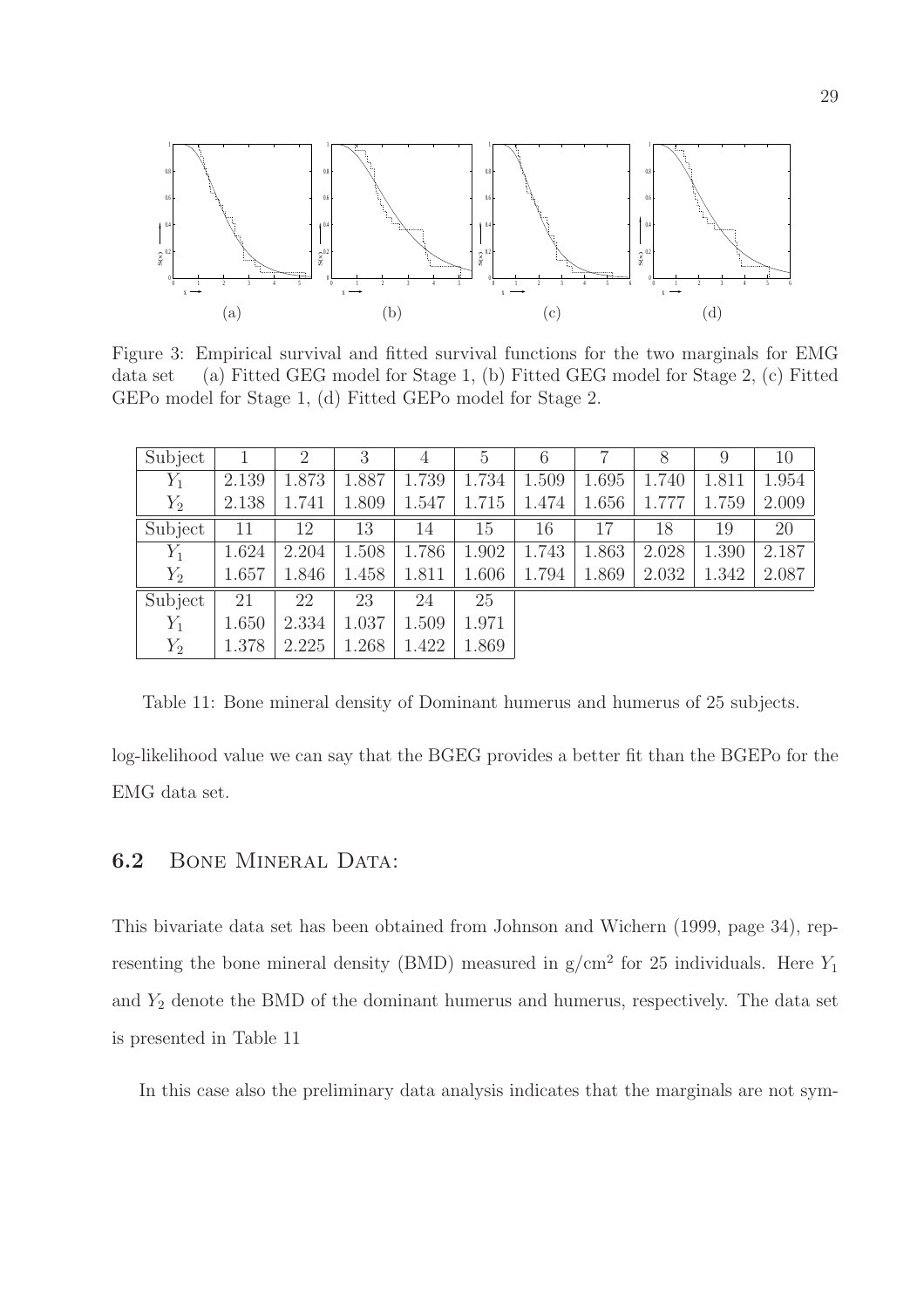| Variable   K-S Distance | $ p$ -value |
|-------------------------|-------------|
| 0.1335                  | 0.8288      |
| 0.1193                  | 0.9129      |

Table 12: Kolmogorov-Smirnov Distances and the associated p values for bone-mineral Data Set for BGEG model.

metric and the empirical hazard functions of the marginals are not constant. We have used  $BGEG$  and  $BGEP<sub>o</sub>$  to analyze this data set. In this case we have subtracted one from each data point, and again it is not going affect in the inference issues.

**BGEG MODEL** 

Similarly as the previous case from the two marginals we have obtained the initial estimates of  $\lambda_1$ ,  $\beta_1$  and  $\theta$  as 4.61, 9.90 and 0.71, respectively. The initial estimates of  $\lambda_2$ ,  $\beta_2$ and  $\theta$  are 4.23, 10.21 and 0.54, respectively. The initial estimate of  $\alpha$  becomes 0.01. We have used these initial estimates for our EM algorithm and obtain the MLEs of the unknown parameters and the associated 95% confidence intervals as

$$
\begin{aligned}\n\widehat{\lambda}_1 &= 5.8431(\mp 0.9878), \quad \widehat{\alpha}_1 = 657.8641(\mp 28.6751) \\
\widehat{\lambda}_2 &= 6.2659(\mp 0.1.0412), \quad \widehat{\alpha}_2 = 589.1842(\mp 26.7781) \\
\widehat{\alpha} &= 0.0076(\mp 0.0008), \quad \widehat{\theta} = 0.9511(\mp 0.0487).\n\end{aligned}
$$

The associated log-likelihood value is -237.322. Similar to the previous example we have reported different K-S distances and the associated p-values in Table 12. The multivariate Kolmogorov-Smirnov test statistic becomes 0.1943, and based on 10000 replications we obtain 10% critical value as 0.2313. Hence, in this case also  $p > 0.1$ .

#### $BGEP$ <sub>o</sub> Model

Using the same method as in the previous example we have obtained the initial estimates of  $\lambda_1, \alpha_1, \lambda_2, \alpha_2, \alpha$  and  $\theta$  as 4.01, 331.67, 4.11, 299.76, 0.0076 and 5.13, respectively. We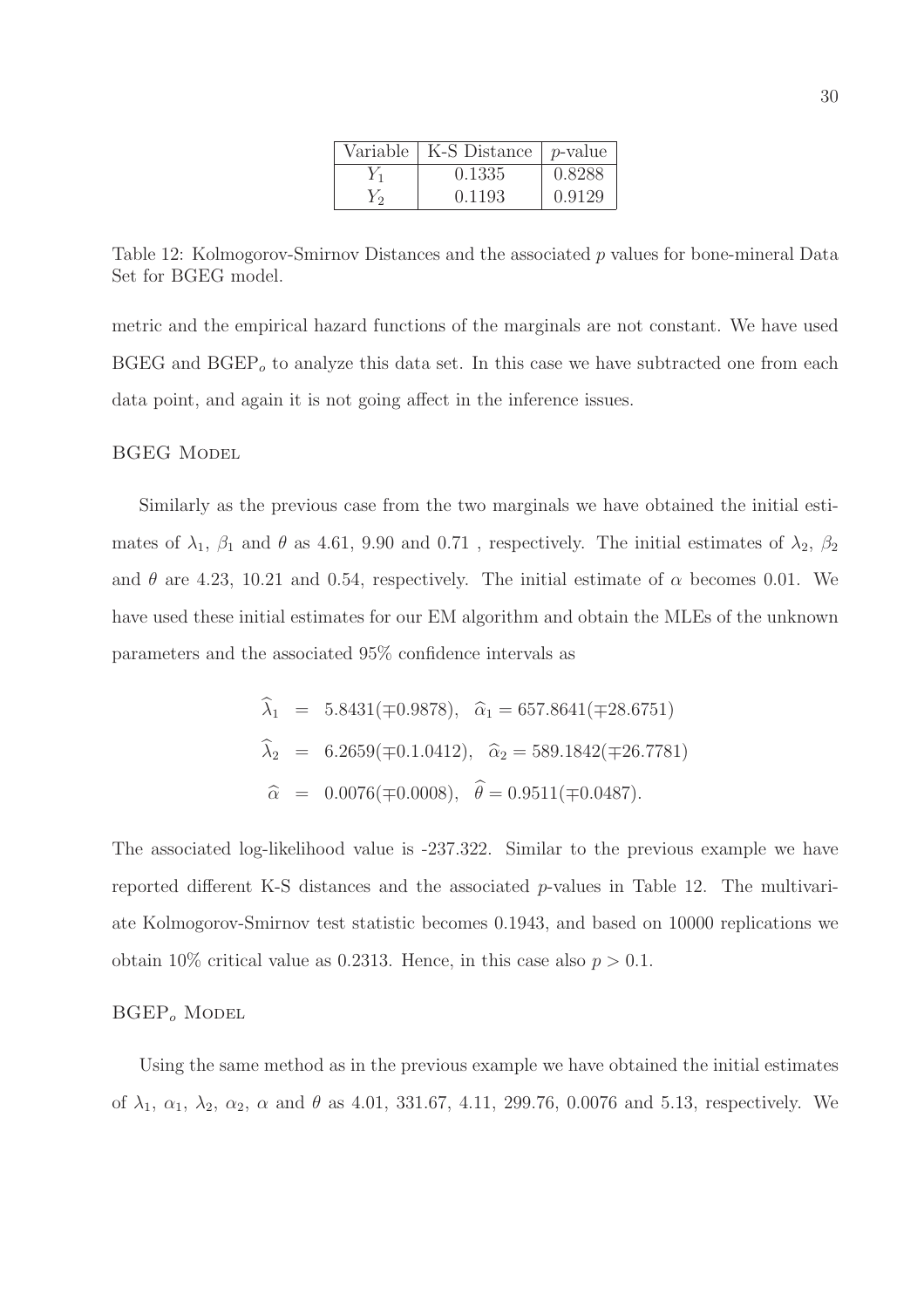| Variable | K-S Distance | $p$ -value |
|----------|--------------|------------|
|          | 0.0889       | 0.9889     |
|          | 0.0970       | 0.9726     |

Table 13: Kolmogorov-Smirnov Distances and the associated p values for bone-mineral Data Set for BGEP model.

have used these initial estimates for our EM algorithm and obtain the MLEs of the unknown parameters and the associated 95% confidence intervals as

$$
\hat{\lambda}_1
$$
 = 4.3428(≠0.5987),  $\hat{\alpha}_1$  = 374.3793(≠31.7727)  
\n $\hat{\lambda}_2$  = 4.6052(≠0.6127),  $\hat{\alpha}_2$  = 311.6293(≠28.9818)  
\n $\hat{\alpha}$  = 0.0116(≠0.0006),  $\hat{\theta}$  = 5.4310(≠0.9878).

The associated log-likelihood value is -223.451. We have computed the Kolmogorov-Smirnov distances and the associated p values between the fitted model and the empirical distribution functions of the marginals and the maximum of the two marginals and the results are reported in Table 13. In Figure 4 we have provided the plots for the empirical survival functions for the two marginals and the associated fitted survival functions for GEG and GEPo distributions. The multivariate Kolmogorov-Smirnov test statistic becomes 0.2012, and based on 10000 replications we obtain 10% critical value as 0.2547. Hence, in this case also  $p > 0.1$ .

It is clear that both the models provide good fit to the BMD data set, and based on the log-likelihood value we can say that BGEPo provides a better fit than the BGEG for the BMD data set.

### 7 Multivariate GE power series distributions

In this section we would like to define multivariate GE power series distribution. Recently, Kundu et al. (2015) defined the MGE distribution as follows. A  $p$ -variate random vector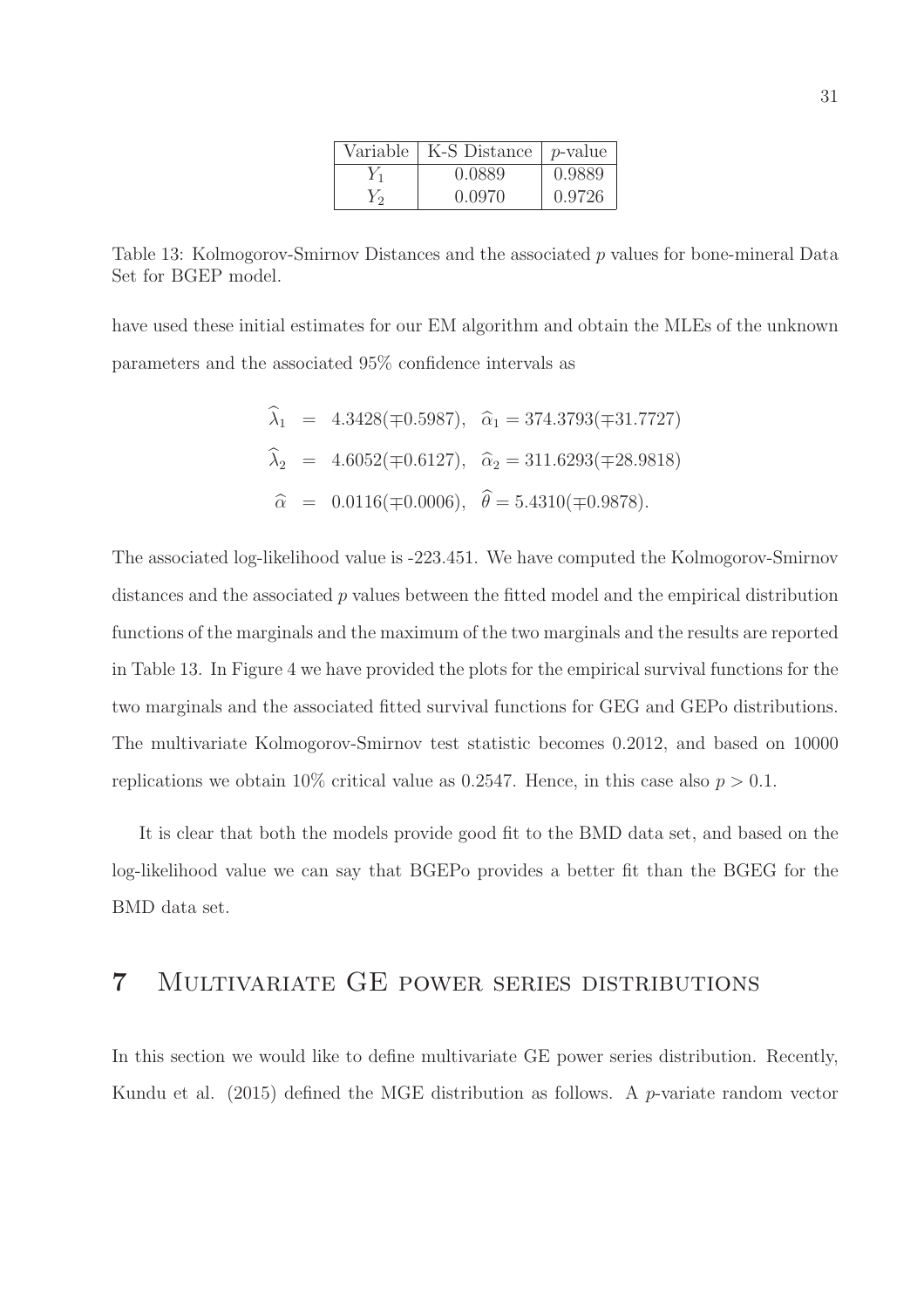

Figure 4: Empirical survival and fitted survival functions for the two marginals for the BMD data set (a) Fitted GEG model for BMD of dominant humerus, (b) Fitted GEG model for BMD of humerus, (c) Fitted GEPo model for BMD of dominant humerus, (d) Fitted GEPo model for BMD of humerus.

 $\mathbf{X} = (X_1, \ldots, X_p)^T$  is said to have a MGE distribution with parameters  $\alpha_1 > 0, \ldots, \alpha_p > 0$ ,  $\lambda_1 > 0, \ldots, \lambda_p > 0, \, \alpha > 0$ , if the joint PDF of **X** for  $x_1 > 0, \ldots, x_p > 0$ , is

$$
f_{\mathbf{X}}(x_1,\ldots,x_p) = \frac{ce^{-\sum_{i=1}^p \lambda_i x_i} \prod_{i=1}^p \left(1 - e^{-\lambda_i x_i}\right)^{-\alpha_i - 1}}{\left[\sum_{i=1}^p \left(1 - e^{-\lambda_i x_i}\right)^{-\alpha_i} - (p-1)\right]^{\alpha + p}},\tag{16}
$$

and zero otherwise. Here c is the normalizing constant, and  $c = \prod_{r=1}^{p}$  $i=1$  $\alpha_i \lambda_i(\alpha + i - 1)$ . The joint CDF of  $(X_1, \ldots, X_p)^T$  becomes

$$
F_{\mathbf{X}}(x_1,\ldots,x_p) = \frac{1}{\left[\sum_{i=1}^p (1 - e^{-\lambda_i x_i})^{-\alpha_i} - (p-1)\right]^{\alpha}},\tag{17}
$$

for  $x_1 > 0, \ldots, x_p > 0$ , and zero otherwise. From now on a multivariate random variable with the joint CDF (17) and joint PDF (16) will be denoted by  $MGE(\alpha_1, \ldots, \alpha_p, \lambda_1, \ldots, \lambda_p, \alpha)$ .

Suppose  $\{(X_{1n}, X_{2n},..., X_{pn}); n = 1, 2,...\}$  is a sequence of independent and identically distributed (i.i.d.)  $MGE(\alpha_1, \ldots, \alpha_p, \lambda_1, \ldots, \lambda_p, \alpha)$  random variables, N is a discrete random variable with the PMF (6) and it is independent of  $\{(X_{1n}, X_{2n}, \ldots, X_{pn}); n = 1, 2, \cdots\}$ . Let us define

$$
Y_j = \max\{X_{j1}, \cdots, X_{jN}\}, \quad j = 1, 2, \ldots, p.
$$

Then  $(Y_1, \ldots, Y_p)$  is said to have a MVGEP distribution with parameters  $\alpha_1, \ldots, \alpha_p, \lambda_1, \ldots, \lambda_p$ ,  $\alpha$ ,  $\theta$ , and it will be denoted by MVGEP( $\alpha_1, \ldots, \alpha_p, \lambda_1, \ldots, \lambda_p, \alpha$ ).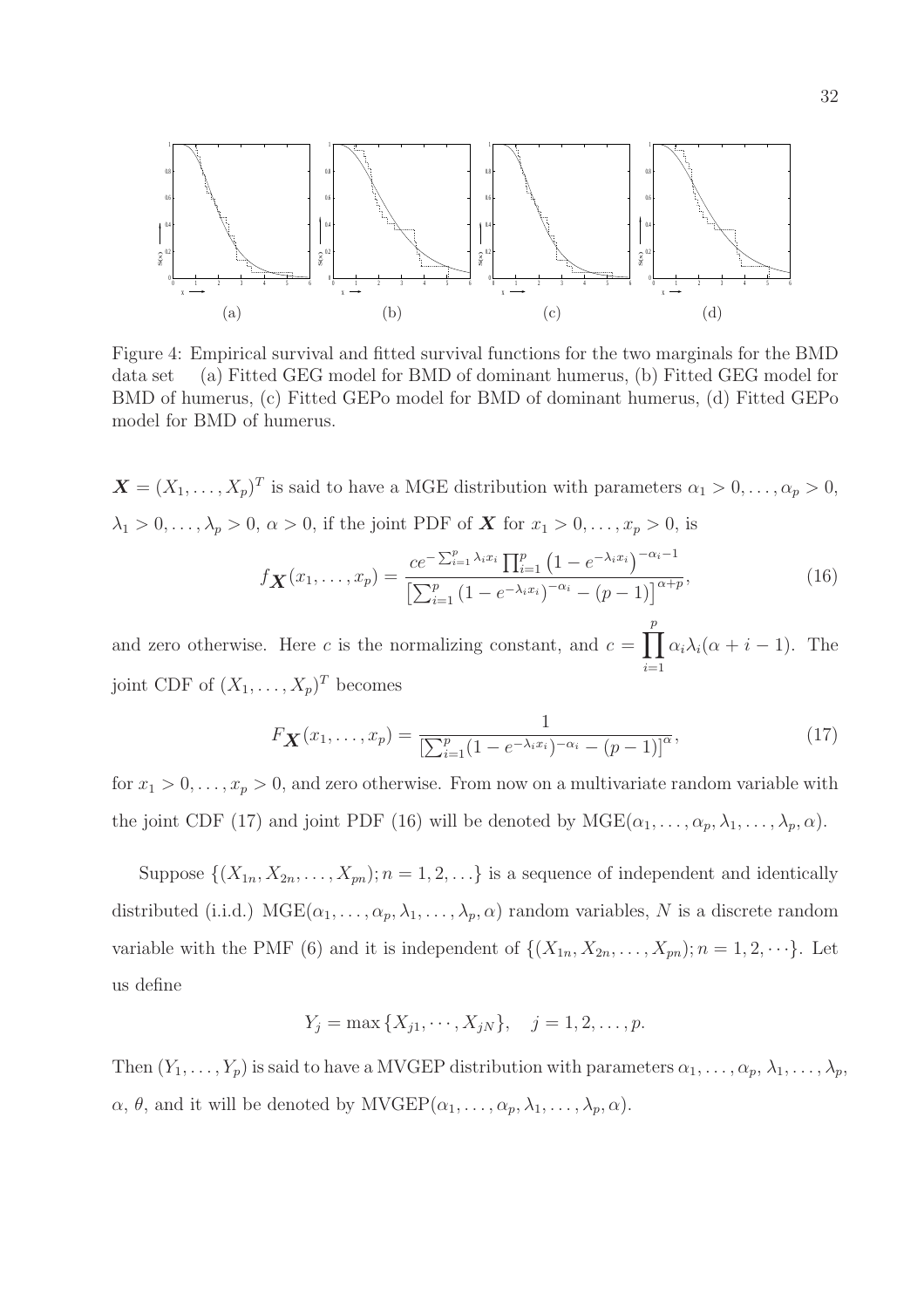THEOREM 6.1: If  $(Y_1, \ldots, Y_p) \sim \text{MVGEP}(\alpha_1, \ldots, \alpha_p, \lambda_1, \ldots, \lambda_p, \alpha)$ , then the joint CDF of  $(Y_1, \cdots, Y_p)$  is

$$
F_{Y_1,\ldots,Y_p}(y_1,\ldots,y_p)=\frac{A\left(\theta\left[\sum_{i=1}^p(1-e^{-\lambda_iy_i})^{-\alpha_i}-(p-1)\right]^{-\alpha}\right)}{A(\theta)}.
$$

PROOF:

$$
F_{Y_1,\dots,Y_p}(y_1,\dots,y_p) = P(Y_1 \le y_1,\dots,Y_p \le y_p)
$$
  
\n
$$
= \sum_{n=1}^{\infty} P(Y_1 \le y_1,\dots,Y_p \le y_p | N = n)P(N = n)
$$
  
\n
$$
= \sum_{n=1}^{\infty} F_{\mathbf{X}}^n(y_1,\dots,y_p) \frac{a_n \theta^n}{A(\theta)}
$$
  
\n
$$
= \frac{A(\theta F_{\mathbf{X}}(y_1,\dots,y_p))}{A(\theta)}
$$
  
\n
$$
= \frac{A(\theta [\sum_{i=1}^p (1 - e^{-\lambda_i y_i})^{-\alpha_i} - (p-1)]^{-\alpha})}{A(\theta)}.
$$

THEOREM 6.2: The MVGEP distribution has the following copula structure

$$
C(u_1,\ldots,u_p)=\frac{A\left[\theta\left\{\sum_{i=1}^p\left(\frac{1}{\theta}A^{-1}(u_iA(\theta))\right)^{-1/\alpha}-(p-1)\right\}^{-\alpha}\right]}{A(\theta)},
$$

for all  $(u_1, ..., u_p) \in [0, 1]^p$ .

PROOF: The proof can be obtained similarly as the proof of the Theorem 2.3.

THEOREM 6.3: If  $\mathbf{Y}=(Y_1,\ldots,Y_p)^T \sim \text{MVGEP}(\alpha_1,\ldots,\alpha_p,\lambda_1,\ldots,\lambda_p,\alpha,\theta)$ , then

- (a)  $Y_1 \sim \text{GEP}(\alpha_1 \alpha, \lambda_1, \theta), \cdots, Y_p \sim \text{GEP}(\alpha_p \alpha, \lambda_p, \theta).$
- (b) For any non-empty subset  $I_q = (i_1, \ldots, i_q) \subset (1, \ldots, p)$ , the q-dimensional marginal  $\mathbf{Y}_{I_q} = (Y_{i_1}, \ldots, Y_{i_q})^T \sim \text{MVGEP}_q(\alpha_{i_1}, \ldots, \alpha_{i_q}, \lambda_{i_1}, \ldots, \lambda_{i_q}, \alpha, \theta).$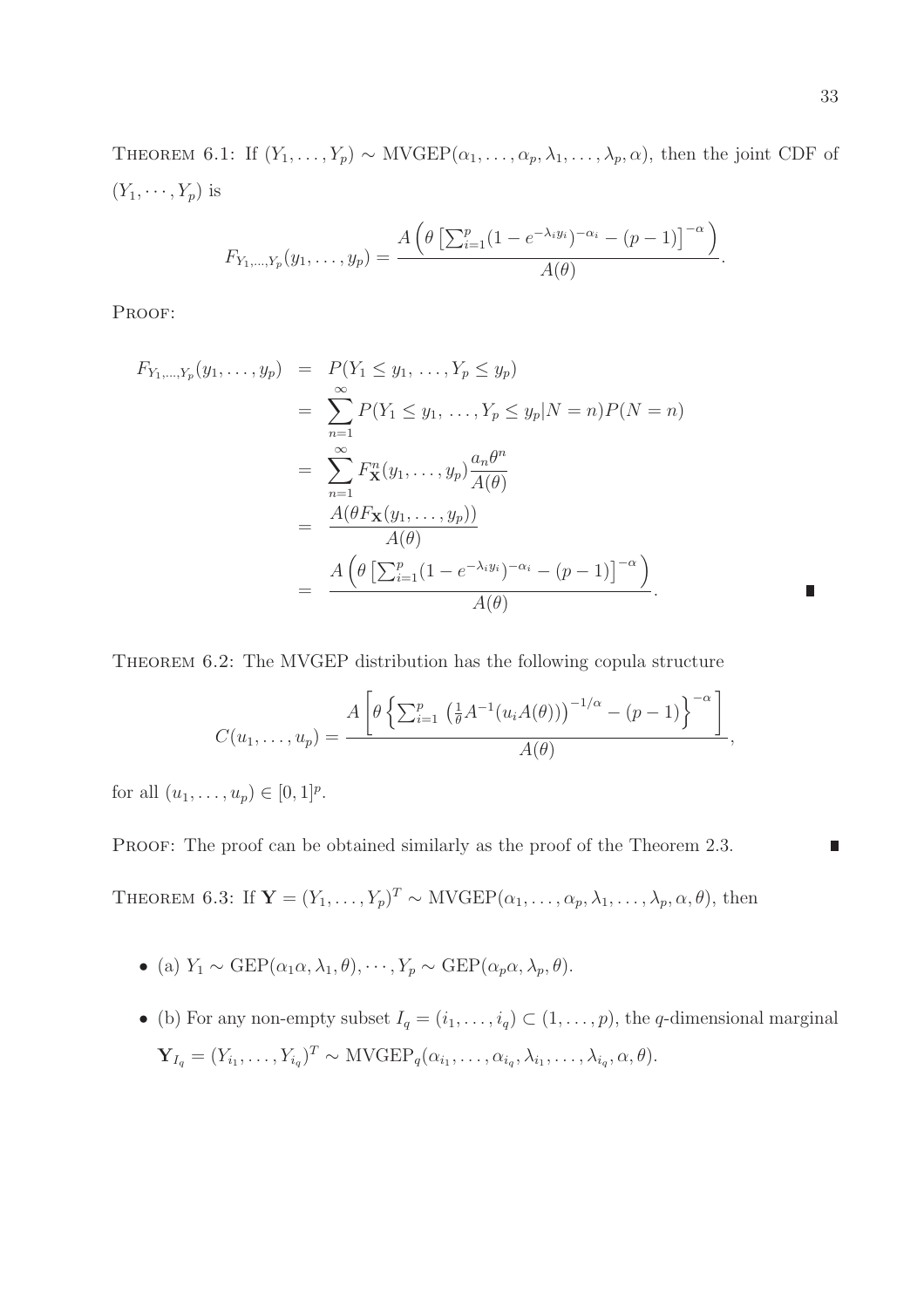• (c) The conditional distribution function of  $(\mathbf{Y}_{I_q} | \mathbf{Y}_{I-I_q} \leq \mathbf{y}_{I-I_q})$ , where the set  $I-I_q =$  $\{i \in I, i \neq i_1, \ldots, i_q\},\$  is

$$
P(\mathbf{Y}_{I_q} \leq \mathbf{y}_{I_q} | \mathbf{Y}_{I-I_q} \leq \mathbf{y}_{I-I_q}) = \frac{A\left(\theta \left[\sum_{i\in I} (1 - e^{-\lambda_i y_i})^{-\alpha_i} - (p-1)\right]^{-\alpha}\right)}{A\left(\theta \left[\sum_{i\in I-I_q} (1 - e^{-\lambda_i y_i})^{-\alpha_i} - (p-q-1)\right]^{-\alpha}\right)}.
$$
(18)

• (d) The survival function of  $\mathbf{Y} = (Y_1, \dots, Y_p)^T$  is

$$
S_{\mathbf{Y}}(\mathbf{y}) = 1 - \sum_{i=1}^{p} \frac{A(\theta(1 - e^{-\lambda_i y_i})^{\alpha_i})}{A(\theta)}
$$
  
+ 
$$
\sum_{1 \leq i < j \leq p} \frac{A(\theta\left[(1 - e^{-\lambda_i y_i})^{-\alpha_i} + (1 - e^{-\lambda_j y_j})^{-\alpha_j} - 1\right]^{-\alpha})}{A(\theta)}
$$
  
+ 
$$
\cdots + (-1)^{p+1} \frac{A(\theta\left[\sum_{i=1}^{p}(1 - e^{-\lambda_i y_i})^{-\alpha_i} - (p-1)\right]^{-\alpha})}{A(\theta)}.
$$

PROOF The proofs of (a), (b) and (c) can be obtained using the CDF of  $(Y_1, \ldots, Y_p)$ . The proof of (d) can be obtained using the following relation:

$$
P(\mathbf{Y} > \mathbf{y}) = 1 - P((\mathbf{Y} > \mathbf{y})^c)
$$
  
= 1 - P({Y<sub>1</sub> \le y<sub>1</sub>} \cup {Y<sub>2</sub> \le y<sub>2</sub>} \cup \cdots \cup {Y<sub>p</sub> \le y<sub>p</sub>})  
= 1 - \sum\_{i=1}^{p} P(Y\_i \le y\_i) + \sum\_{1 \le i < j \le p} P(Y\_i \le y\_i, Y\_j \le y\_j)  
+ \cdots + (-1)^{p+1} P(\prod\_{i=1}^{p} {Y\_i \le y\_i}).

## 8 CONCLUSION

In this paper we have introduced a very flexible absolute continuous bivariate model by compounding the absolute continuous bivariate generalized exponential with the power series distributions. We have discussed several properties of the proposed model. It is observed that the model has a very convenient copula structure and it can be used to establish different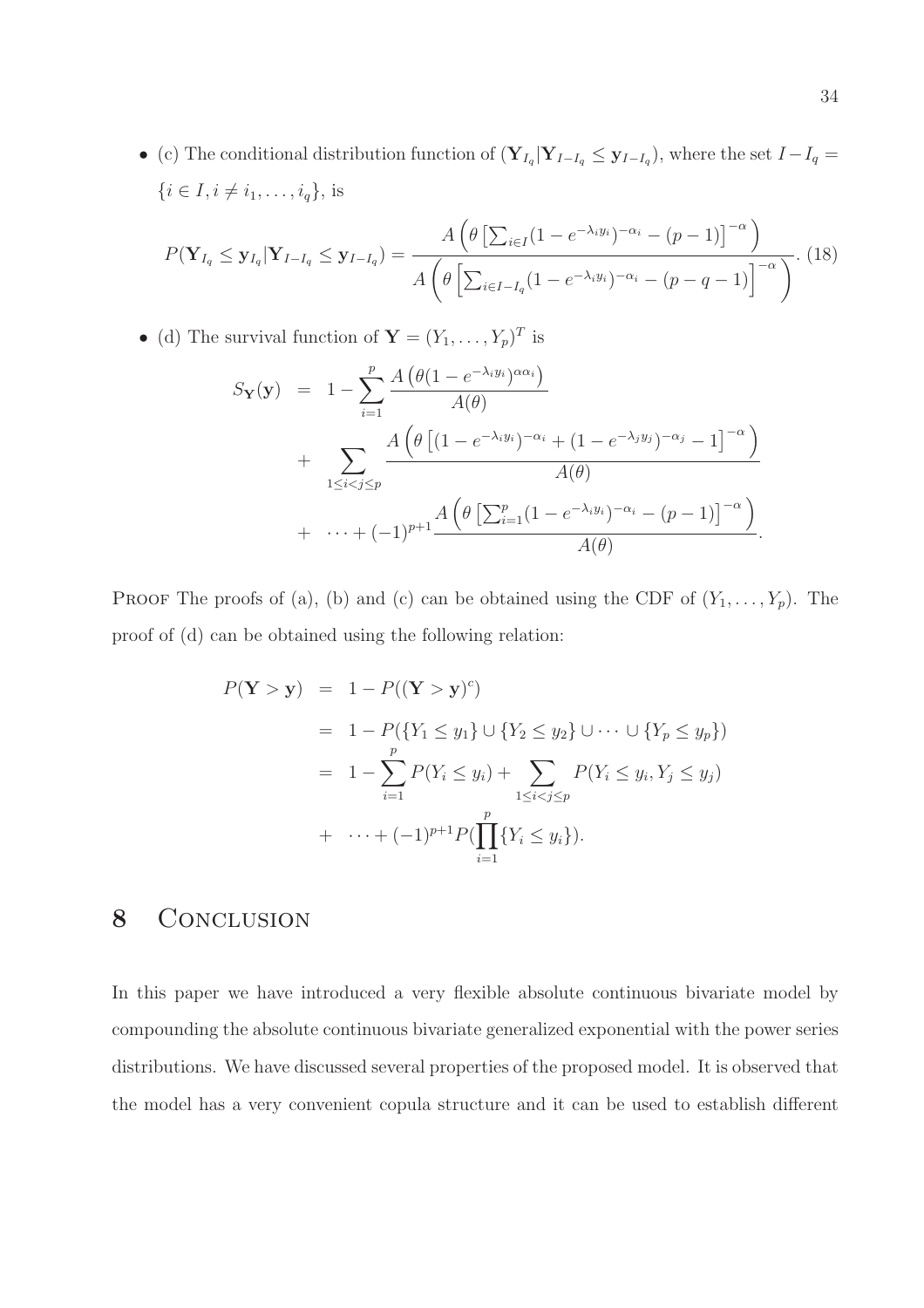dependency properties and also to compute different dependency measures. Two special cases have been discussed in details to show flexibility of the proposed model. The MLEs of the unknown parameters cannot be obtained in closed form. We have proposed to use EM algorithm to compute the MLEs. Two data sets have been analyzed and it is observed the proposed models and the EM algorithm work quite well in practice. Finally we have generalized the bivariate distribution to the multivariate case, and several of its properties have been established. It will be interesting to develop proper inference procedures for the multivariate case. More work is needed in that direction.

## Appendix A

PROOF OF THEOREM 5.1:

In this appendix we will use the following notations for convenient purposes.

$$
\theta_1 = \alpha_1, \theta_2 = \lambda_1, \theta_3 = \alpha_2, \theta_4 = \lambda_2, \theta_5 = \alpha
$$

and

$$
f_{BGE}(y_{i1}, y_{i2}; \theta_1, \theta_2, \theta_3, \theta_4, n_i\theta_5) = f_{BGE}(\theta_1, \theta_2, \theta_3, \theta_4, n_i\theta_5).
$$

After some simplification it can be seen that

$$
\sum_{i=1}^{m} \ln f_{BGE}(\theta_1, \theta_2, \theta_3, \theta_4, n_i \theta_5) = l_1(\theta_1, \theta_2, \theta_3, \theta_4) + l_2(\theta_1, \theta_2, \theta_3, \theta_4, \theta_5)
$$
  
=  $l_{11}(\theta_1, \theta_2) + l_{12}(\theta_3, \theta_4) + l_2(\theta_1, \theta_2, \theta_3, \theta_4, \theta_5),$  (19)

where

$$
l_{11}(\theta_1, \theta_2) = -\theta_2 \sum_{i=1}^m y_{i1} + m\theta_1 \sum_{i=1}^m \ln(1 - e^{-\theta_2 y_{i1}}) + m \ln \theta_1 + m \ln \theta_2
$$
  

$$
l_{12}(\theta_3, \theta_4) = -\theta_4 \sum_{i=1}^m y_{i2} + m\theta_3 \sum_{i=1}^m \ln(1 - e^{-\theta_4 y_{i4}}) + m \ln \theta_3 + m \ln \theta_4
$$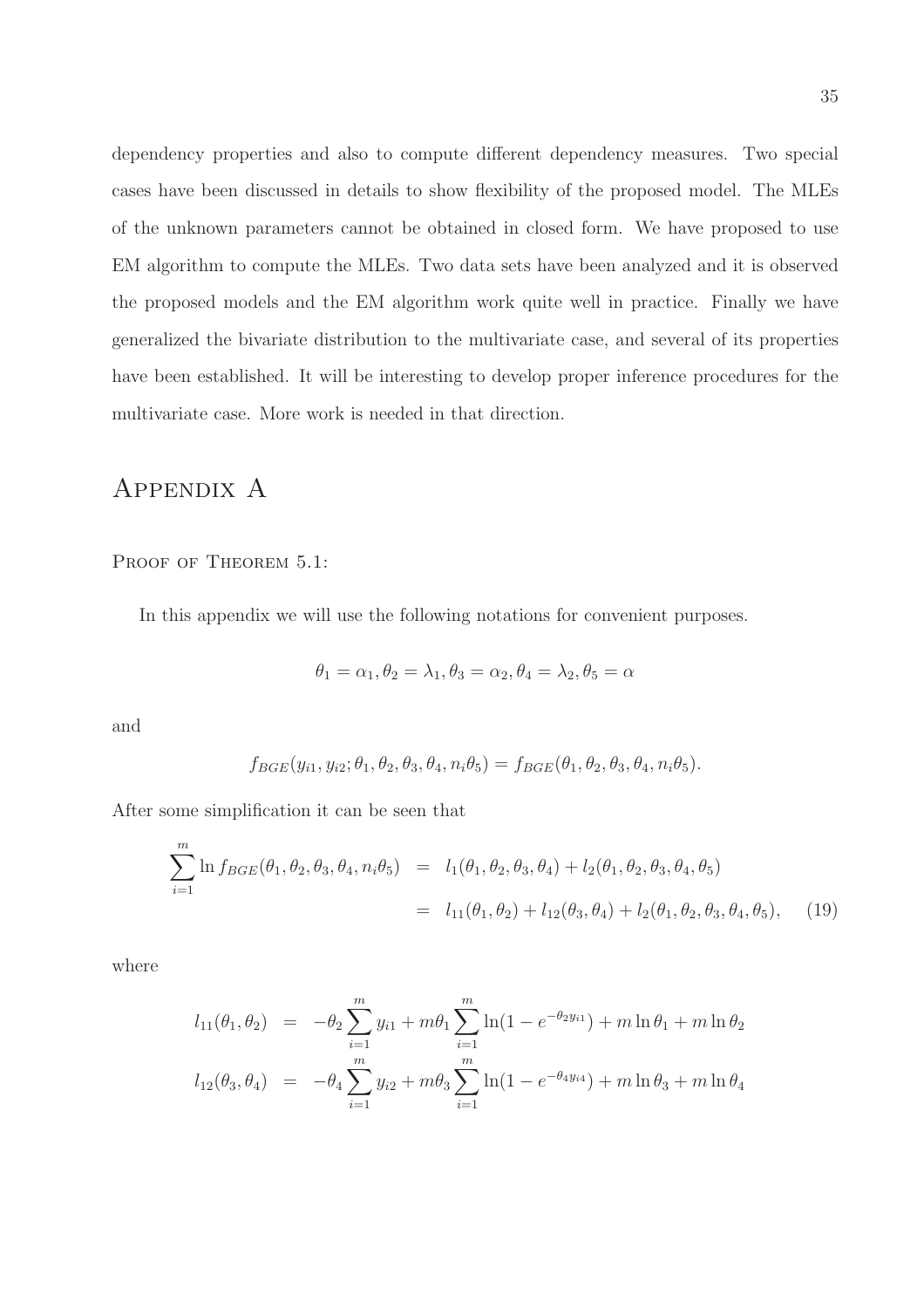$$
l_1(\theta_1, \theta_2, \theta_3, \theta_4) = l_{11}(\theta_1, \theta_2) + l_{12}(\theta_3, \theta_4)
$$
  
\n
$$
l_2(\theta_1, \theta_2, \theta_3, \theta_4, \theta_5) = \theta_1 \theta_5 \sum_{i=1}^m n_i \ln(1 - e^{-\theta_2 y_{i1}}) + \theta_3 \theta_5 \sum_{i=1}^m n_i \ln(1 - e^{-\theta_4 y_{i2}}) + m \ln \theta_5 +
$$
  
\n
$$
\sum_{i=1}^m \ln n_i + \sum_{i=1}^n \ln(1 + n_i \alpha) - \sum_{i=1}^m (n_i \theta_5 + 2) \ln \left[ (1 - e^{-\theta_2 y_{i1}})^{\theta_1} +
$$
  
\n
$$
(1 - e^{-\theta_3 y_{i2}})^{\theta_3} - (1 - e^{-\theta_2 y_{i1}})^{\theta_1} (1 - e^{-\theta_3 y_{i2}})^{\theta_3} \right].
$$

We use the method of Song et al. (2005) to maximize  $l_1(\theta_1, \theta_2, \theta_3, \theta_4) + l_2(\theta_1, \theta_2, \theta_3, \theta_4, \theta_5)$  as follows. The maximization can be obtained by solving the following five non-linear equations

$$
\frac{\partial l_1}{\partial \theta_i} + \frac{\partial l_2}{\partial \theta_i} = 0; \quad i = 1, \dots, 5.
$$
 (20)

The following algorithm can be used to provide the solutions of (20), see Song et al. (2005) for details.

Algorithm:

Step 1: First solve

$$
\frac{\partial l_1}{\partial \theta_i} = 0; \quad i = 1, \dots, 4,
$$
\n(21)

and obtain  $\theta_1^{(1)}$  $\overset{(1)}{1}, \overset{(1)}{2}$  $\overset{(1)}{2}, \overset{(1)}{0}$  $_3^{(1)}$  and  $\theta_4^{(1)}$  $\frac{(1)}{4}$ .

Step 2: Obtain  $\theta_5^{(1)}$  by solving

$$
\frac{\partial l_2(\theta_1^{(1)}, \theta_2^{(1)}, \theta_3^{(1)}, \theta_4^{(1)}, \theta_5)}{\partial \theta_5} = 0;
$$
\n(22)

Step 3: Let us denote  $c_i^{(1)}$  $i^{(1)}$  as

$$
c_i^{(1)} = \frac{\partial l_2(\theta_1, \theta_2, \theta_3, \theta_4, \theta_5^{(1)})}{\partial \theta_i}; \quad i = 1, \dots, 4,
$$

and obtain  $\theta_i^{(2)}$  $i^{(2)}$ , for  $i = 1, \ldots, 4$  by solving

$$
\frac{\partial l_1}{\partial \theta_i} = -c_i^{(1)}; \quad i = 1, \dots, 4,
$$
\n(23)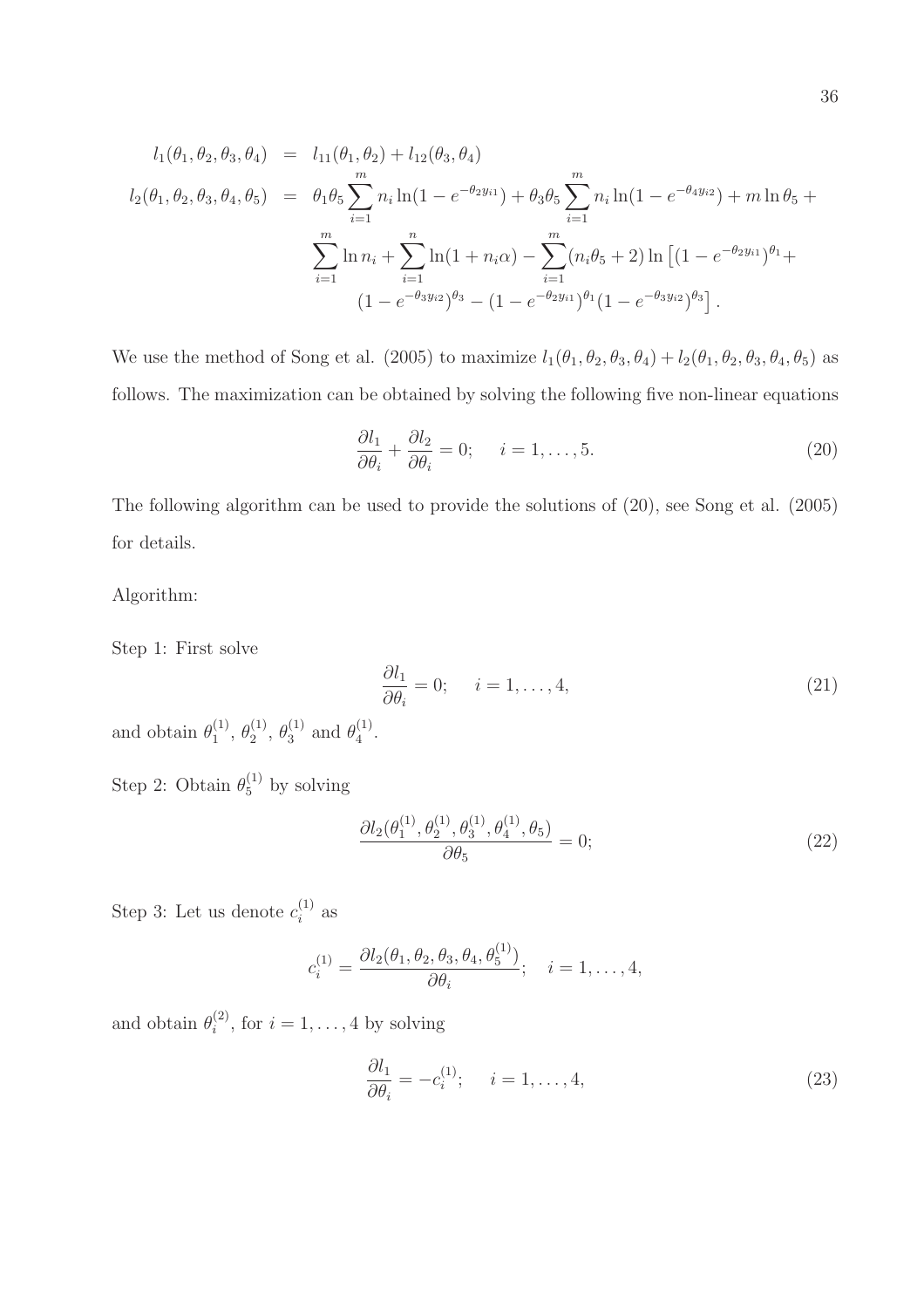Step 4: Obtain  $\theta_5^{(2)}$  by solving

$$
\frac{\partial l_2(\theta_1^{(2)}, \theta_2^{(2)}, \theta_3^{(2)}, \theta_4^{(2)}, \theta_5)}{\partial \theta_5} = 0;
$$
\n(24)

Check the convergence. If it is not satisfied go back to Step 2 to obtain the next set of iterates.

Since  $l_1(\theta_1, \theta_2, \theta_3, \theta_4) = l_{11}(\theta_1, \theta_2) + l_{12}(\theta_3, \theta_4)$ , it can be easily seen that (21) and (23) can be obtained by solving two one-dimensional non-linear equations.

### Acknowledgements:

The authors would like to thank two unknown referees for their constructive suggestions which have helped to improve the manuscript considerably.

## References

- [1] Adamidis, K., & Loukas, S. (1998), "A lifetime distribution with decreasing failure rate", Statistics & Probability Letters,  $39(1)$ ,  $35 - 42$ .
- [2] Barreto-Souza, W., de Morais, A. L., & Cordeiro, G. M. (2011), "The Weibull-geometric distribution", Journal of Statistical Computation and Simulation, 81(5), 645 – 657.
- [3] Barreto-Souza, W., Lemonte, A. J., & Cordeiro, G. M. (2013), "General results for the Marshall and Olkin's family of distributions", Anais da Academia Brasileira de Cincias,  $85(1),$  3 – 21.
- [4] Block, H. W., & Basu, A. P. (1974), "A continuous, bivariate exponential extension", Journal of the American Statistical Association, 69(348), 1031 – 1037.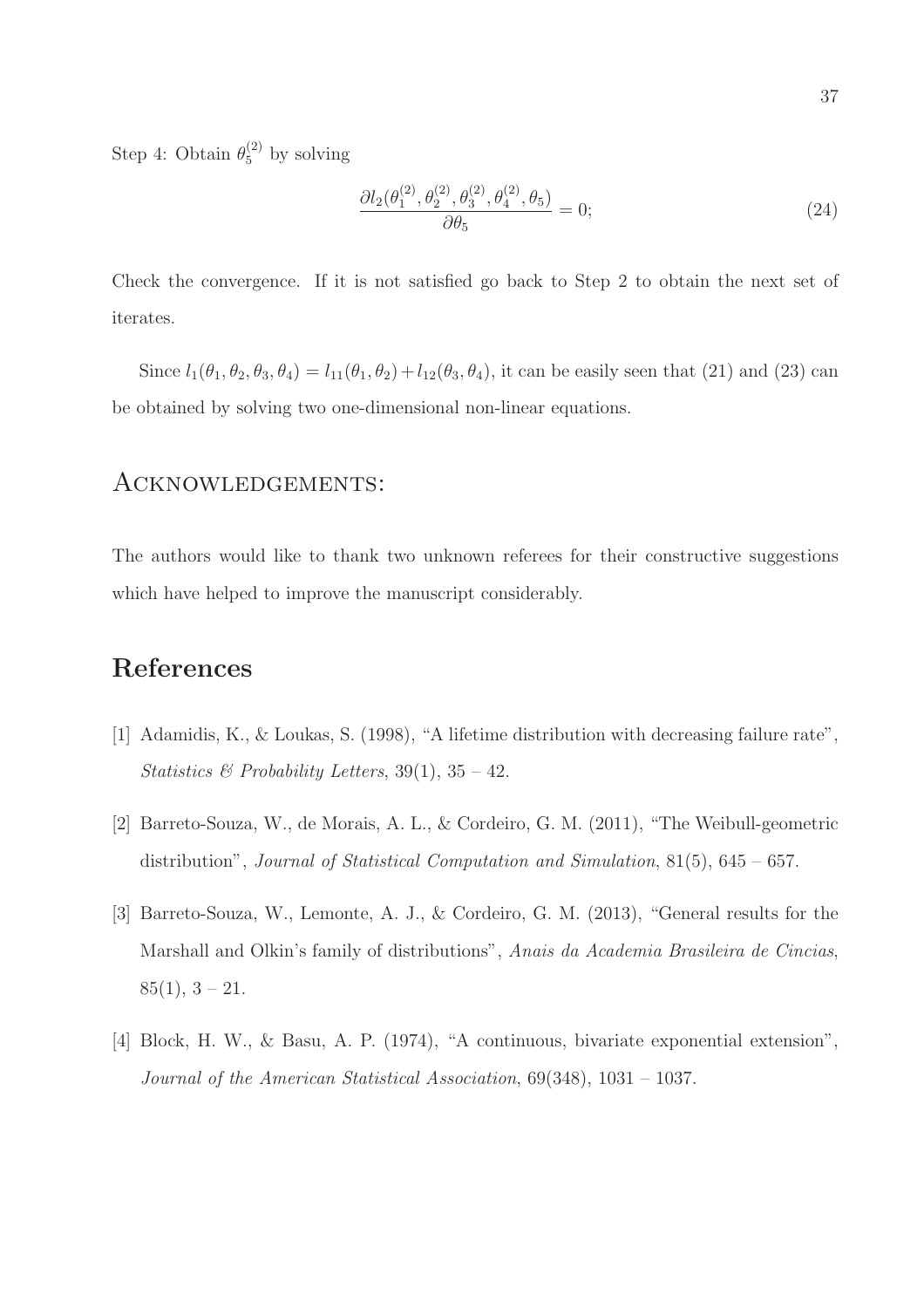- [5] Blomqvist, N. (1950), "On a measure of dependence between two random variables", Annals of Mathematical Statistics, , vol. 21, 593 – 600.
- [6] Chahkandi, M., & Ganjali, M. (2009), "On some lifetime distributions with decreasing failure rate", Computational Statistics & Data Analysis, 53(12), 4433 – 4440.
- [7] Coles, S., Hefferman, J. & Tawn, J. (1999), "Dependence measures for extreme value analysis", *Extremes*, vol 2,  $339 - 365$ .
- [8] Cordeiro, G. M. & Silva, R. B. (2014), "The complementary extended Weibull power series class of distributions", *Ciancia e' Natura*,  $36(3)$ ,  $1 - 13$ .
- [9] Davis, C. (2002), Statistical methods for the analysis of repeated measures, Springer, New York.
- [10] Flores, J., Borges, P., Cancho, V. G., & Louzada, F. (2013), "The complementary exponential power series distribution", Brazilian Journal of Probability and Statistics,  $27(4)$ ,  $565 - 584$ .
- [11] Freund, J. E. (1961), "A bivariate extension of the exponential distribution", Journal of the American Statistical Association, 56(296), 971 – 977.
- [12] Ghitany, M. E., Al-Hussaini, E. K., & Al-Jarallah, R. A. (2005), "Marshall Olkin extended Weibull distribution and its application to censored data", Journal of Applied Statistics, 32(10), 1025 – 1034.
- [13] Ghitany, M. E., Al-Awadhi, F. A., & Alkhalfan, L. A. (2007), "Marshall Olkin extended Lomax distribution and its application to censored data", *Communications in Statistics*-*Theory and Methods*,  $36(10)$ ,  $1855 - 1866$ .
- [14] Gumbel, E. J. (1960), "Bivariate exponential distributions", Journal of the American Statistical Association, 55(292), 698 – 707.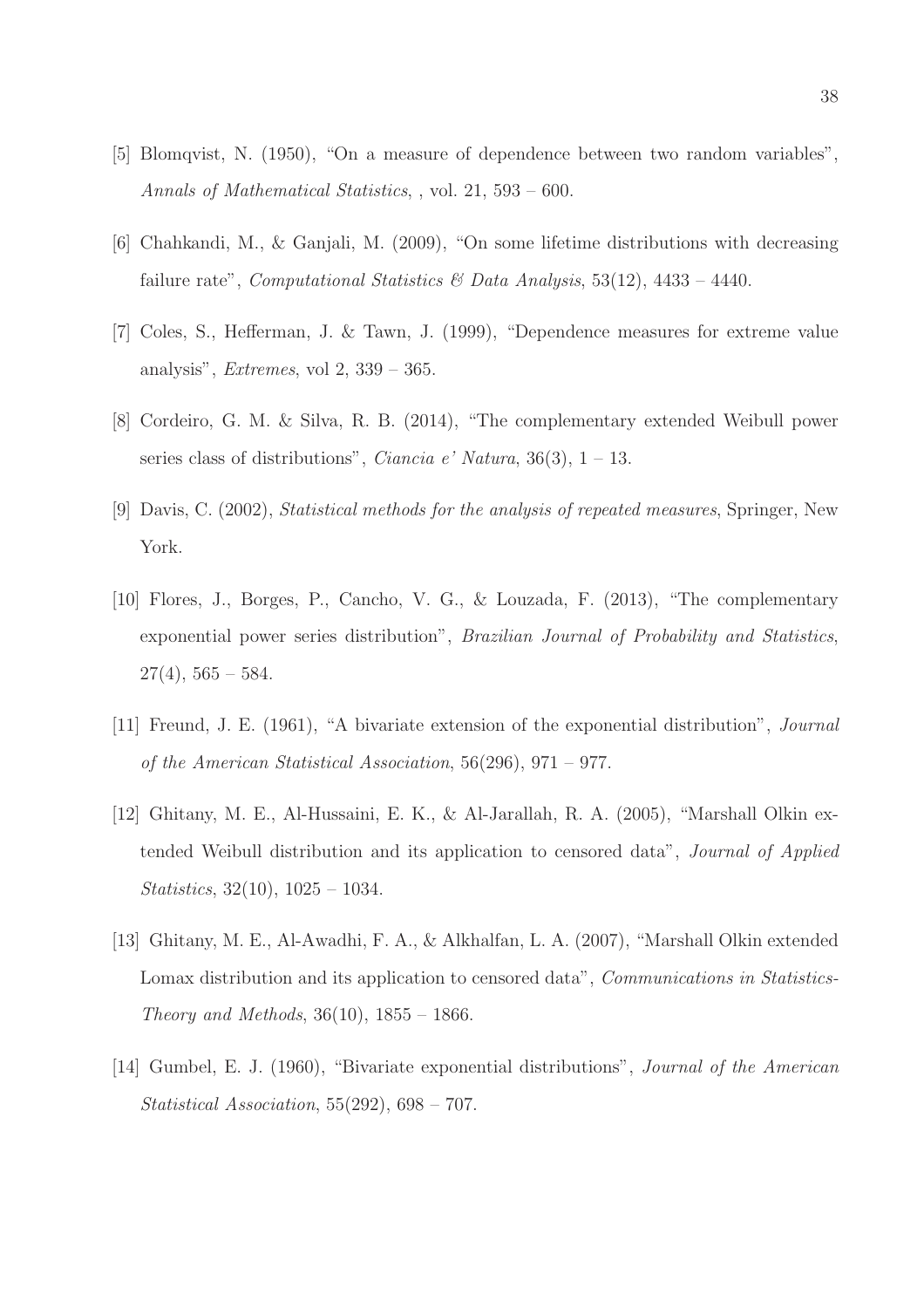- [15] Gupta, R. D., & Kundu, D. (1999), "Generalized exponential distributions", Australian and New Zealand Journal of Statistics, 41(2), 173 – 188.
- [16] Harandi, S. S. and Alamatsaz, M. H. (2016), "Generalized linear failure rate power series distribution", Communications in Statistics - Theory and Methods, 45, 2204 – 2227.
- [17] Johnson, N.L., Kemp, A.W. and Kotz, S. (2005), Univariate discrete distribution, 3-rd edition, John Wiley and Sons, New Jersey.
- [18] Johnson, R. A. and Wichern, D. W. (1999), Applied multivariate analysis, 4-th ed., Prentice Hall, New Jersey.
- [19] Justel, A., Pena, D. and Zamar, R. (1997), "A multivariate Kolmogorov-Smirnov test of goodness of fit", Statistics and Probability Letters, vol. 35, 251 - 291.
- [20] Kundu, D. & Dey, A. K. (2009), "Estimating the parameters of the Marshall Olkin bivariate Weibull distribution by EM algorithm", Computational Statistics & Data Analysis,  $53(4)$ ,  $956 - 965$ .
- [21] Kundu, D., & Gupta, R. D. (2009), "Bivariate generalized exponential distribution", Journal of Multivariate Analysis,  $100(4)$ ,  $581 - 593$ .
- [22] Kundu, D., & Gupta, R. D. (2010), "Modified Sarhan Balakrishnan singular bivariate distribution", Journal of Statistical Planning and Inference, 140(2), 526-538.
- [23] Kundu, D., & Gupta, R. D. (2011), "Absolute continuous bivariate generalized exponential distribution", AStA Advances in Statistical Analysis, 95(2), 169 – 185.
- [24] Kundu, D. (2015), "Bivariate Geometric (Maximum) Generalized Exponential Distribution", Journal of Data Science, 13, 693 – 712.
- [25] Kundu, D., & Gupta, A. K. (2014), "On Bivariate Weibull-Geometric Distribution", Journal of Multivariate Analysis, 123, 19 – 29.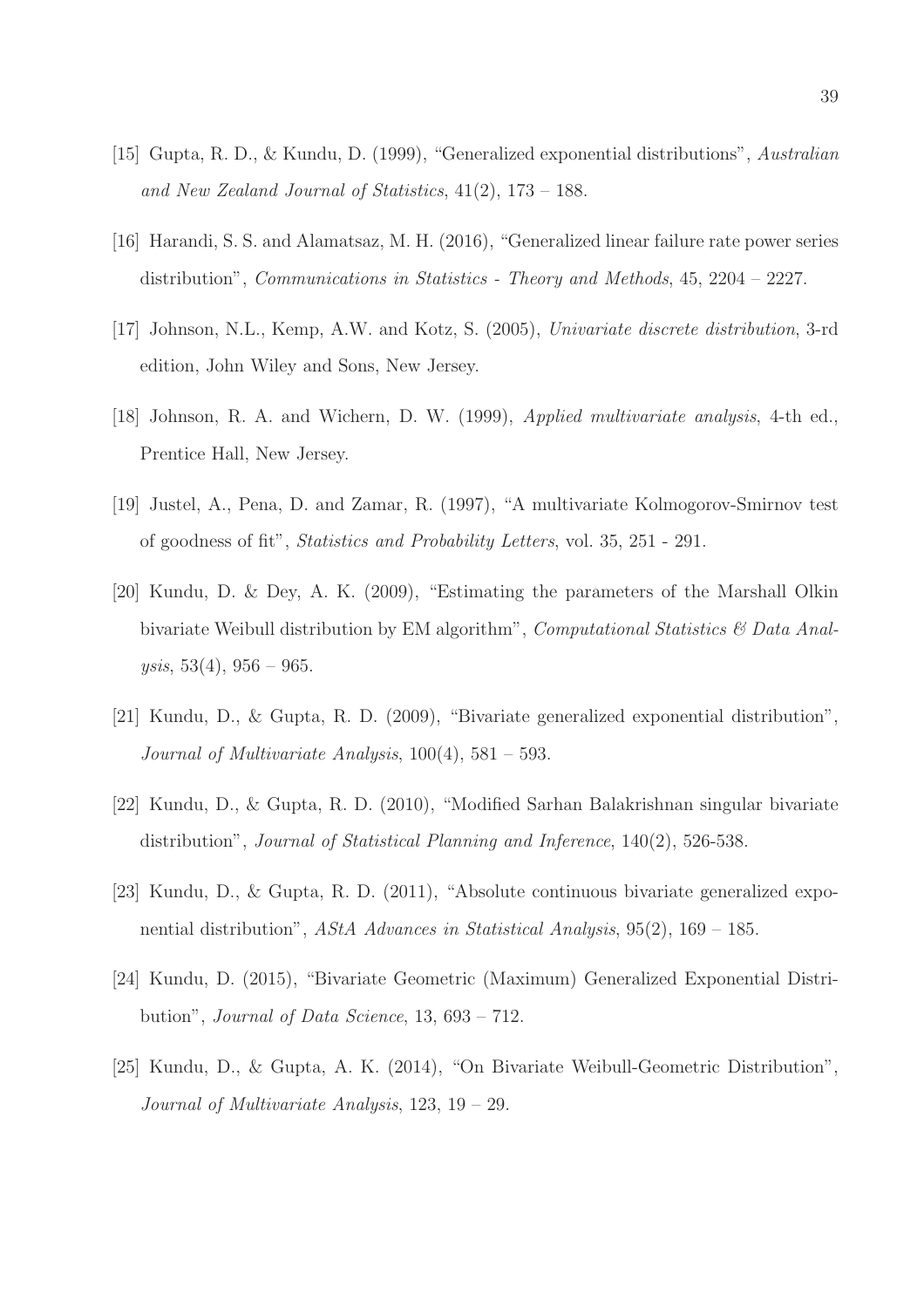- [26] Kundu, D., Kumar, A. & Gupta, A.K. (2015), "Absolute continuous multivariate generalized exponential distribution. Sankhya, Ser. B, 77(2), 175 - 206.
- [27] Kus, C. (2007), "A new lifetime distribution", Computational Statistics & Data Analysis,  $51(9)$ ,  $4497 - 4509$ .
- [28] Louzada, F., Marchi, V., & Roman, M. (2014), "The exponentiated exponential geometric distribution: a distribution with decreasing, increasing and unimodal failure rate", *Statistics*,  $48(1)$ ,  $167 - 181$ .
- [29] Mahmoudi, E. & Jafari, A. A. (2012), "Generalized exponential power series distributions", Computational Statistics and Data Analysis,  $56(12)$ ,  $4047 - 4066$ .
- [30] Mahmoudi, E. & Jafari, A. A. (2015), "The compound class of linear failure rate-power series distributions: Model, properties and applications", Communications in Statistics-Simulation and Computation, in press.
- [31] Marshall, A. W., & Olkin, I. (1967), "A multivariate exponential distribution", Journal of the American Statistical Association, 62(317), 30 – 44.
- [32] Marshall, A. W., & Olkin, I. (1997), "A new method for adding a parameter to a family of distributions with application to the exponential and Weibull families", Biometrika,  $84(3)$ ,  $641 - 652$ .
- [33] Meintanis, S. G. (2007), "Test of fit for Marshall Olkin distributions with applications", Journal of Statistical Planning and Inference, 137(12), 3954 – 3963.
- [34] Mohsin, M., Kazianka, H., Pilz, J., & Gebhardt, A. (2014), "A new bivariate exponential distribution for modeling moderately negative dependence", Statistical Methods and Applications,  $23(1)$ ,  $123 - 148$ .